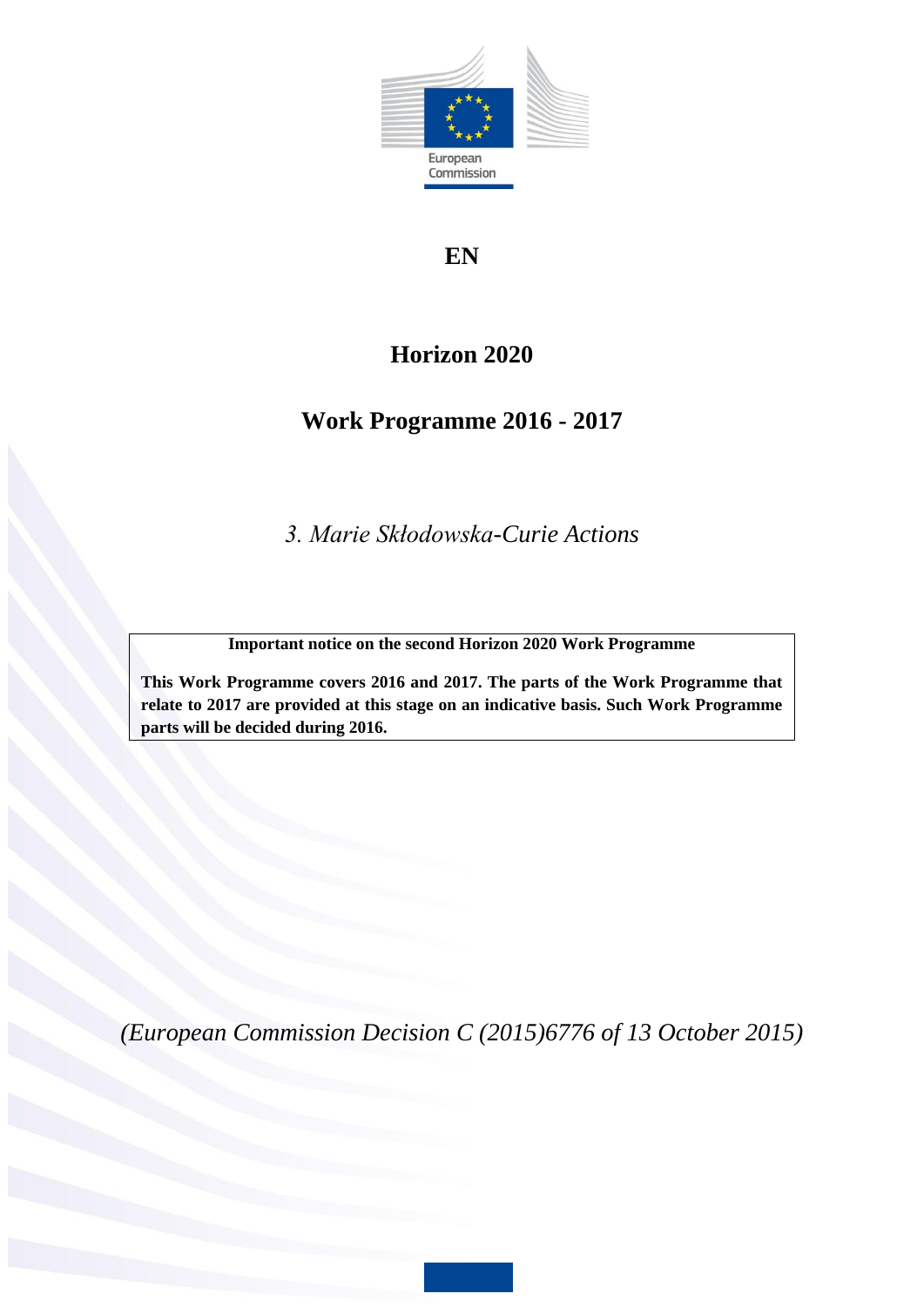| <b>Table of Contents</b>                                                                |
|-----------------------------------------------------------------------------------------|
|                                                                                         |
|                                                                                         |
|                                                                                         |
| Conditions for the Marie Skłodowska-Curie Innovative Training Networks call 9           |
|                                                                                         |
| Conditions for the Marie Skłodowska-Curie Individual Fellowships call 13                |
| <b>Marie Skłodowska-Curie Research and Innovation Staff Exchange 15</b>                 |
| <b>Conditions for the Marie Skłodowska-Curie Research and Innovation Staff Exchange</b> |
| Marie Skłodowska-Curie Co-funding of regional, national and international               |
|                                                                                         |
| MSCA-COFUND-2016: Co-funding of regional, national and international programmes<br>19   |
| Conditions for the Marie Skłodowska-Curie Co-funding of regional, national and          |
|                                                                                         |
|                                                                                         |
|                                                                                         |
|                                                                                         |
| Marie Skłodowska-Curie Innovative Training Networks 28                                  |
| <b>MSCA-ITN-2017:</b>                                                                   |
| Conditions for the Marie Skłodowska-Curie Innovative Training Networks call 31          |
|                                                                                         |
| MSCA-IF-2017:                                                                           |
| Conditions for the Marie Skłodowska-Curie Individual Fellowships call 35                |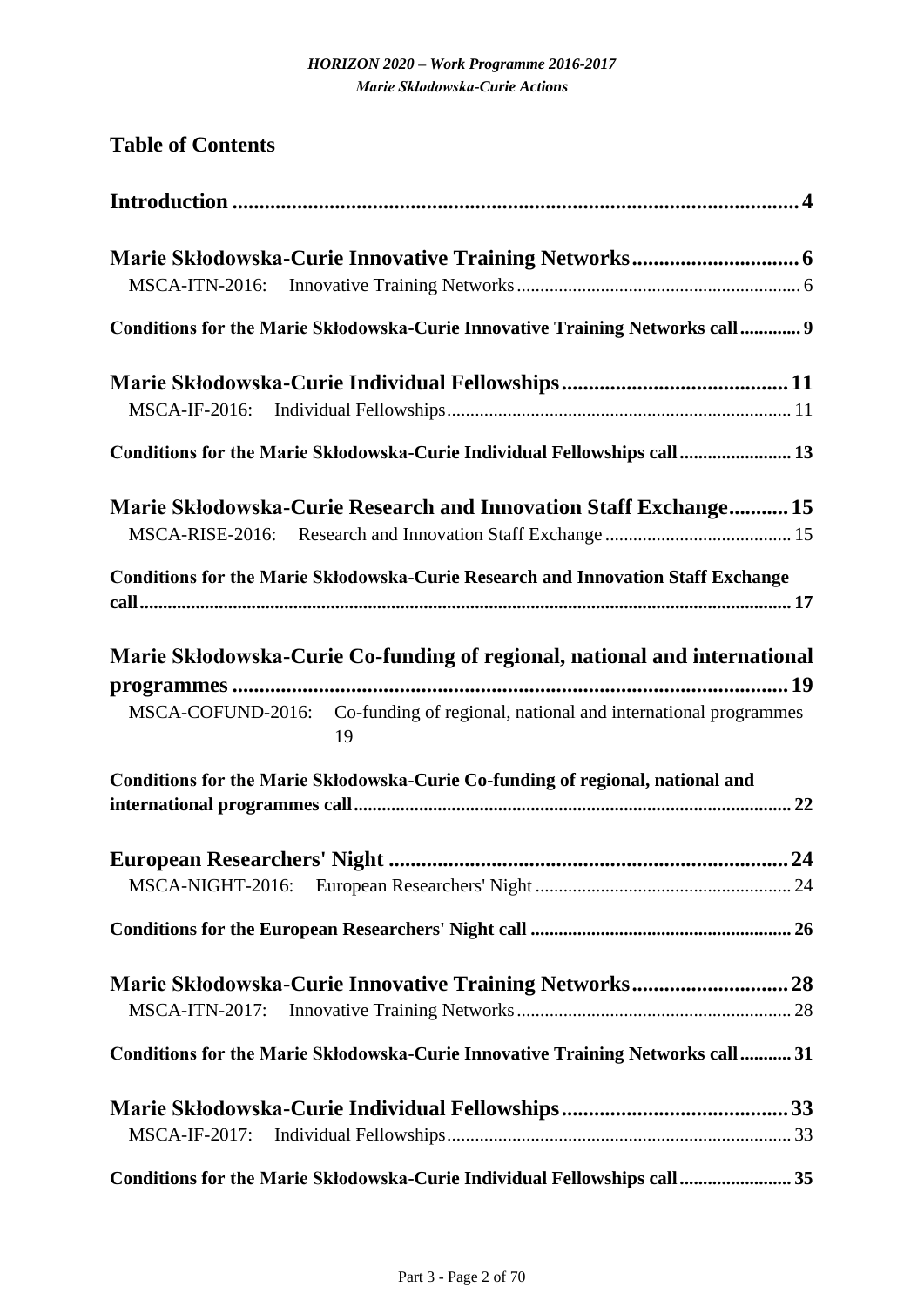| <b>Marie Skłodowska-Curie Research and Innovation Staff Exchange 37</b>                 |
|-----------------------------------------------------------------------------------------|
| <b>Conditions for the Marie Skłodowska-Curie Research and Innovation Staff Exchange</b> |
| Marie Skłodowska-Curie Co-funding of regional, national and international               |
|                                                                                         |
| MSCA-COFUND-2017: Co-funding of regional, national and international programmes<br>41   |
| Conditions for the Marie Skłodowska-Curie Co-funding of regional, national and          |
|                                                                                         |
| <b>Trans-national cooperation among Marie Skłodowska-Curie National</b>                 |
|                                                                                         |
|                                                                                         |
| Conditions for the Trans-national cooperation among Marie Skłodowska-Curie National     |
|                                                                                         |
|                                                                                         |
|                                                                                         |
|                                                                                         |
|                                                                                         |
|                                                                                         |
| Eligibility conditions for Marie Skłodowska-Curie actions54                             |
|                                                                                         |
|                                                                                         |
|                                                                                         |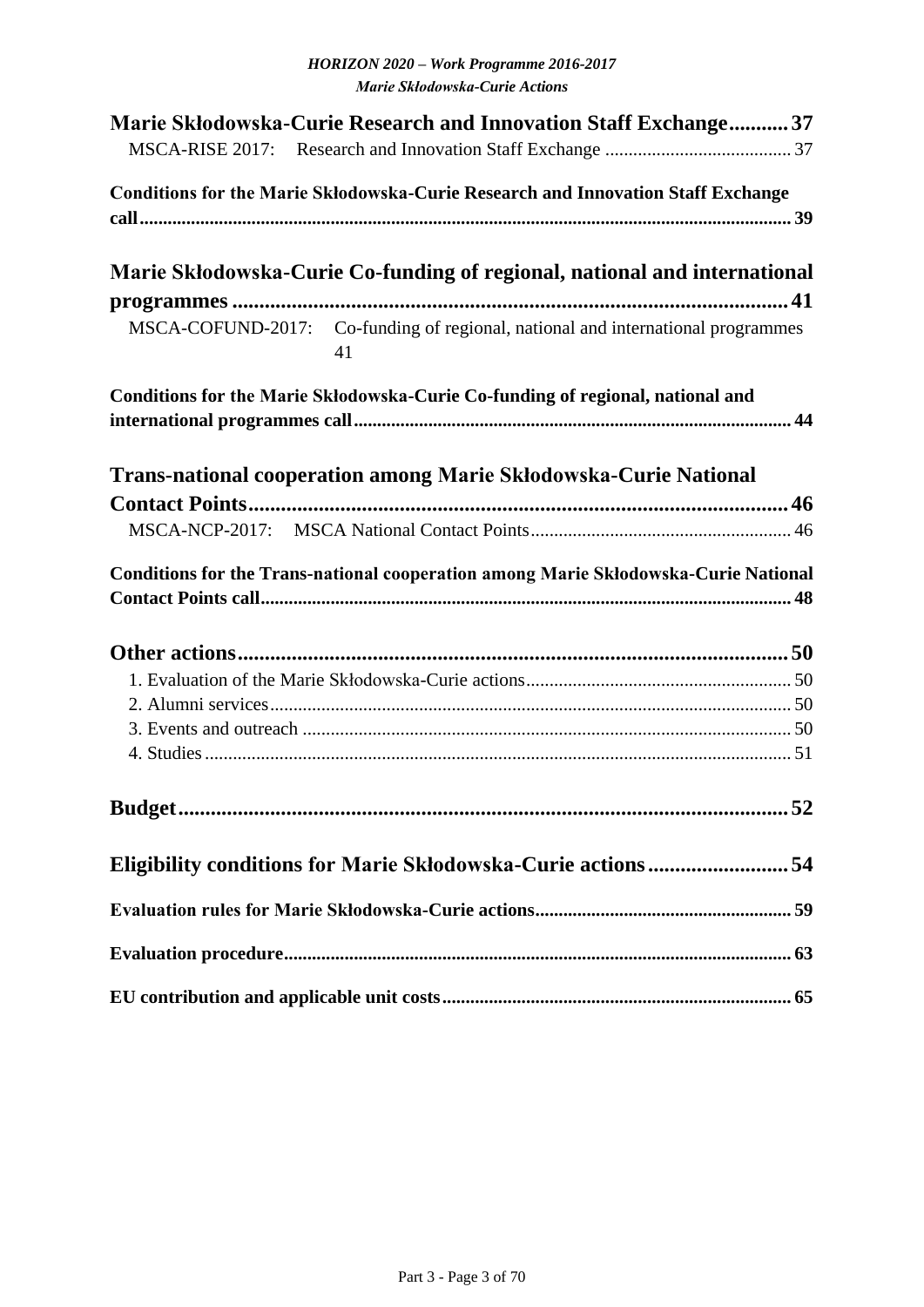# <span id="page-3-0"></span>**Introduction**

This part of the Work Programme contributes to developing the new knowledge and enhancing the skills of people behind research and innovation, this being one of the key drivers identified in the strategy for the first three years of Horizon 2020.

The Marie Skłodowska-Curie actions ensure excellent and innovative research training as well as attractive career and knowledge-exchange opportunities through cross-border and cross-sector mobility of researchers, to better prepare them for current and future societal challenges.

The Marie Skłodowska-Curie actions are open to all domains of research and innovation addressed under the Treaty on the Functioning of the European Union, from basic research up to market take-up and innovation services<sup>1</sup>. Research and innovation fields as well as sectors are chosen freely by the applicants in a fully bottom-up manner.

The Marie Skłodowska-Curie actions are open to researchers and innovation staff at all stages of their career, irrespective of age. They are open to universities, research institutions, research infrastructures, businesses, and other socio-economic actors, including civil society organisations, from all countries, including third countries under the conditions defined in the Horizon 2020 Rules for Participation Regulation No 1290/2013 and in part A of the General Annexes to the Work Programme. Attention is paid to encouraging the strong participation of industry, in particular SMEs, for the successful implementation and impact of the Marie Skłodowska-Curie actions.

The Marie Skłodowska-Curie actions support researchers to establish themselves on a more stable career path and to ensure that they can achieve an appropriate work/life balance, taking into account their family situation.

Mobility is a key requirement in the Marie Skłodowska-Curie actions. Researchers receive funding on the condition that they move from one country to another to broaden or deepen their competences.

The principles of the [European Charter for Researchers and Code of Conduct for the](http://ec.europa.eu/euraxess/index.cfm/rights/whatIsAResearcher)  [Recruitment of Researchers](http://ec.europa.eu/euraxess/index.cfm/rights/whatIsAResearcher)<sup>2</sup> (Charter and Code) promoting open recruitment and attractive working and employment conditions are recommended to be endorsed and applied by all the funded participants.

Principles of research integrity - as set out, for instance, in the [European Code of Conduct for](http://www.esf.org/fileadmin/Public_documents/Publications/Code_Conduct_ResearchIntegrity.pdf)  [Research Integrity](http://www.esf.org/fileadmin/Public_documents/Publications/Code_Conduct_ResearchIntegrity.pdf) – will apply throughout all Marie Skłodowska-Curie actions.

The Marie Skłodowska-Curie actions endorse the [Horizon 2020 Responsible Research and](http://ec.europa.eu/research/swafs/pdf/rome_declaration_RRI_final_21_November.pdf)  [Innovation](http://ec.europa.eu/research/swafs/pdf/rome_declaration_RRI_final_21_November.pdf) (RRI) cross-cutting issue, engaging society, integrating the gender and ethical

<sup>1</sup> <sup>1</sup>Proposals entering into the scope of the Annex I of the Euratom Treaty shall be submitted to relevant calls under the Euratom Framework Programme.

<sup>2</sup>Commission recommendation of 11 March 2005 on the European Charter for Researchers and on a Code of Conduct for the Recruitment of Researchers, C(2005) 576 of 11.3.2005.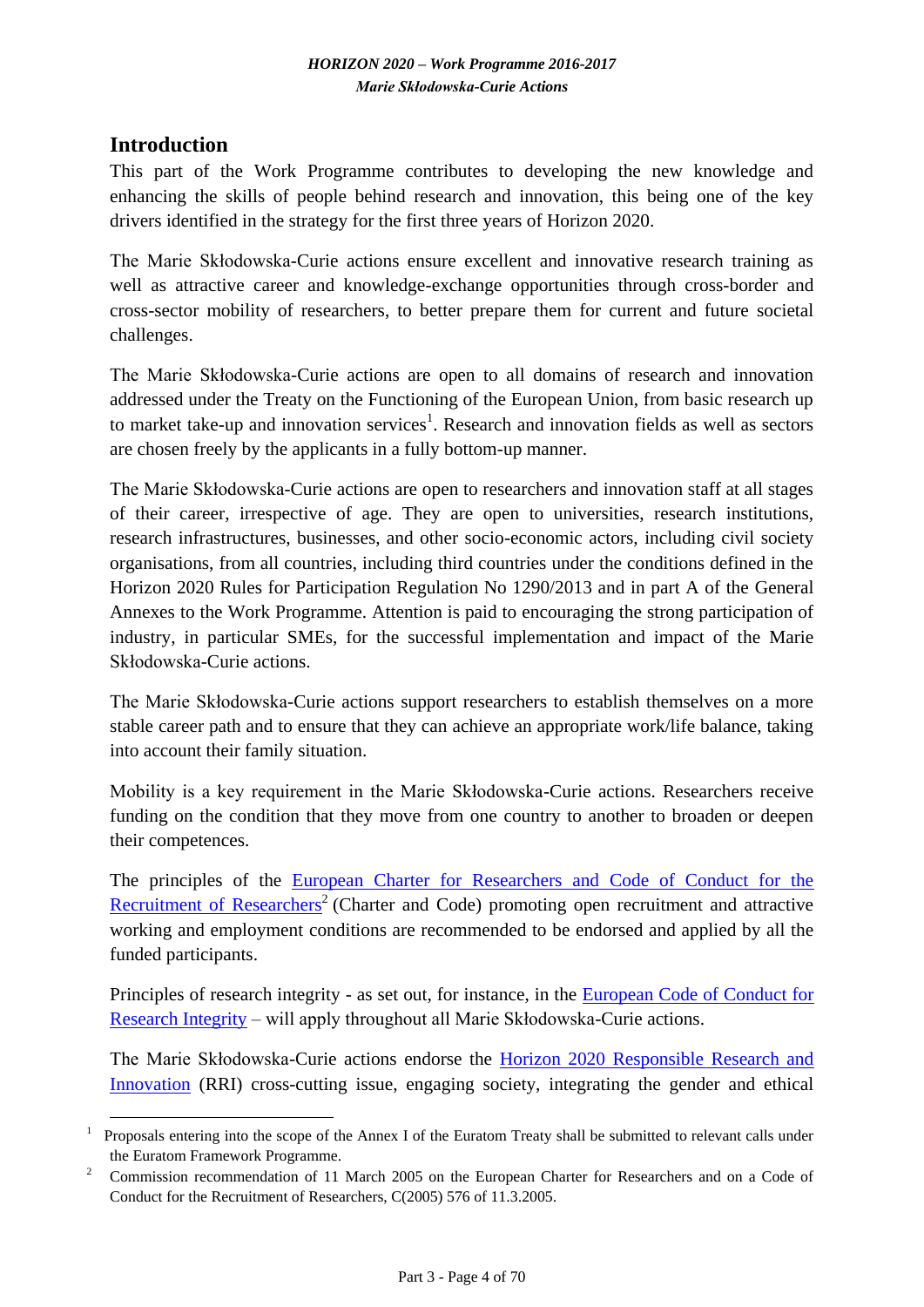dimensions, ensuring the access to research outcomes and encouraging formal and informal science education. All applicants to the Marie Skłodowska-Curie calls are encouraged to adopt an [RRI approach](https://ec.europa.eu/programmes/horizon2020/en/h2020-section/responsible-research-innovation) into their proposals.

The ethical dimension of the activities undertaken should be analysed and taken into account, including relevant socio-economic implications. This implies the respect of ethical principles and related legislation during the implementation. Whenever possible, the activities should also include in their objectives a better understanding and handling of the ethical aspects as well as the promotion of the highest ethical standards in the field and among the actors and stakeholders.

The Marie Skłodowska-Curie actions pay particular attention to gender balance. In line with the Charter and Code, all Marie Skłodowska-Curie proposals are encouraged to take appropriate measures to facilitate mobility and counter-act gender-related barriers to it. Equal opportunities are to be ensured in the implementation of the actions by a balanced participation of women and men, both at the level of supported researchers and that of decision-making/supervision/management structure. In research activities where human beings are involved as subjects or end-users, gender differences may exist. In these cases the gender dimension in the research content has to be addressed as an integral part of the proposal to ensure the highest level of scientific quality.

As training researchers on gender issues serves the policy objectives of Horizon 2020 and is necessary for the implementation of R&I actions, applicants may include in their proposals such activity.

To further enhance dissemination and public engagement, beneficiaries of the Marie Skłodowska-Curie actions are required to plan suitable public outreach activities. In this way, they can also contribute to the cross-cutting objectives of Horizon 2020, such as climate action, sustainable development and biodiversity.

A novelty in Horizon 2020 is the Pilot on Open Research Data which aims to improve and maximise access to and re-use of research data generated by projects. Applicants to the Marie Skłodowska-Curie actions may participate in the Open Research Data Pilot on a voluntary basis. Participation in the Pilot is not taken into account during the evaluation procedure. In other words, proposals will not be evaluated favourably because they are part of the Pilot.

A further new element in Horizon 2020 is the use of Data Management Plans (DMPs) detailing what data the project will generate, whether and how it will be exploited or made accessible for verification and re-use, and how it will be curated and preserved. The use of a DMP is required for projects participating in the Open Research Data Pilot. Other projects are invited to submit a DMP if relevant for their planned research. Only funded projects are required to submit a DMP.

Further guidance on the Pilot on [Open Research Data](http://ec.europa.eu/research/participants/data/ref/h2020/grants_manual/hi/oa_pilot/h2020-hi-oa-pilot-guide_en.pdf) and [Data Management](http://ec.europa.eu/research/participants/data/ref/h2020/grants_manual/hi/oa_pilot/h2020-hi-oa-data-mgt_en.pdf) is available on the Participant Portal.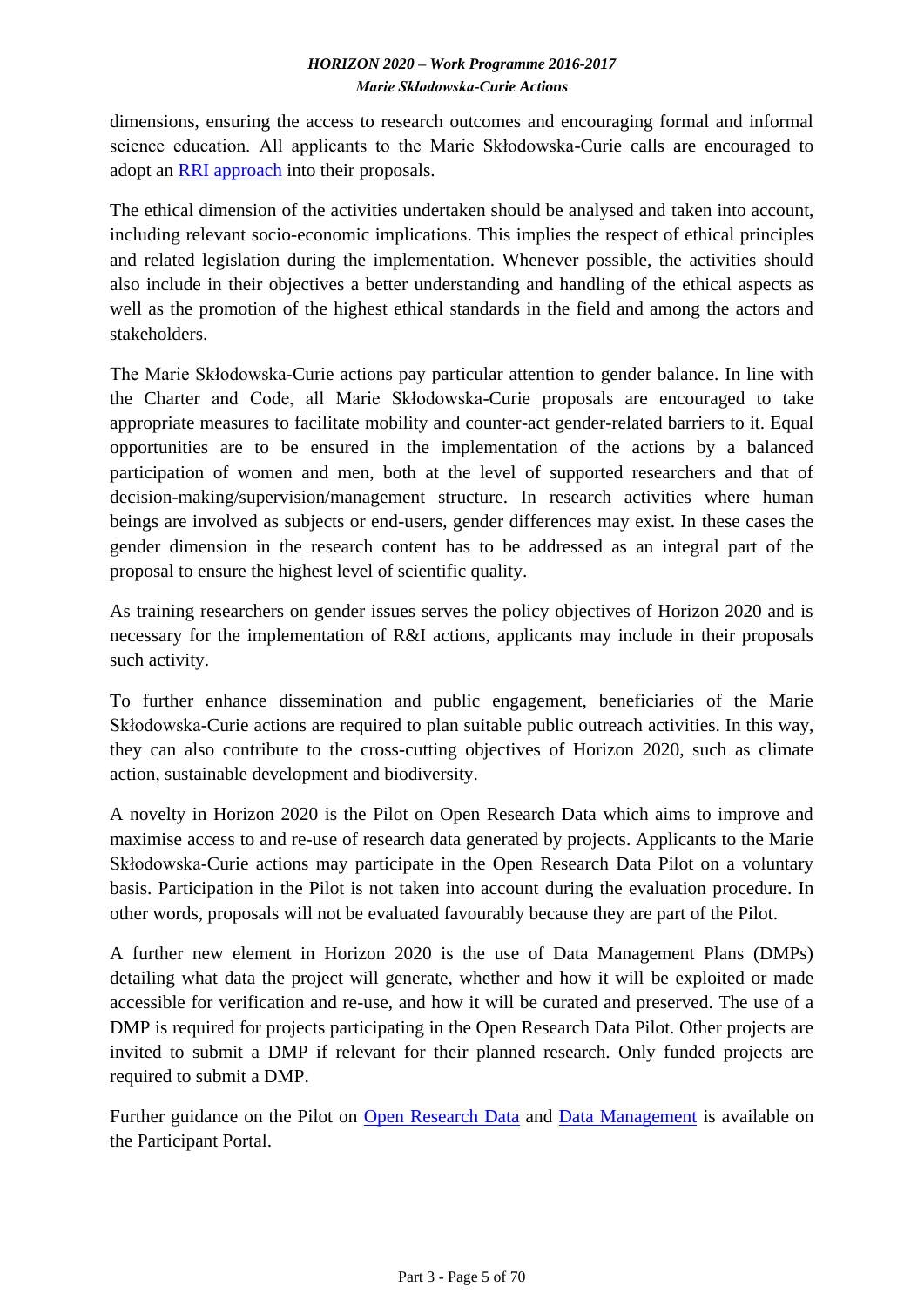# <span id="page-5-0"></span>**Marie Skłodowska-Curie Innovative Training Networks**

#### *H2020-MSCA-ITN-2016*

#### <span id="page-5-1"></span>**MSCA-ITN-2016: Innovative Training Networks**

Objective: The Innovative Training Networks (ITN) aim to train a new generation of creative, entrepreneurial and innovative early-stage researchers, able to face current and future challenges and to convert knowledge and ideas into products and services for economic and social benefit.

ITN will raise excellence and structure research and doctoral training, extending the traditional academic research training setting, incorporating the elements of Open Science and equipping researchers with the right combination of research-related and transferable competences. It will provide enhanced career perspectives in both the academic and nonacademic sectors through international, interdisciplinary and intersectoral mobility combined with an innovation-oriented mind-set.

Scope: ITN supports competitively selected joint research training and/or doctoral programmes, implemented by partnerships of universities, research institutions, research infrastructures, businesses, SMEs, and other socio-economic actors from different countries across Europe and beyond.

Partnerships take the form of collaborative European Training Networks (ETN), European Industrial Doctorates (EID) or European Joint Doctorates (EJD).

Each programme should have a clearly identified supervisory board co-ordinating networkwide training and establishing active and continuous communication and exchange of best practice among the partners to maximise the benefits of the partnership.

The programme should exploit complementary competences of the participating organisations, and enable sharing of knowledge, networking activities, the organisation of workshops and conferences.

Training responds to well identified needs in defined research areas, with appropriate references to inter- and multidisciplinary fields and follows the [EU Principles for Innovative](http://ec.europa.eu/euraxess/pdf/research_policies/Principles_for_Innovative_Doctoral_Training.pdf)  [Doctoral Training.](http://ec.europa.eu/euraxess/pdf/research_policies/Principles_for_Innovative_Doctoral_Training.pdf) It should be primarily focused on scientific and technological knowledge through research on individual, personalised projects.

In order to increase the employability of the researchers, the research training should be complemented by the meaningful exposure of each researcher to the non-academic sector.

Secondments of the researcher to other beneficiaries and partner organisations are encouraged.

Substantial training modules, including digital ones, addressing key transferable skills common to all fields and fostering the culture of Open Science, innovation and entrepreneurship will be supported.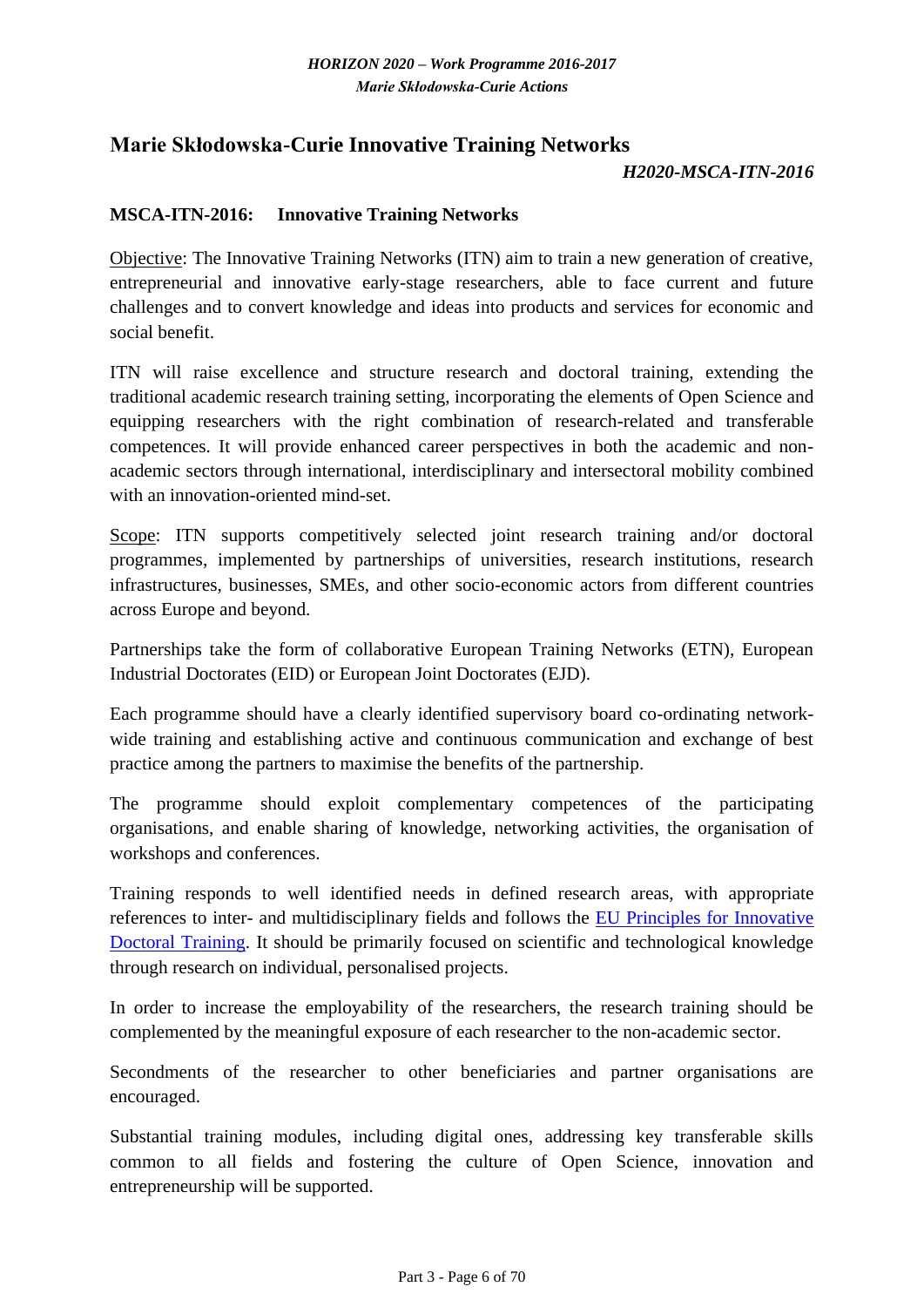In order to reflect on the changing nature of research, training should prepare early-stage researchers for an increased research collaboration and information-sharing made possible by new technologies (e.g. collaborative tools, open access, raw data, etc.).

A Career Development Plan should be established jointly by the supervisor(s) and the earlystage researcher recruited by the selected network. In addition to research objectives, this plan comprises the researcher's training and career needs, including planning for publications and participation in conferences.

Attention is paid to the quality of supervision and mentoring arrangements as well as career guidance. Joint supervision of the researchers is mandatory for EJD and for EID, and encouraged in ETN. In EID, the joint supervision of the researcher must be ensured by at least one supervisor from the academic sector and one supervisor from the non-academic sector. These arrangements will be taken into account during the evaluation of the proposal.

In EID and EJD, fellowships offered to early-stage researchers should lead to a doctoral degree. EJD result in joint<sup>3</sup>, double or multiple doctoral degrees<sup>4</sup> awarded by institutions from at least two different countries.

In EID and EJD, enrolment in a doctoral programme and the creation of a joint governance structure - with joint admission (EJD only), selection, supervision, monitoring and assessment procedures - is mandatory. These arrangements will be taken into account during the evaluation of the proposal.

# Expected Impact:

At researcher level:

- Increased set of skills, both research-related and transferable ones, leading to improved employability and career prospects both in and outside academia (leading in the longerterm to more successful careers)
- Increase, in the longer-term, in higher impact R&I output, more knowledge and ideas converted into products and services
- Greater contribution, in the longer term, to the knowledge-based economy and society

# At organisation level:

- Enhanced cooperation and better transfer of knowledge between sectors and disciplines
- Improvement in the quality of training programmes
- Creation of new networks and enhanced quality of existing ones
- Boosting R&I capacity among participating organisations
- Increased internationalisation of participating organisations

<sup>1</sup>  $3$  Joint degree – a single diploma issued by at least two higher education institutions offering an integrated programme and recognised officially in the countries where the degree-awarding institutions are located.

<sup>4</sup>Double or multiple degree - two or more national diplomas issued by two or more higher education institutions and recognised officially in the countries where the degree-awarding institutions are located.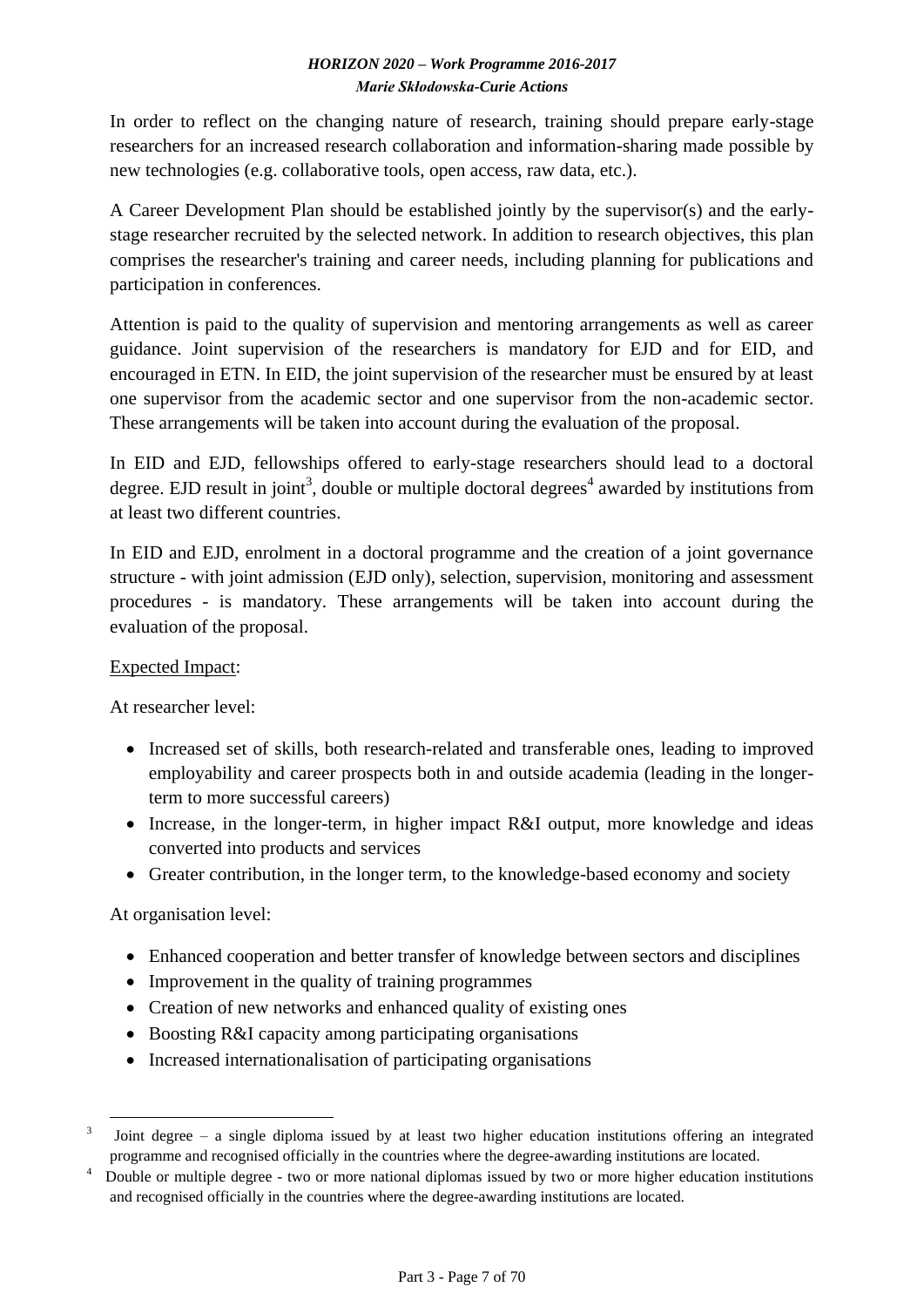At system level:

- Increase in international, interdisciplinary and intersectoral mobility of researchers in Europe
- More structured and innovative doctoral training, enhanced implementation of the European Charter and Code and the EU Principles for Innovative Doctoral Training
- Stronger links between the European Research Area (ERA) and the European Higher Education Area (EHEA), notably through supporting the knowledge triangle between research, innovation and education
- Improvement in the working and employment conditions for doctoral candidates in Europe
- Increased societal and economic relevance of European higher education
- Strengthening Europe's human capital base in R&I with a new generation of more entrepreneurial and highly-skilled early career researchers
- Increase in Europe's attractiveness as a leading research destination, accompanied by a rise in the numbers of talented researchers retained and attracted from abroad
- Better quality research and innovation contributing to Europe's competitiveness and growth

Type of Action: European Industrial Doctorates, European Joint Doctorates, European Training Networks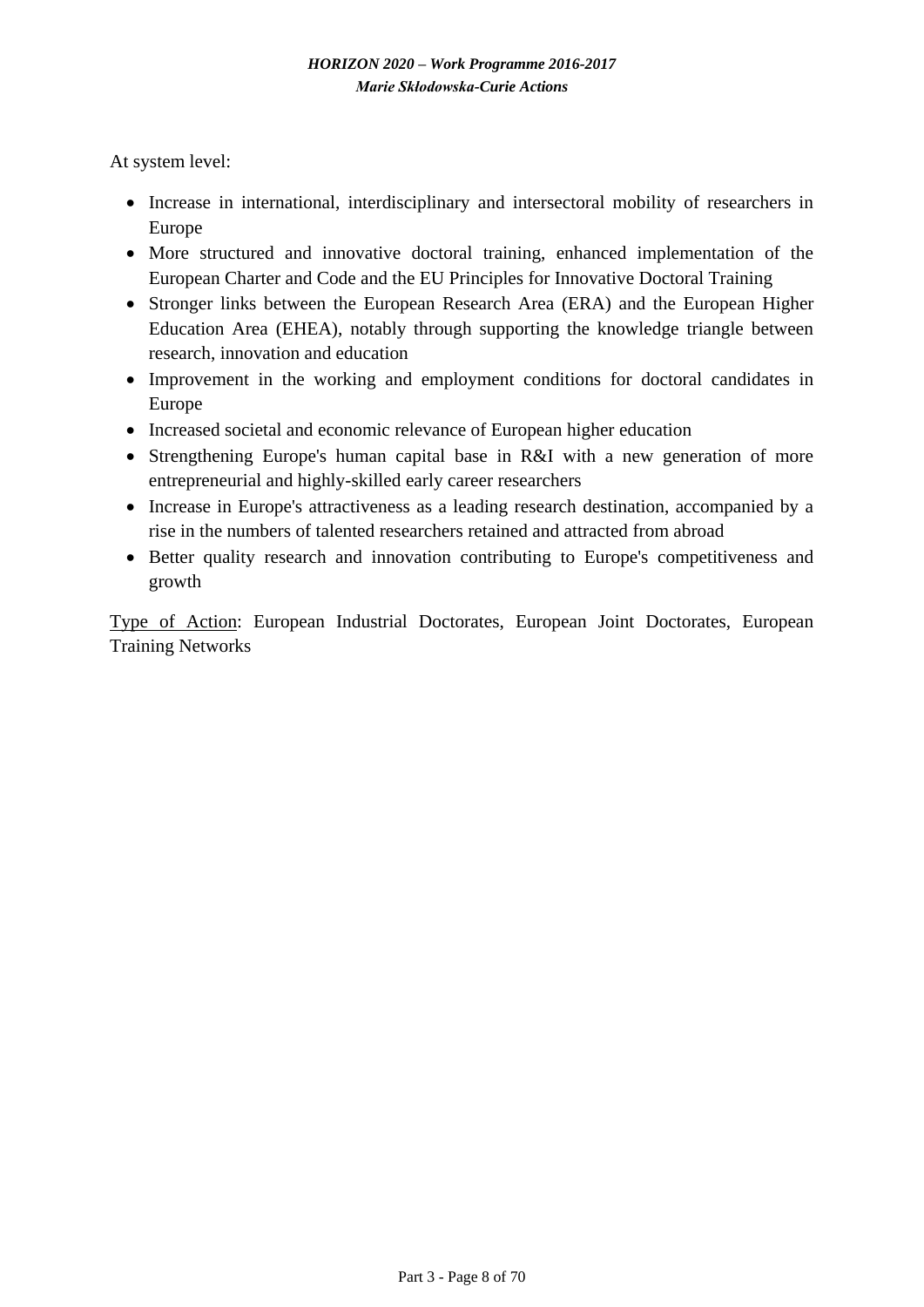<span id="page-8-0"></span>**Conditions for the Marie Skłodowska-Curie Innovative Training Networks call** Opening date(s), deadline(s), indicative budget(s): $5$ 

| Topics (Type of Action)      | Budgets (EUR million) | Deadlines   |  |  |  |  |  |  |  |  |
|------------------------------|-----------------------|-------------|--|--|--|--|--|--|--|--|
|                              | 2016                  |             |  |  |  |  |  |  |  |  |
| Opening: 15 Oct 2015         |                       |             |  |  |  |  |  |  |  |  |
| MSCA-ITN-2016 (MSCA-ITN-ETN) | 317.00                | 12 Jan 2016 |  |  |  |  |  |  |  |  |
| MSCA-ITN-2016 (MSCA-ITN-EID) | 25.00                 |             |  |  |  |  |  |  |  |  |
| MSCA-ITN-2016 (MSCA-ITN-EJD) | 28.00                 |             |  |  |  |  |  |  |  |  |
| Overall indicative budget    | 370.00                |             |  |  |  |  |  |  |  |  |

Indicative timetable for evaluation and grant agreement signature:

For single stage procedure:

- Information on the outcome of the evaluation: Maximum 5 months from the final date for submission; and
- Indicative date for the signing of grant agreements: Maximum 8 months from the final date for submission.

Eligibility and admissibility conditions: The admissibility conditions are described in part B of the General Annexes to the work programme. The eligibility conditions for Marie Skłodowska-Curie actions apply. Please read the dedicated section in the Marie Skłodowska-Curie part of the work programme.

Evaluation criteria, scoring and threshold: The selection criteria are described in part H of the General Annexes to the work programme. The award criteria, scoring and threshold for Marie Skłodowska-Curie actions apply. Please read the dedicated section in the Marie Skłodowska-Curie part of the work programme.

<sup>1</sup> <sup>5</sup> The Director-General responsible for the call may decide to open the call up to one month prior to or after the envisaged date(s) of opening.

All deadlines are at 17.00.00 Brussels local time.

The Director-General responsible may delay the deadline(s) by up to two months.

The budget amounts for the 2016 budget are subject to the availability of the appropriations provided for in the draft budget for 2016 after the adoption of the budget 2016 by the budgetary authority or, if the budget is not adopted, as provided for in the system of provisional twelfths.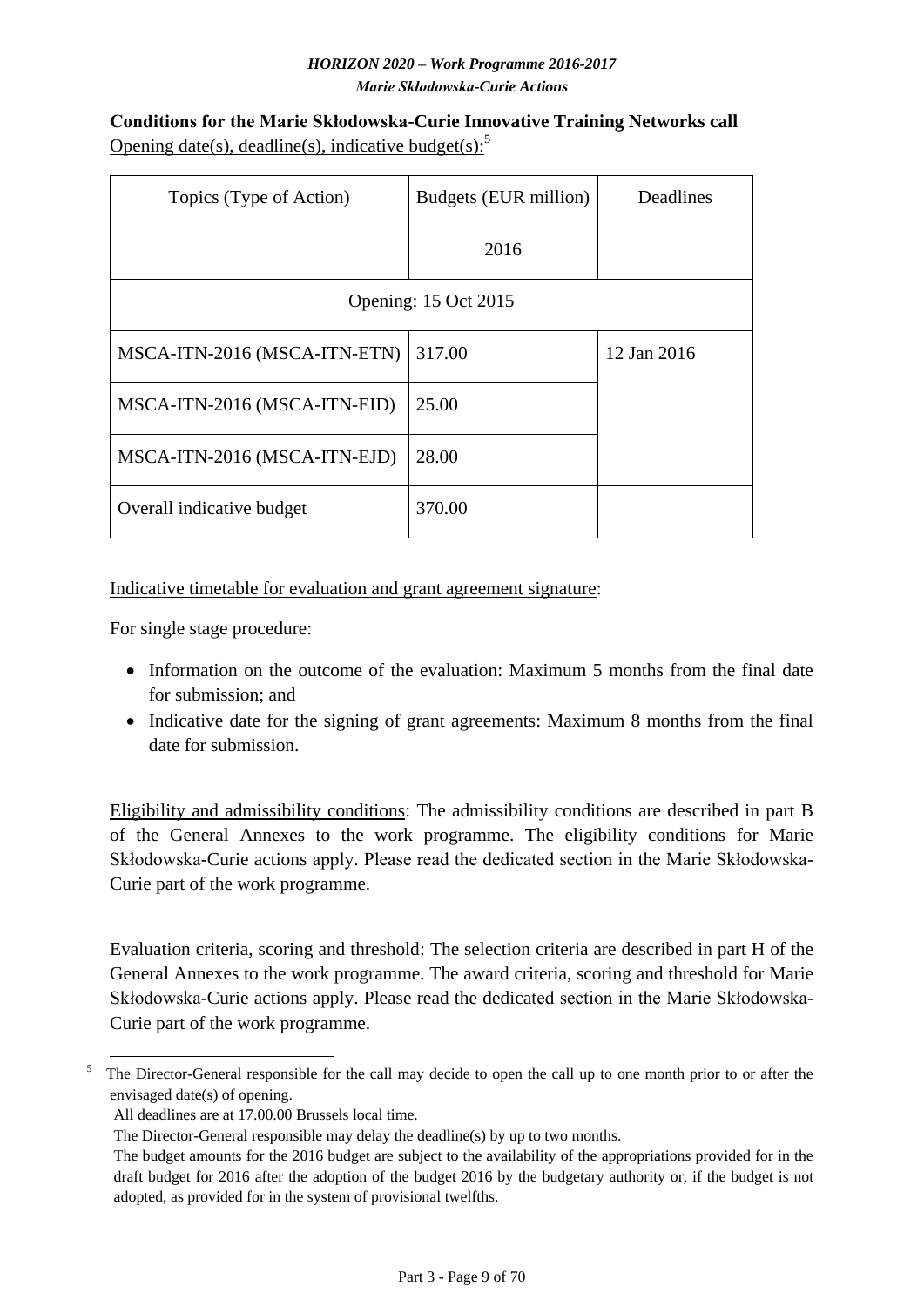Evaluation Procedure: The evaluation procedure for Marie Skłodowska-Curie actions applies. Please read the dedicated section in the Marie Skłodowska-Curie part of the work programme.

|          | The maximum length of a proposal is 30 pages, excluding the |  |  |  |  |  |
|----------|-------------------------------------------------------------|--|--|--|--|--|
| annexes. |                                                             |  |  |  |  |  |

Consortium agreement: Members of consortium are required to conclude a consortium agreement, in principle prior to the signature of the grant agreement.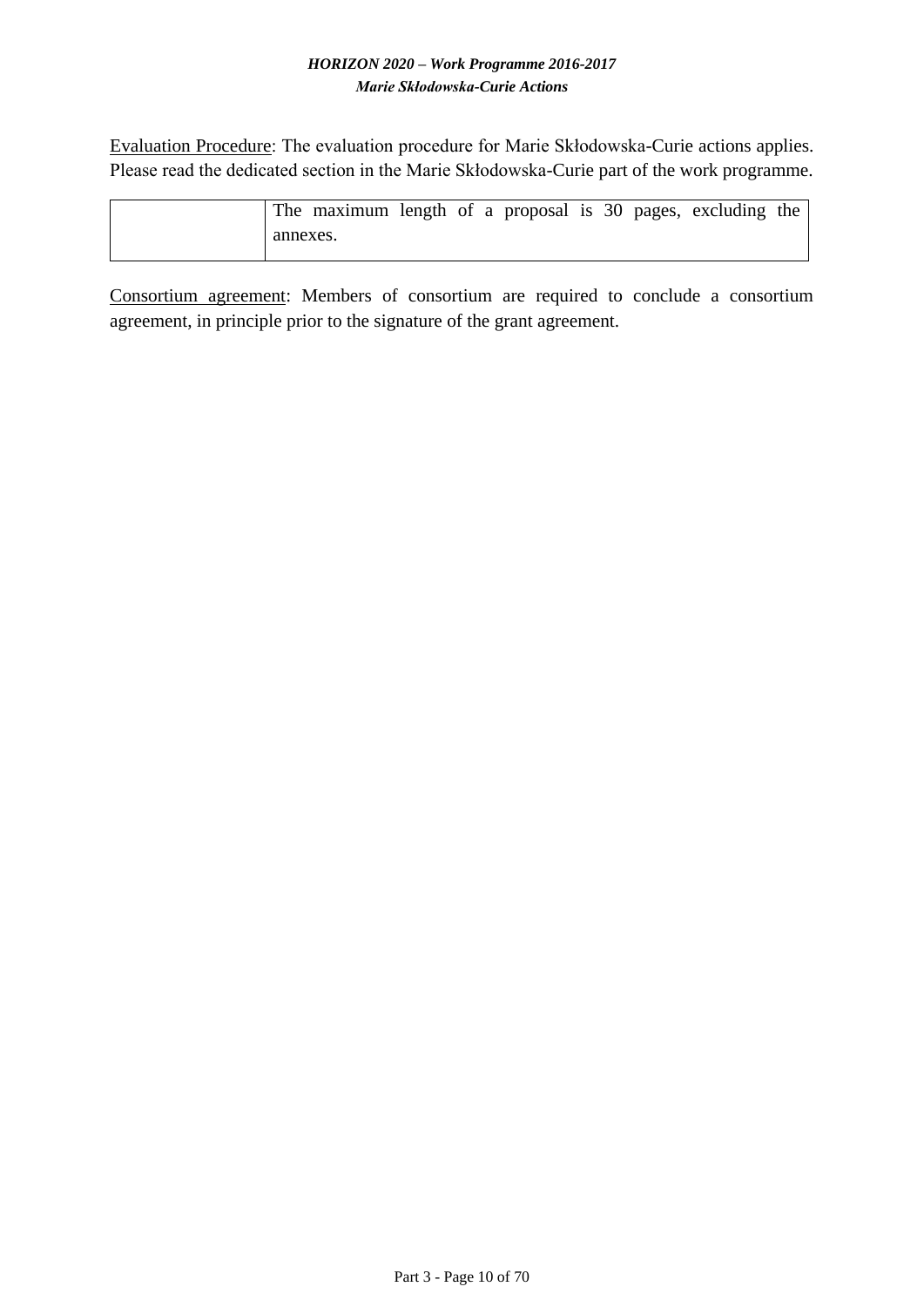# <span id="page-10-0"></span>**Marie Skłodowska-Curie Individual Fellowships**

### *H2020-MSCA-IF-2016*

#### <span id="page-10-1"></span>**MSCA-IF-2016: Individual Fellowships**

Objective: The goal of Individual Fellowships is to enhance the creative and innovative potential of experienced researchers, wishing to diversify their individual competence in terms of skill acquisition through advanced training, international and intersectoral mobility.

Individual Fellowships provide opportunities to acquire and transfer new knowledge and to work on research and innovation in a European context (EU Member States and Associated Countries) or outside Europe. The scheme particularly supports the return and reintegration of researchers from outside Europe who have previously worked here. It also develops or helps to restart the careers of individual researchers that show great potential, considering their experience.

Scope: Support is foreseen for individual, trans-national fellowships awarded to the best or most promising researchers of any nationality, for employment in EU Member States or Associated Countries. It is based on an application made jointly by the researcher and the beneficiary in the academic or non-academic sectors.

Only one proposal per individual researcher will be evaluated.

Fellowships take form of European Fellowships or Global Fellowships. European Fellowships are held in EU Member States or Associated Countries and are open to researchers either coming to Europe from any country in the world or moving within Europe. The researcher must comply with the rules of mobility in the country where the European Fellowship is held.

Return and reintegration of researchers into a longer term research position in Europe, including in their country of origin, is supported via a separate multi-disciplinary reintegration panel of the European Fellowships. For the reintegration panel, there shall be mobility into Europe.

Support to individuals to resume research in Europe after a career break, e.g. after parental leave, is ensured via a separate multi-disciplinary career restart panel of the European Fellowships. To qualify for the career restart panel, researchers must not have been active in research for at least 12 months immediately prior to the deadline for submission.

Researchers seeking to work on research and innovation projects in an organisation from the non-academic sector will be supported via a separate multi-disciplinary society and enterprise panel of the European Fellowships. The objective of this panel is to facilitate career moves between the academic and non-academic sectors and to open attractive career opportunities for researchers outside academia.

Global Fellowships are based on a secondment to a third country and a mandatory 12 month return period to a European host. The researcher must comply with the rules of mobility in the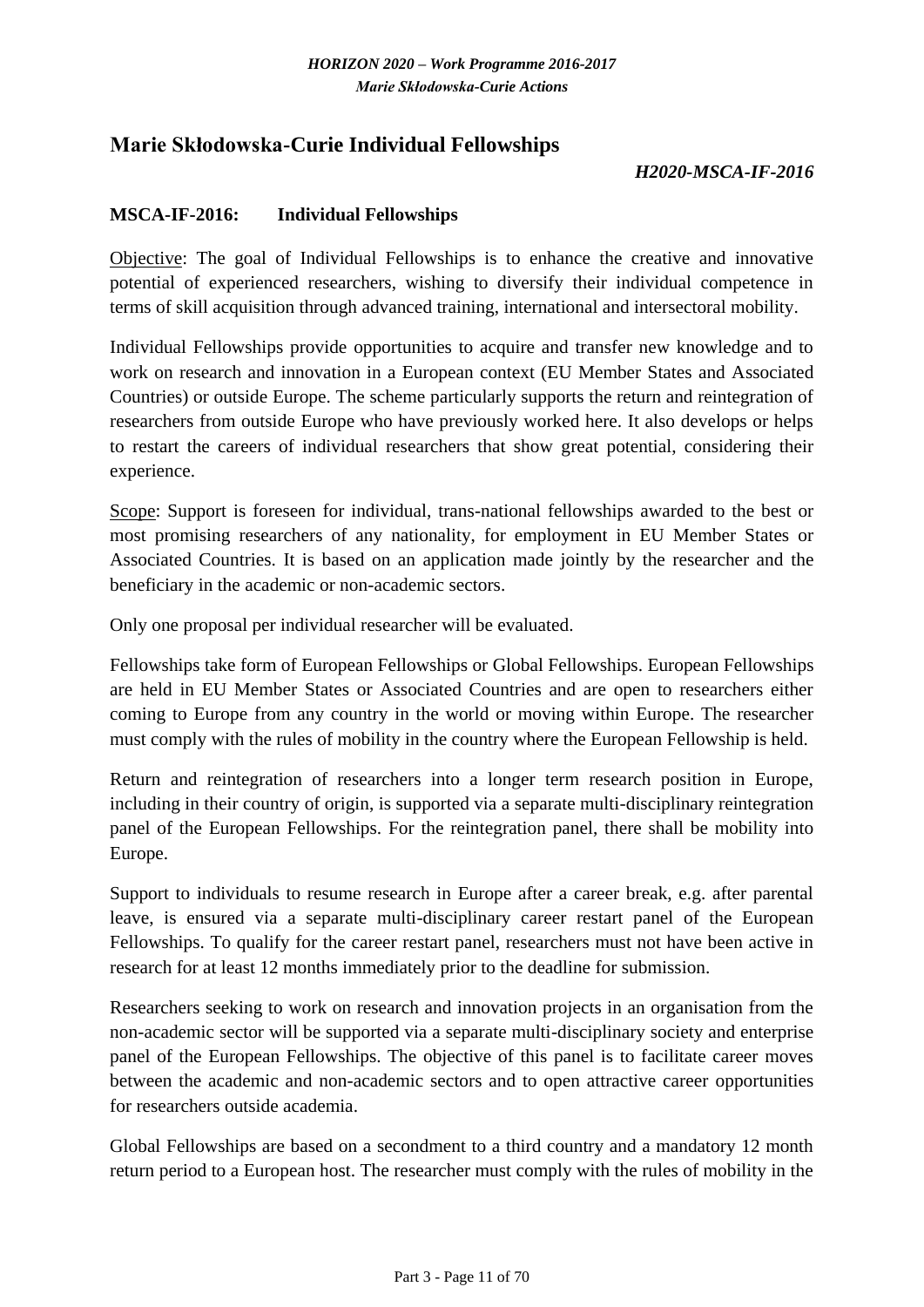country where the Global Fellowship secondment takes place, not for the country of the return phase.

Researchers receiving an Individual Fellowship may opt to include a secondment phase in Europe, notably in the non-academic sector, within the overall duration of their fellowship. For a fellowship of 18 months or less, the secondment phase may last up to three months. For a fellowship of more than 18 months, the secondment phase may last up to six months. The secondment phase can be a single period or be divided into shorter mobility periods. The secondment should significantly add to the impact of the fellowship.

A Career Development Plan should be established jointly by the supervisor(s) and the researcher. In addition to research or innovation objectives, this plan comprises the researcher's training and career needs, including training on transferable skills, planning for publications and participation in conferences.

### Expected Impact:

At researcher level:

- Increased set of skills, both research-related and transferable ones, leading to improved employability and career prospects both in and outside academia
- Increase in higher impact R&I output, more knowledge and ideas converted into products and services
- Greater contribution to the knowledge-based economy and society

At organisation level:

- Enhanced cooperation and stronger networks
- Better transfer of knowledge between sectors and disciplines
- Boosting of R&I capacity among participating organisations

At system level:

- Increase in international, interdisciplinary and intersectoral mobility of researchers in Europe
- Strengthening of Europe's human capital base in R&I with more entrepreneurial and better trained researchers
- Better communication of R&I results to society
- Increase in Europe's attractiveness as a leading destination for R&I
- Better quality research and innovation contributing to Europe's competitiveness and growth

Type of Action: CAR – Career Restart panel, RI – Reintegration panel, Society and Enterprise panel, Standard EF, Global Fellowships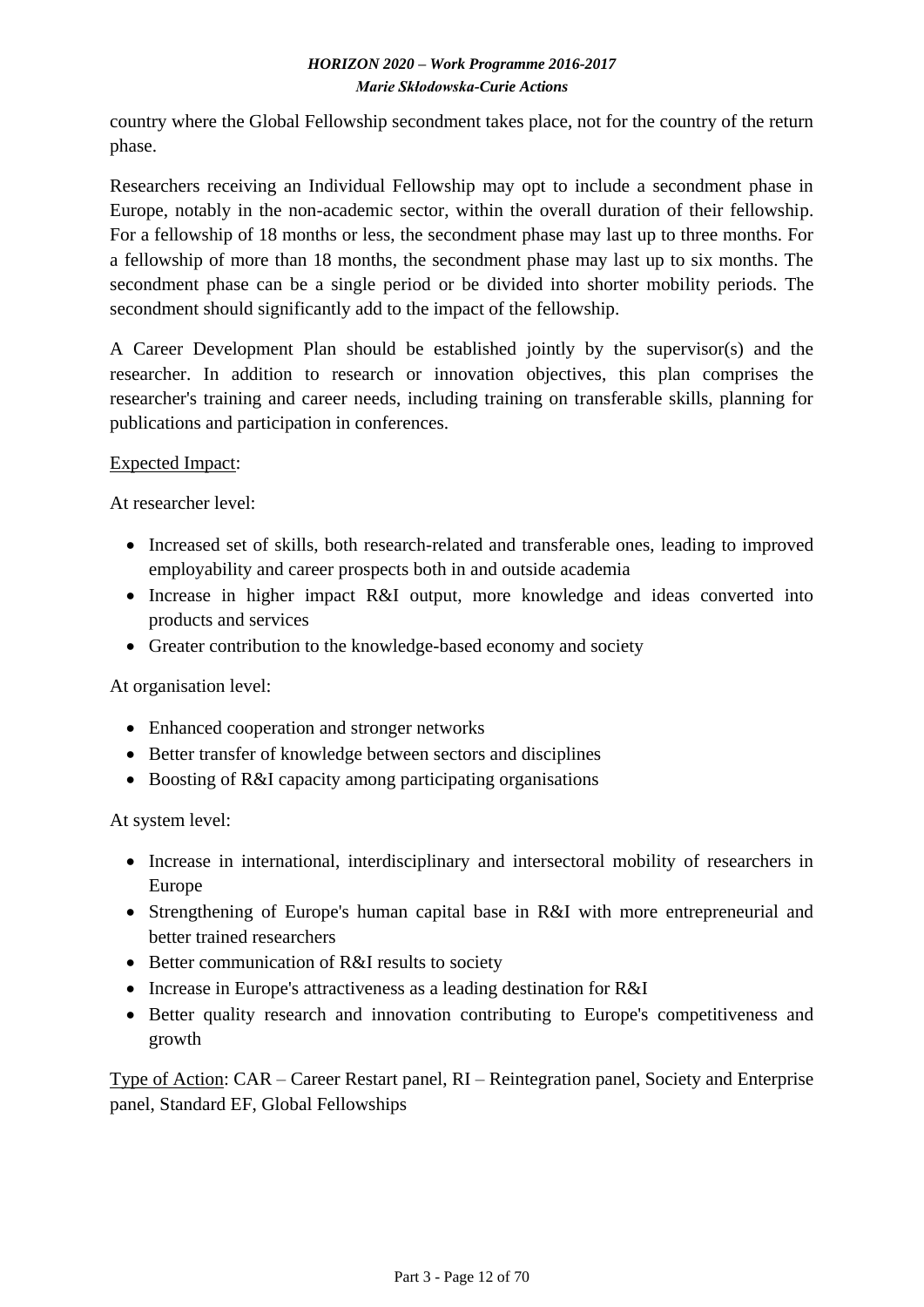# <span id="page-12-0"></span>**Conditions for the Marie Skłodowska-Curie Individual Fellowships call** Opening date(s), deadline(s), indicative budget(s): $<sup>6</sup>$ </sup>

| Topics (Type of Action)       | Budgets (EUR million) | Deadlines   |
|-------------------------------|-----------------------|-------------|
|                               | 2016                  |             |
| Opening: 12 Apr 2016          |                       |             |
| MSCA-IF-2016 (MSCA-IF-EF-CAR) | 179.50                | 14 Sep 2016 |
| MSCA-IF-2016 (MSCA-IF-EF-RI)  |                       |             |
| MSCA-IF-2016 (MSCA-IF-EF-ST)  |                       |             |
| MSCA-IF-2016 (MSCA-IF-EF-SE)  | 10.00                 |             |
| MSCA-IF-2016 (MSCA-IF-GF)     | 29.00                 |             |
| Overall indicative budget     | 218.50                |             |

# Indicative timetable for evaluation and grant agreement signature:

For single stage procedure:

- Information on the outcome of the evaluation: Maximum 5 months from the final date for submission; and
- Indicative date for the signing of grant agreements: Maximum 8 months from the final date for submission.

Eligibility and admissibility conditions: The admissibility conditions are described in part B of the General Annexes to the work programme. The eligibility conditions for Marie Skłodowska-Curie actions apply. Please read the dedicated section in the Marie Skłodowska-Curie part of the work programme.

Evaluation criteria, scoring and threshold: The selection criteria are described in part H of the

<sup>1</sup>  $6$  The Director-General responsible for the call may decide to open the call up to one month prior to or after the envisaged date(s) of opening.

All deadlines are at 17.00.00 Brussels local time.

The Director-General responsible may delay the deadline(s) by up to two months.

The budget amounts for the 2016 budget are subject to the availability of the appropriations provided for in the draft budget for 2016 after the adoption of the budget 2016 by the budgetary authority or, if the budget is not adopted, as provided for in the system of provisional twelfths.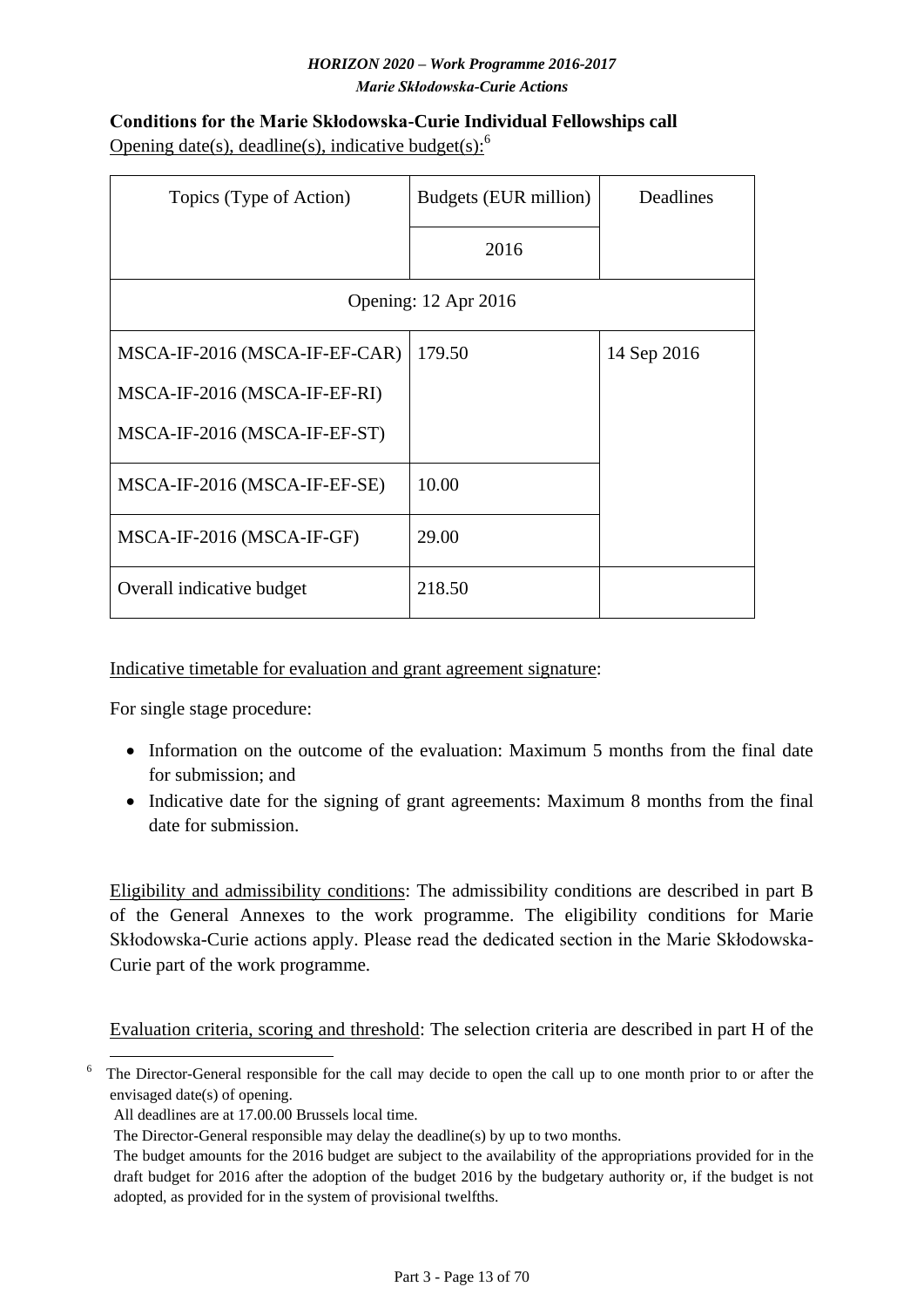General Annexes to the work programme. The award criteria, scoring and threshold for Marie Skłodowska-Curie actions apply. Please read the dedicated section in the Marie Skłodowska-Curie part of the work programme.

Evaluation Procedure: The evaluation procedure for Marie Skłodowska-Curie actions applies. Please read the dedicated section in the Marie Skłodowska-Curie part of the work programme.

| The maximum length of a proposal is 10 pages, excluding the CV of |
|-------------------------------------------------------------------|
| the researcher and the annexes.                                   |
|                                                                   |

Consortium agreement: Not applicable - this is a mono-beneficiary action.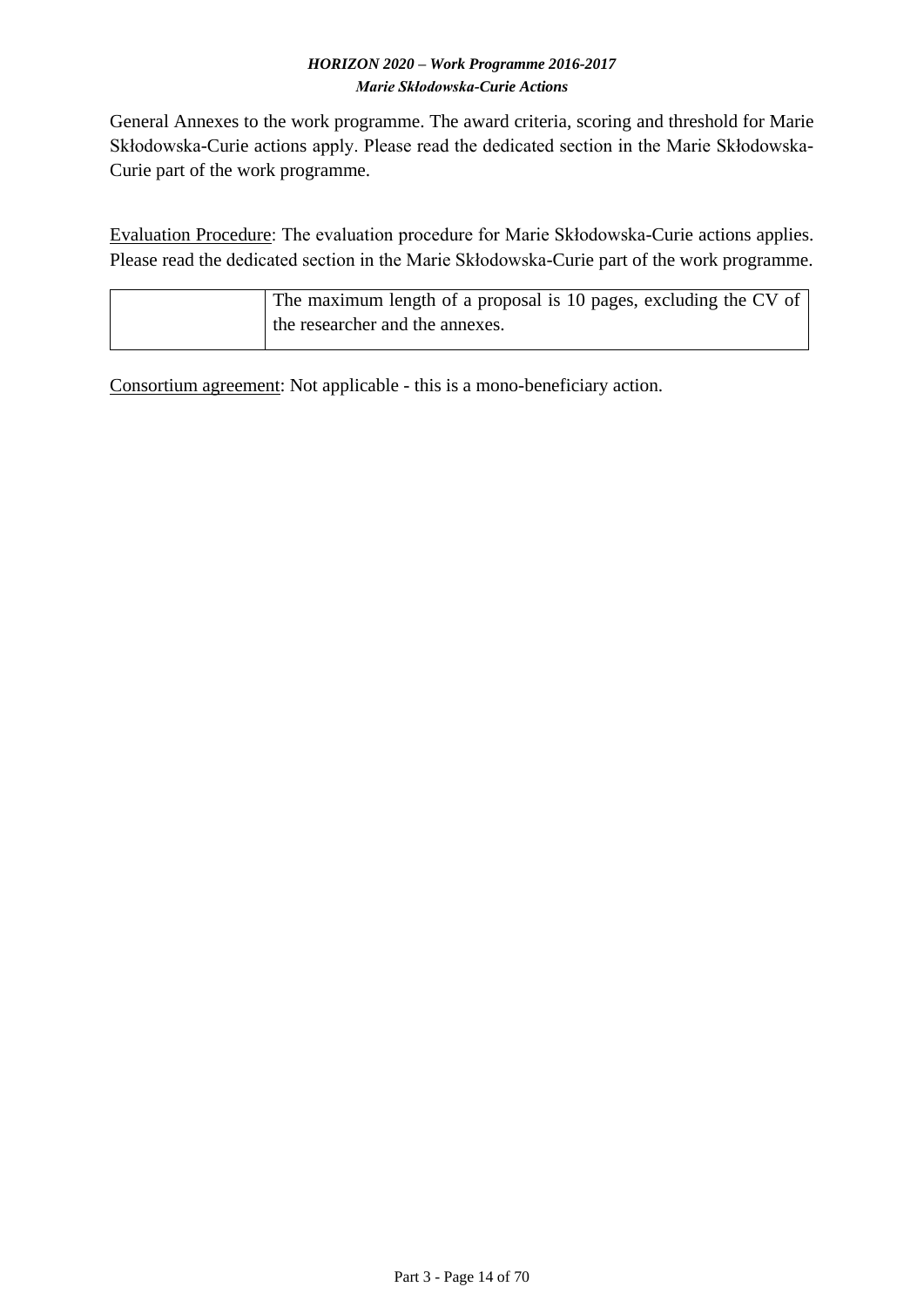# <span id="page-14-0"></span>**Marie Skłodowska-Curie Research and Innovation Staff Exchange** *H2020-MSCA-RISE-2016*

#### <span id="page-14-1"></span>**MSCA-RISE-2016: Research and Innovation Staff Exchange**

Objective: The RISE scheme will promote international and inter-sector collaboration through research and innovation staff exchanges, and sharing of knowledge and ideas from research to market (and vice-versa).

The scheme fosters a shared culture of research and innovation that welcomes and rewards creativity and entrepreneurship and helps to turn creative ideas into innovative products, services or processes.

Scope: RISE involves organisations from the academic and non-academic sectors (in particular SMEs), based in Europe (EU Member States and Associated Countries) and outside Europe (third countries).

Support is provided for the development of partnerships in the form of a joint research and innovation project. This is aimed at knowledge sharing via international as well as intersectoral mobility, based on secondments of research and innovation staff (exchanges) with an in-built return mechanism.

The organisations constituting the partnership contribute directly to the implementation of a joint research and innovation project by seconding and/or hosting eligible staff members. Secondments shall always take place between legal entities independent from each other<sup>7</sup>.

RISE should exploit complementary competences of the participating organisations, as well as other synergies, and enable networking activities, organisation of workshops and conferences to facilitate sharing of knowledge, new skills acquisition and career development for research and innovation staff members.

RISE projects can focus either on one dimension of mobility (intersectoral / international), or include a combination of both.

Exchanges can be for both early-stage and experienced researchers' levels and can also include administrative, managerial and technical staff directly involved in the research and innovation activities of the proposal.

Support for the exchanges between institutions within Europe (EU Member States and Associated Countries) covers only intersectoral secondments.

Exchanges with institutions from and to third countries can be intersectoral as well as within the same sector.

Secondments between institutions located in third countries or within the same EU Member State or Associated Country will not be supported.

<sup>1</sup> Independence in the meaning of Article 8 of the Horizon 2020 Rules for Participation.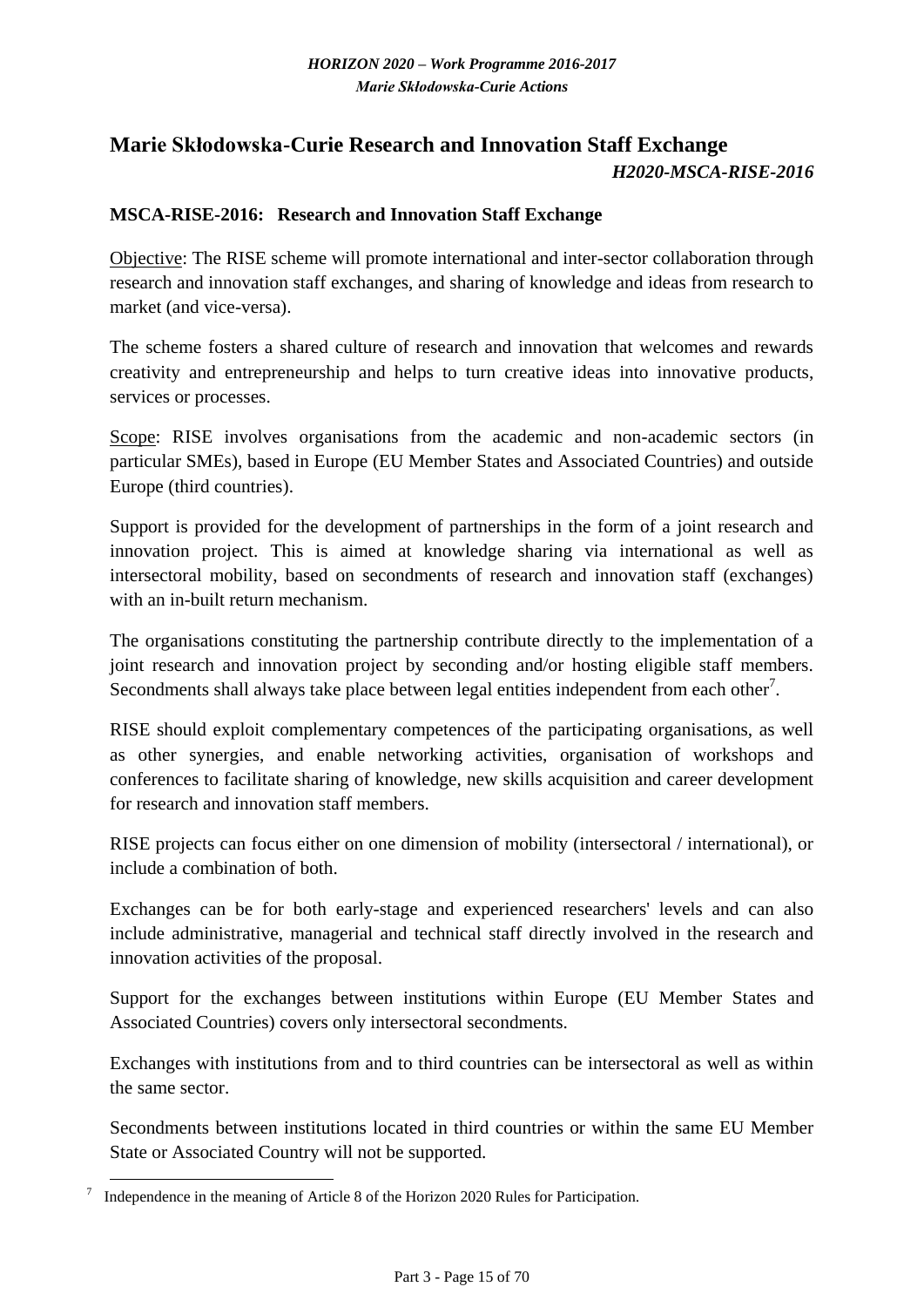#### Expected Impact:

At staff member level:

- Increased set of skills, both research-related and transferable ones, leading to improved employability and career prospects both in and outside academia
- Increase in higher impact R&I output, more knowledge and ideas converted into products and services
- Greater contribution to the knowledge-based economy and society

At organisation level:

- Enhanced cooperation and transfer of knowledge between sectors and disciplines
- Strengthening of international and intersectoral collaborative networks
- Boosting of R&I capacity among participating organisations

At system level:

- Increase in international, interdisciplinary and intersectoral mobility of researchers in Europe
- Strengthening of Europe's human capital base in R&I
- Increase in Europe's attractiveness as a leading destination for R&I
- Better quality R&I contributing to Europe's competitiveness and growth

Type of Action: RISE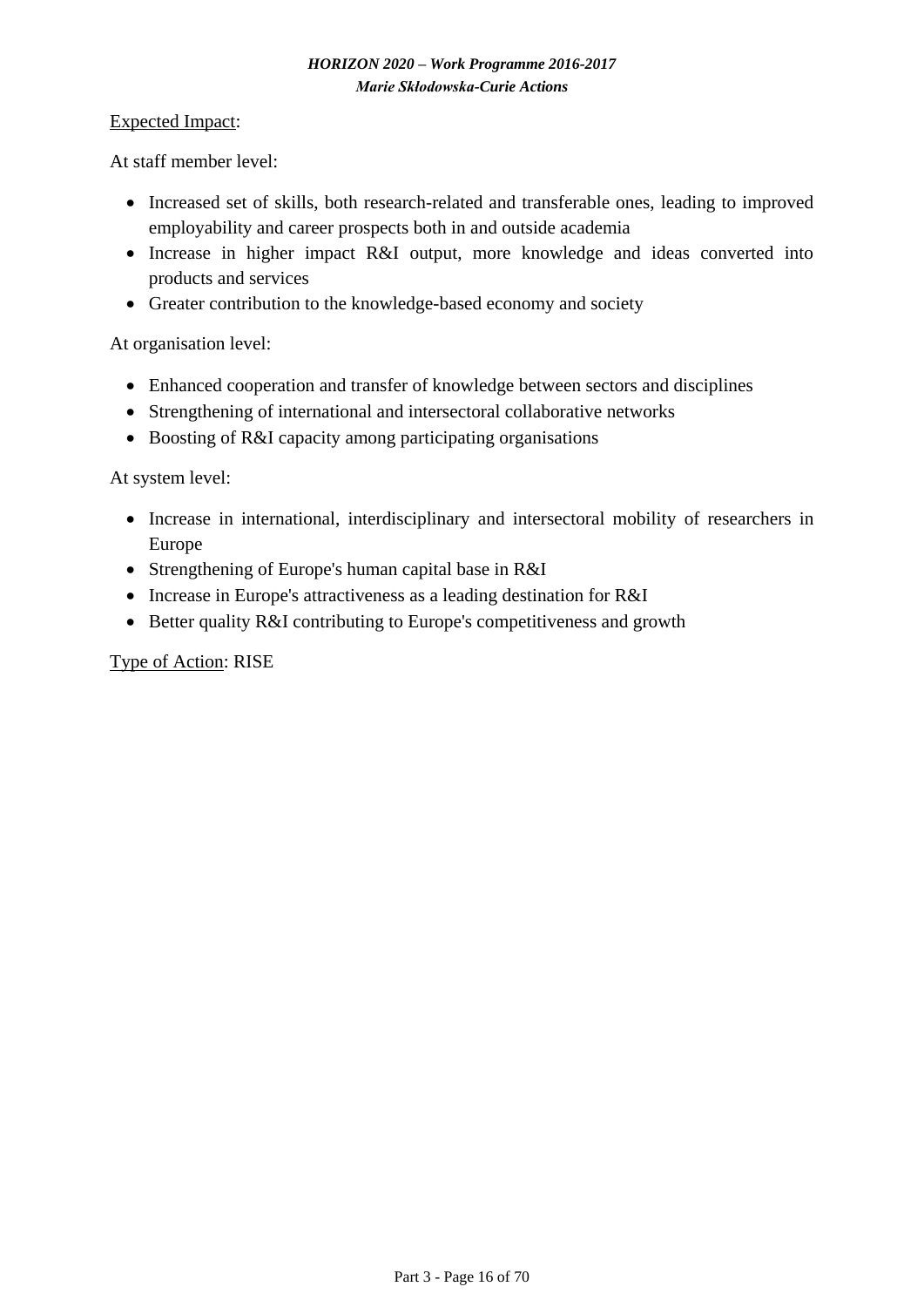# <span id="page-16-0"></span>**Conditions for the Marie Skłodowska-Curie Research and Innovation Staff Exchange call**

Opening date(s), deadline(s), indicative budget(s): $8$ 

| Topics (Type of Action)    | Budgets (EUR million) | <b>Deadlines</b> |  |  |  |  |  |  |  |  |
|----------------------------|-----------------------|------------------|--|--|--|--|--|--|--|--|
|                            | 2016                  |                  |  |  |  |  |  |  |  |  |
| Opening: 08 Dec 2015       |                       |                  |  |  |  |  |  |  |  |  |
| MSCA-RISE-2016 (MSCA-RISE) | 80.00                 | 28 April 2016    |  |  |  |  |  |  |  |  |
| Overall indicative budget  | 80.00                 |                  |  |  |  |  |  |  |  |  |

Indicative timetable for evaluation and grant agreement signature:

For single stage procedure:

- Information on the outcome of the evaluation: Maximum 5 months from the final date for submission; and
- Indicative date for the signing of grant agreements: Maximum 8 months from the final date for submission.

Eligibility and admissibility conditions: The admissibility conditions are described in part B of the General Annexes to the work programme. The eligibility conditions for Marie Skłodowska-Curie actions apply. Please read the dedicated section in the Marie Skłodowska-Curie part of the work programme.

Evaluation criteria, scoring and threshold: The selection criteria are described in part H of the General Annexes to the work programme. The award criteria, scoring and threshold for Marie Skłodowska-Curie actions apply. Please read the dedicated section in the Marie Skłodowska-Curie part of the work programme.

<sup>1</sup> The Director-General responsible for the call may decide to open the call up to one month prior to or after the envisaged date(s) of opening.

All deadlines are at 17.00.00 Brussels local time.

The Director-General responsible may delay the deadline(s) by up to two months.

The budget amounts for the 2016 budget are subject to the availability of the appropriations provided for in the draft budget for 2016 after the adoption of the budget 2016 by the budgetary authority or, if the budget is not adopted, as provided for in the system of provisional twelfths.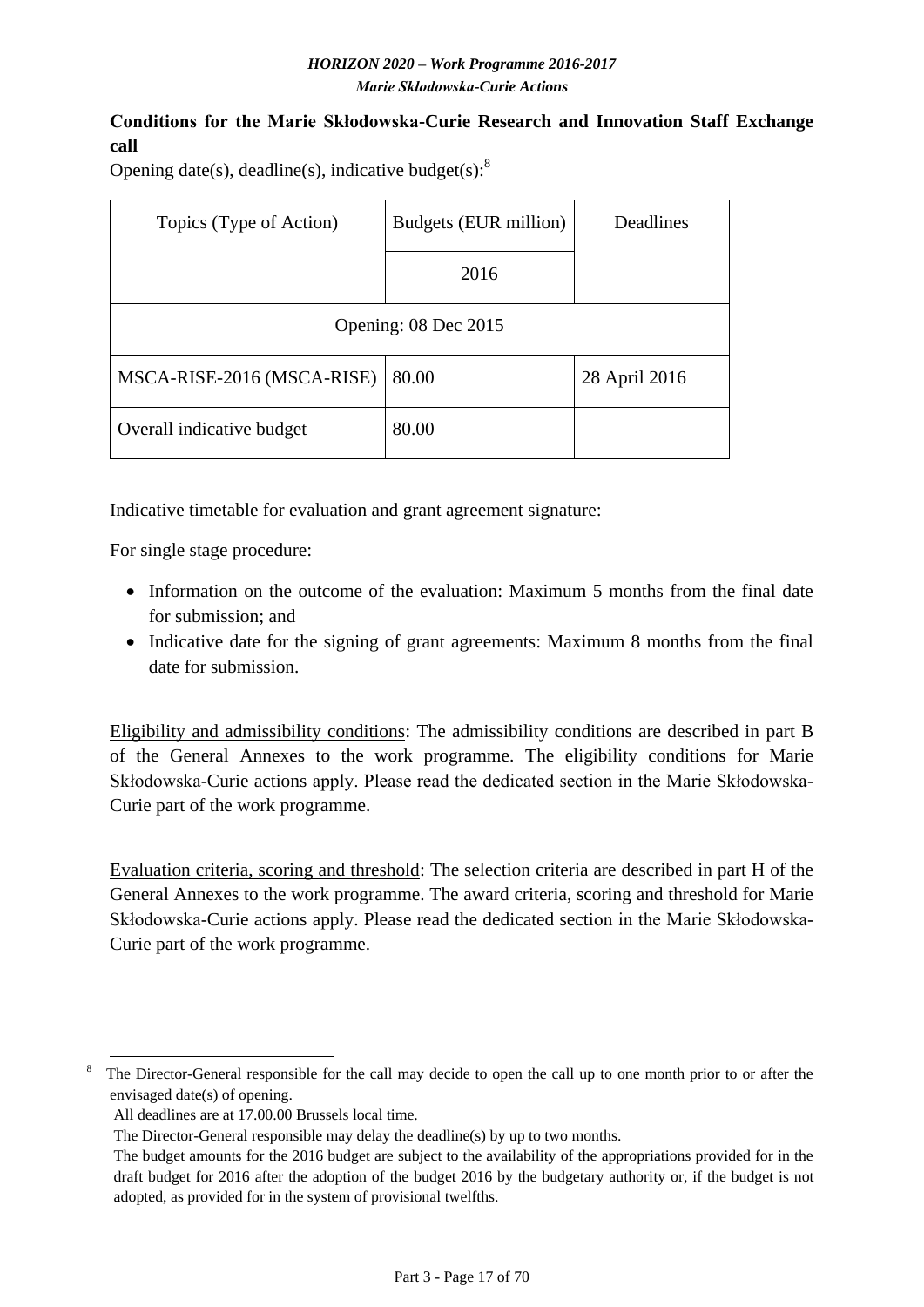Evaluation Procedure: The evaluation procedure for Marie Skłodowska-Curie actions applies. Please read the dedicated section in the Marie Skłodowska-Curie part of the work programme.

|          | The maximum length of a proposal is 30 pages, excluding the |  |  |  |  |  |
|----------|-------------------------------------------------------------|--|--|--|--|--|
| annexes. |                                                             |  |  |  |  |  |

Consortium agreement: Members of consortium are required to conclude a consortium agreement, in principle prior to the signature of the grant agreement.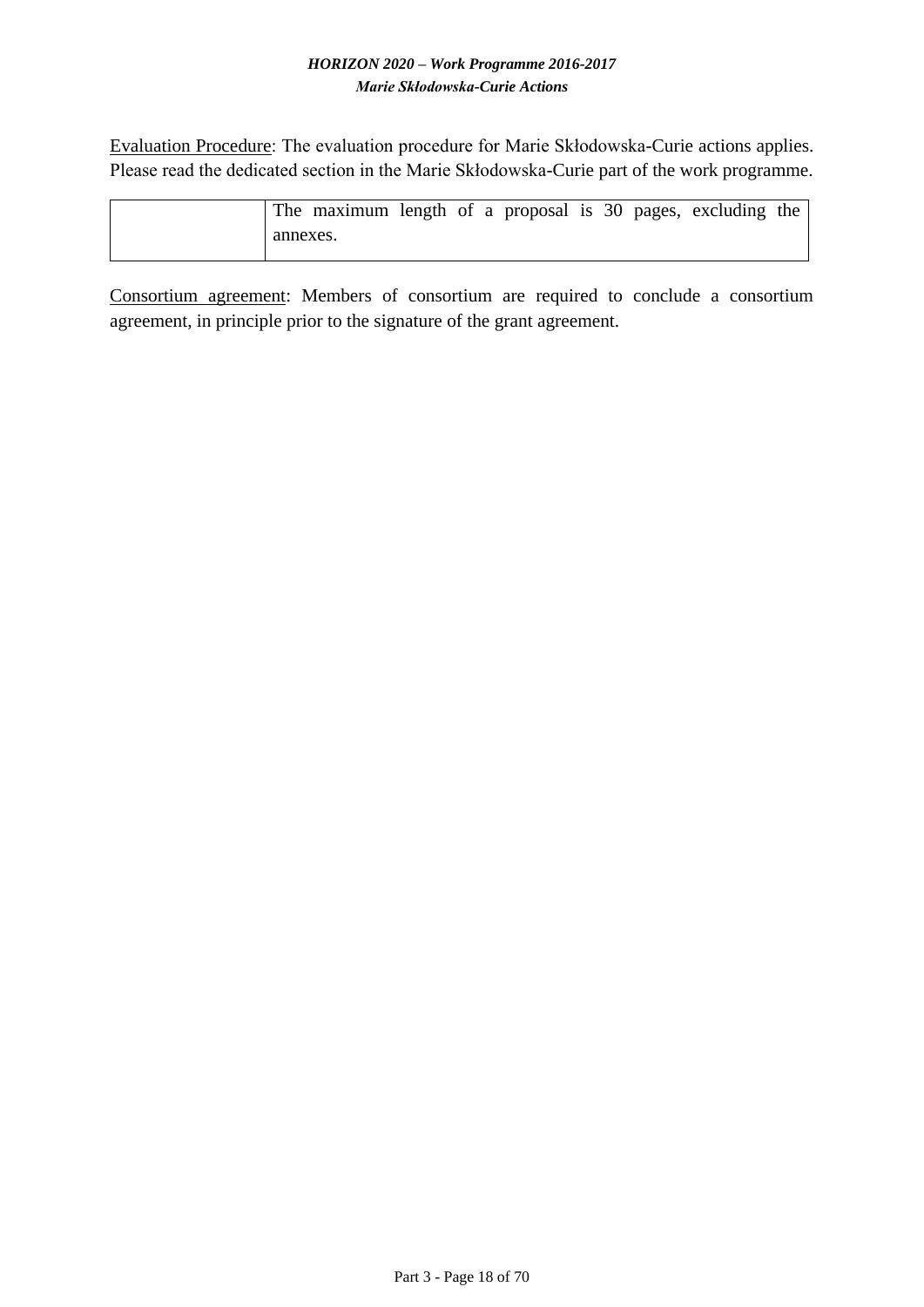# <span id="page-18-0"></span>**Marie Skłodowska-Curie Co-funding of regional, national and international programmes**

# *H2020-MSCA-COFUND-2016*

# <span id="page-18-1"></span>**MSCA-COFUND-2016: Co-funding of regional, national and international programmes**

Objective: The COFUND scheme aims to stimulate regional, national or international programmes to foster excellence in researchers' training, mobility and career development, spreading the best practices of Marie Skłodowska-Curie actions.

This will be achieved by co-funding new or existing regional, national, and international programmes to open up to, and provide for, international, intersectoral and interdisciplinary research training, as well as transnational and cross-sectoral mobility of researchers at all stages of their career.

Scope: Each proposal funded under the COFUND scheme shall have a sole beneficiary that will be responsible for the availability of the necessary matching funds to execute the proposal.

Applicants submit multi-annual proposals for new or existing doctoral programmes or fellowship programmes which are expected to have an impact on enhancing research- and innovation related human resources on regional, national or international level.

Researchers supported under this scheme shall comply with the mobility rules of the Marie Skłodowska-Curie actions.

Limitations regarding the researchers' origin and destination should be avoided. Support cannot be awarded to researchers who are already permanently employed by the organisation hosting them.

Proposed programmes are encouraged to cover all research disciplines ("bottom-up"), but can also focus on specific disciplines. In this case the range of covered disciplines should allow reasonable flexibility for the researchers.

Programmes that prioritise specific research disciplines based on national or regional Research and Innovation Strategies for Smart Specialisation (RIS3 strategies) can also be supported. Synergies with the European Structural & Investment Funds (ESIF) are encouraged.

COFUND takes the form of:

#### A) Doctoral programmes

Doctoral programmes address the development and broadening of the research competencies of early-stage researchers. The training follows the [EU Principles on Innovative Doctoral](http://ec.europa.eu/euraxess/pdf/research_policies/Principles_for_Innovative_Doctoral_Training.pdf)  [Training.](http://ec.europa.eu/euraxess/pdf/research_policies/Principles_for_Innovative_Doctoral_Training.pdf) Collaboration with a wider set of partner organisations, including from the nonacademic sector, which may provide hosting or secondment opportunities or training in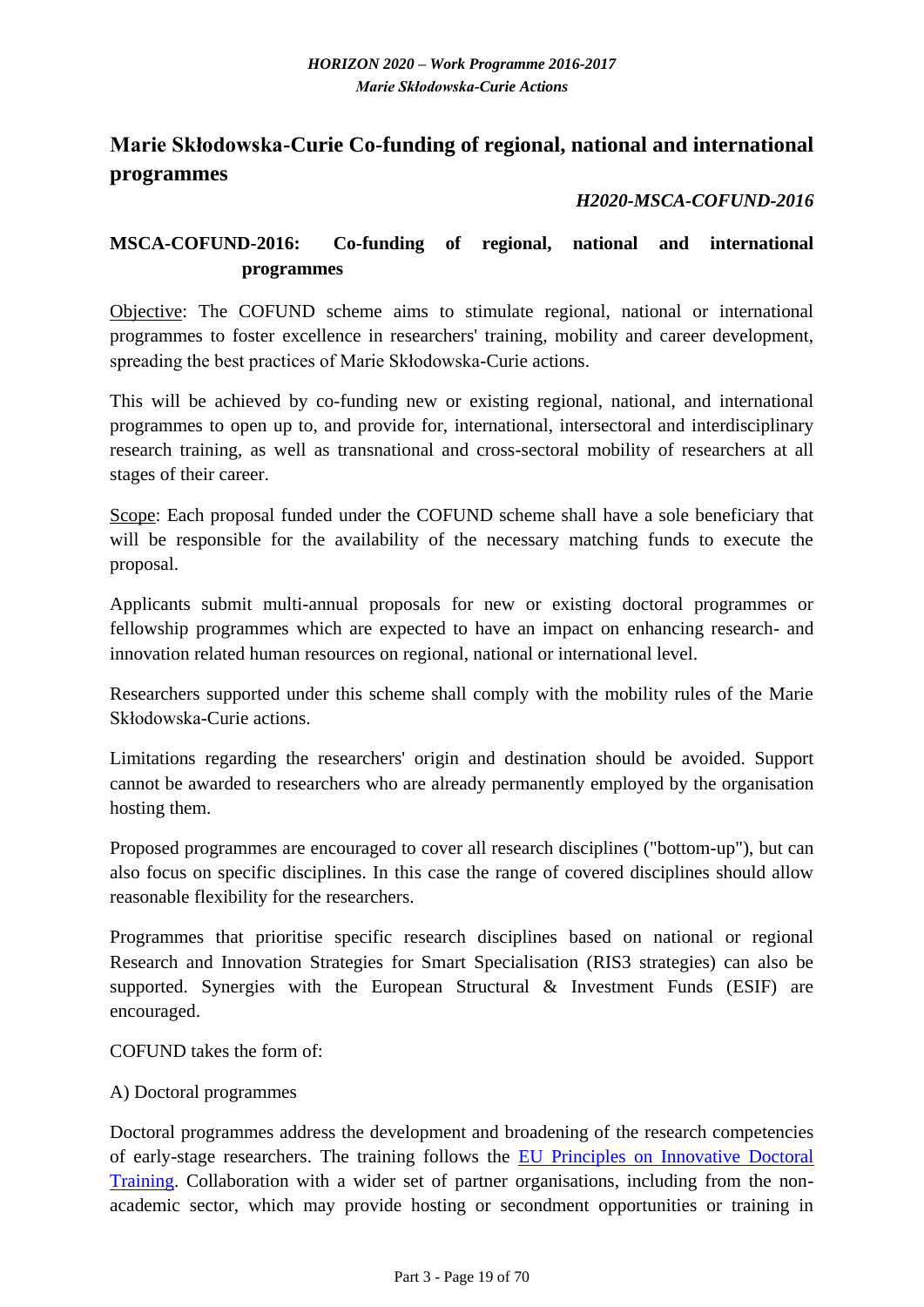research or transferable skills, as well as innovative elements of the proposed programme, will be positively taken into account during the evaluations.

Each researcher must be enrolled in a doctoral programme. Attention is paid to the quality of supervision and mentoring arrangements as well as career guidance.

# B) Fellowship programmes

Fellowship programmes fund individual research training and career development fellowships for experienced researchers. The programmes supported should have regular selection rounds following fixed deadlines or regular cut-off dates, allowing fair competition between the researchers applying. The selections should be based on open, widely advertised competition, with transparent international peer review and the selection of candidates on merit. Mobility types supported by fellowship programmes may be similar to the ones supported under Marie Skłodowska-Curie Individual Fellowships. On top of transnational mobility, applicants are encouraged to include elements of cross-sectoral mobility into their programmes. Fellowship programmes should be based on individual-driven mobility, i.e., researchers should be able to freely choose a research topic and the appropriate organisation to host them, fitting their individual needs.

Given that the aim of the co-funded fellowship programmes is the support of individual fellows, research teams will not be funded.

### Expected Impact:

At researcher level:

- Increased set of skills, both research-related and transferable ones, leading to improved employability and career prospects both in and outside academia (leading in the longerterm to more successful careers)
- Increase in higher impact R&I output, more knowledge and ideas converted into products and services
- Greater contribution to the knowledge-based economy and society

# At organisation level:

- Development of high quality human resources
- Boosting R&I capacity among participating organisations
- Enhanced cooperation and transfer of knowledge between sectors and disciplines
- Strengthening of international and intersectoral collaborative networks

### At system level:

- Aligning of practices and policies in the context of the EU Human Resources Strategy for Researchers, enhanced implementation of the European Charter and Code and the EU Principles for Innovative Doctoral Training at regional, national or international level
- Increase in international, interdisciplinary and intersectoral mobility of researchers in Europe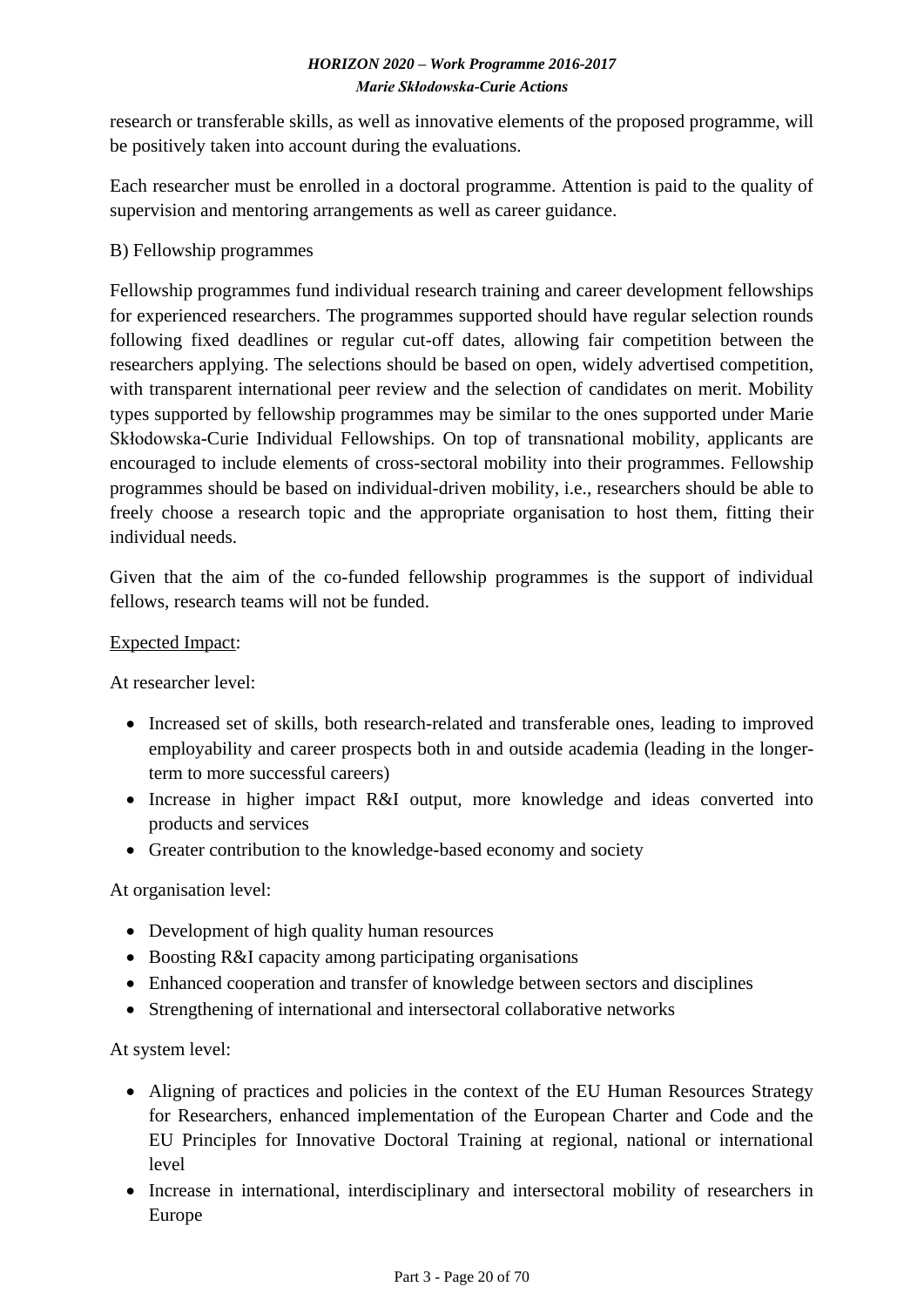- Improvement in the working and employment conditions for researchers in Europe at all levels of their career, starting from the doctoral stage
- Strengthening of Europe's human capital base in R&I
- Increase in Europe's attractiveness as a leading destination for R&I
- Better quality R&I contributing to Europe's competitiveness and growth

Type of Action: Doctoral programmes, Fellowship programmes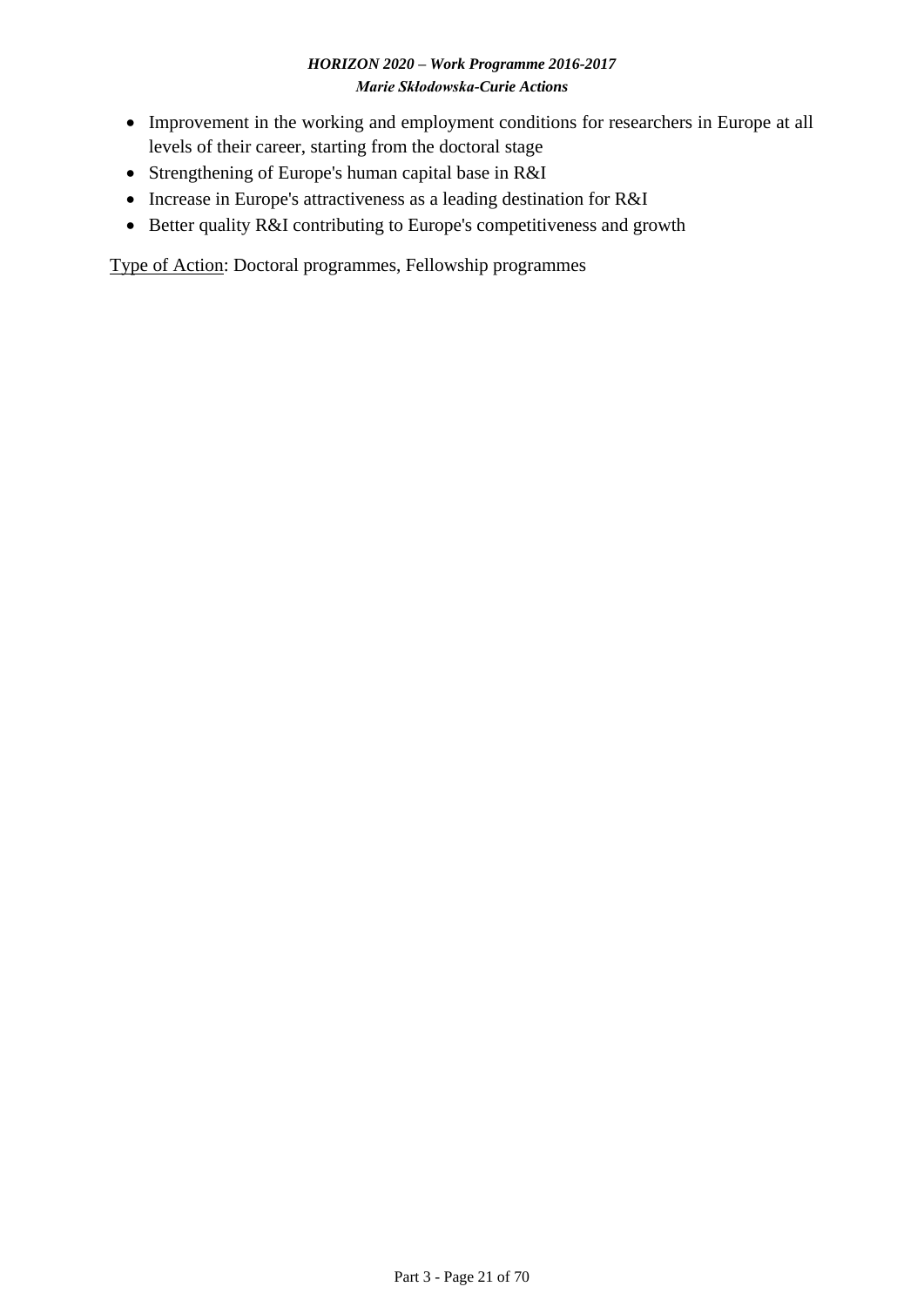# <span id="page-21-0"></span>**Conditions for the Marie Skłodowska-Curie Co-funding of regional, national and international programmes call**

Opening date(s), deadline(s), indicative budget(s): $9$ 

| Topics (Type of Action)           | <b>Budgets (EUR)</b><br>million)<br>2016 | Deadlines   |  |  |  |  |  |  |  |
|-----------------------------------|------------------------------------------|-------------|--|--|--|--|--|--|--|
| Opening: 14 Apr 2016              |                                          |             |  |  |  |  |  |  |  |
| MSCA-COFUND-2016 (MSCA-COFUND-DP) | 30.00                                    | 29 Sep 2016 |  |  |  |  |  |  |  |
| MSCA-COFUND-2016 (MSCA-COFUND-FP) | 50.00                                    |             |  |  |  |  |  |  |  |
| Overall indicative budget         | 80.00                                    |             |  |  |  |  |  |  |  |

#### Indicative timetable for evaluation and grant agreement signature:

For single stage procedure:

- Information on the outcome of the evaluation: Maximum 5 months from the final date for submission; and
- Indicative date for the signing of grant agreements: Maximum 8 months from the final date for submission.

Eligibility and admissibility conditions: The admissibility conditions are described in part B of the General Annexes to the work programme. The eligibility conditions for Marie Skłodowska-Curie actions apply. Please read the dedicated section in the Marie Skłodowska-Curie part of the work programme.

Evaluation criteria, scoring and threshold: The selection criteria are described in part H of the General Annexes to the work programme. The award criteria, scoring and threshold for Marie Skłodowska-Curie actions apply. Please read the dedicated section in the Marie Skłodowska-Curie part of the work programme.

<sup>1</sup> The Director-General responsible for the call may decide to open the call up to one month prior to or after the envisaged date(s) of opening.

All deadlines are at 17.00.00 Brussels local time.

The Director-General responsible may delay the deadline(s) by up to two months.

The budget amounts for the 2016 budget are subject to the availability of the appropriations provided for in the draft budget for 2016 after the adoption of the budget 2016 by the budgetary authority or, if the budget is not adopted, as provided for in the system of provisional twelfths.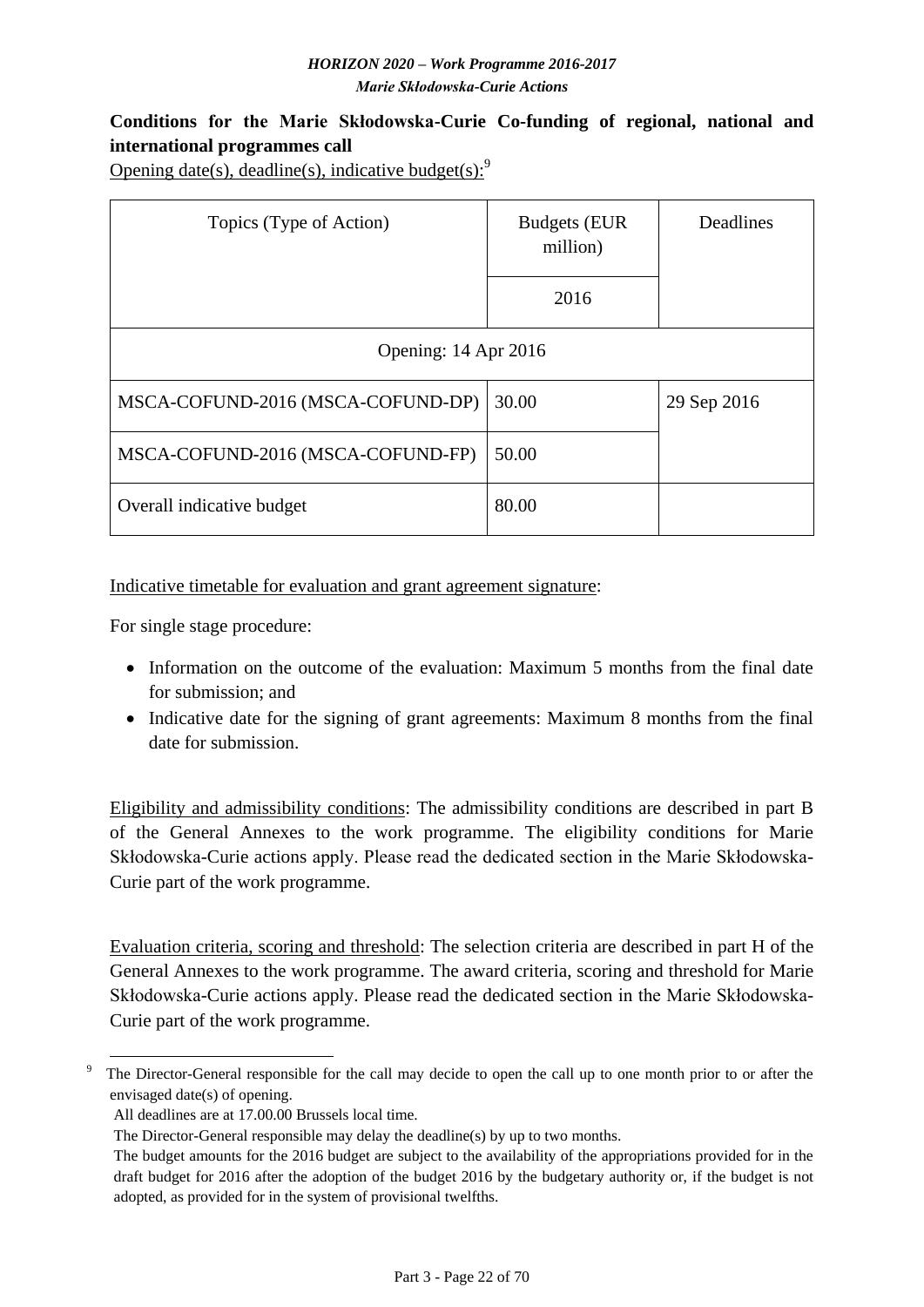Evaluation Procedure: The evaluation procedure for Marie Skłodowska-Curie actions applies. Please read the dedicated section in the Marie Skłodowska-Curie part of the work programme.

|          | The maximum length of a proposal is 30 pages, excluding the |  |  |  |  |  |
|----------|-------------------------------------------------------------|--|--|--|--|--|
| annexes. |                                                             |  |  |  |  |  |

Consortium agreement: Not applicable - this is a mono-beneficiary action.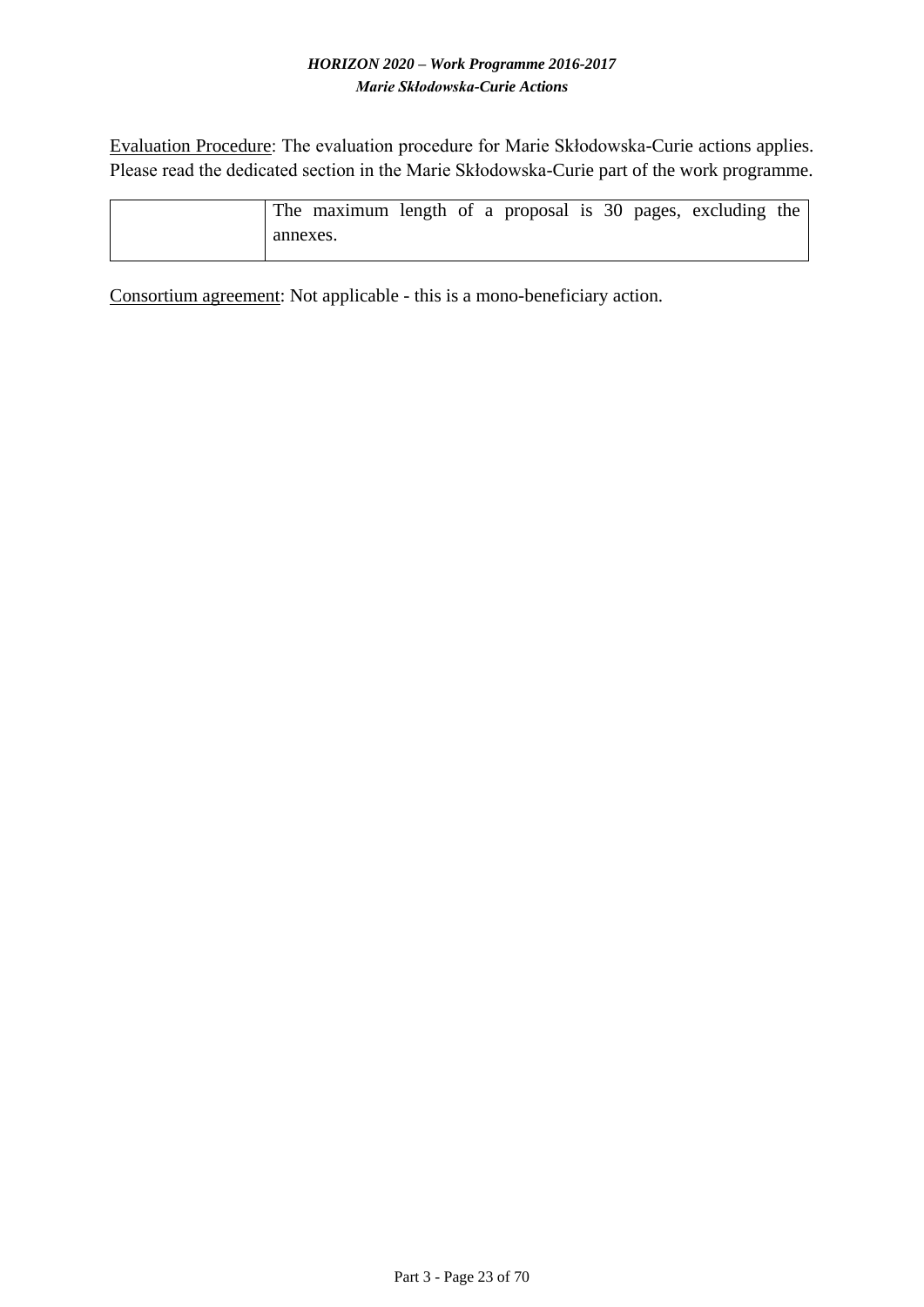# <span id="page-23-0"></span>**European Researchers' Night**

#### *H2020-MSCA-NIGHT-2016*

#### <span id="page-23-1"></span>**MSCA-NIGHT-2016: European Researchers' Night**

Objective: The European Researchers' Night aims to bring researchers closer to the general public and to increase awareness of research and innovation activities, with a view to supporting the public recognition of researchers, creating an understanding of the impact of researchers' work on citizen's daily life, and encouraging young people to embark on research careers.

Scope: The European Researchers' Night takes place yearly, typically on the last Friday of the month of September, and is the occasion for a Europe-wide public and media event for the promotion of research careers, in particular towards young people and their families. Supported events can start early Friday afternoon and last until early morning the following day.

Activities focus on the general public, addressing and attracting people regardless of the level their scientific background, with a special focus on pupils and students. Activities can combine education aspects with entertainment, especially when addressing young audience. They can take various forms, e.g. hands-on experiments, science shows, simulations, debates, games, competitions, quizzes, etc.

Where appropriate, engagement with educational institutions should be sought in order to encourage formal and informal science education with the aim to improve the scientific knowledge base.

Each proposal should set up at least one European corner. Activities should be organised with researchers actively involved and directly in contact with the public. They should promote the European dimension and gender balance in research and innovation. Involvement of researchers funded by Horizon 2020, including the Marie Skłodowska-Curie actions, is encouraged.

Participants can be any legal entity in the EU Member States and Associated Countries, and/or if relevant, constitute a partnership at regional, national or international level. The maximum duration of support will be two years from the starting date specified in the grant agreement. Proposal should cover two editions of the Night, in successive years. One single edition of the Night may also be considered.

Applicants not retained due to lack of funding may be granted the status of associated events.

#### Expected Impact:

- Increased awareness among the general public of the importance of research and innovation and more favourable general attitude towards its funding
- Better understanding of the key benefits that research brings to society
- Reduction in the stereotypes about researchers and their profession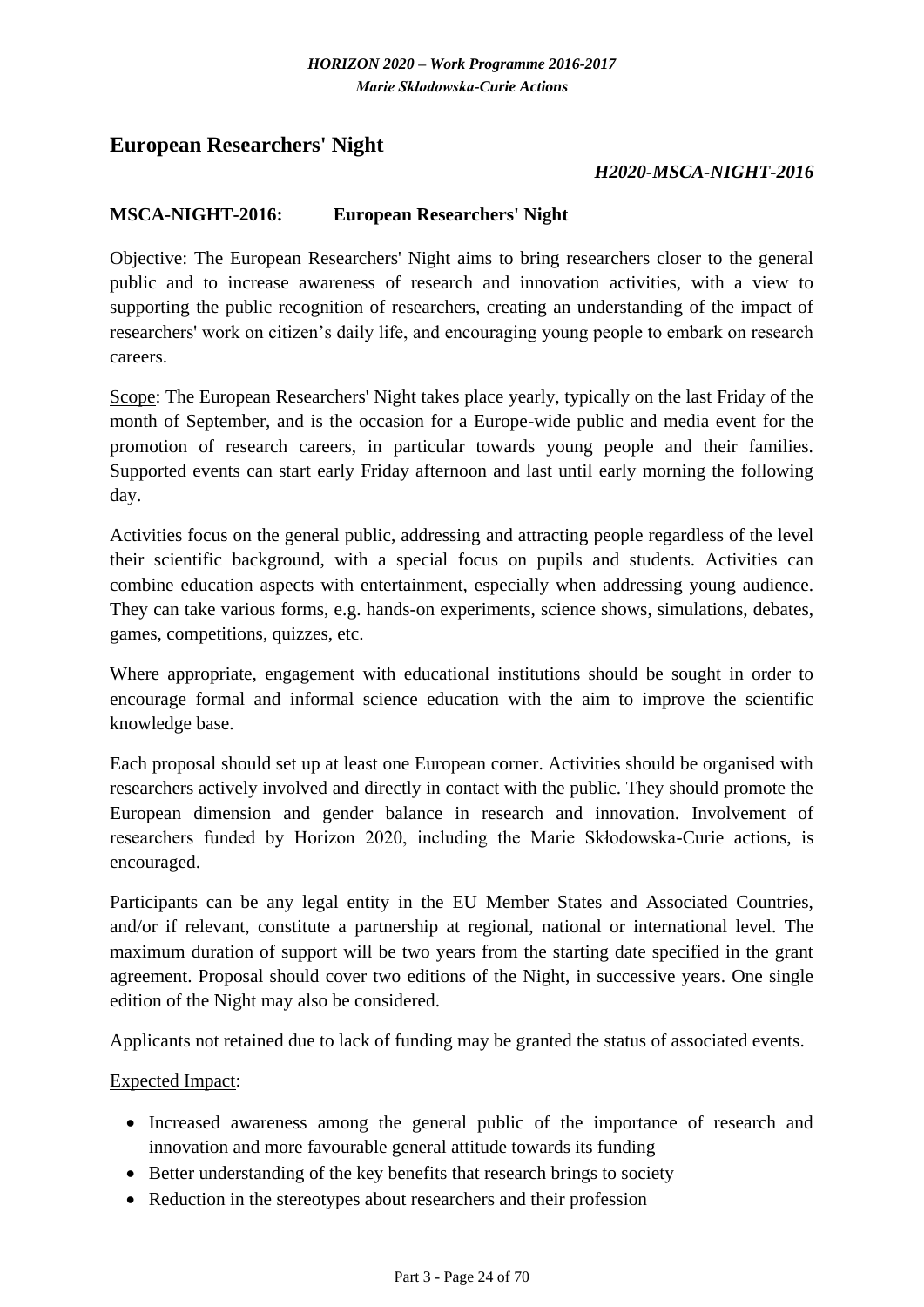• Increase, in the long term, of people taking up research careers

Type of Action: Coordination and support action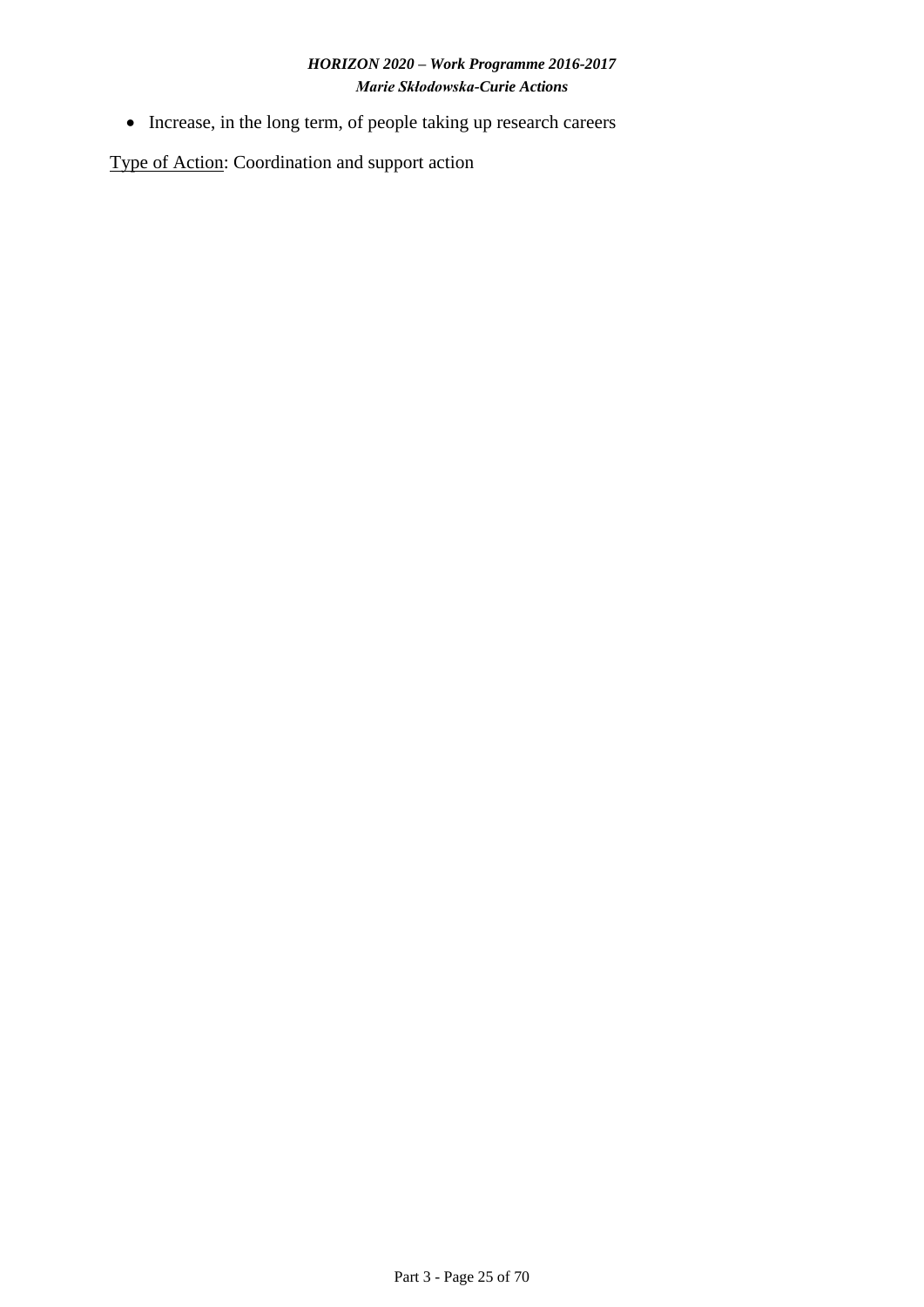# <span id="page-25-0"></span>**Conditions for the European Researchers' Night call** Opening date(s), deadline(s), indicative budget(s):  $10$

| Topics (Type of Action)   | Budgets (EUR million) | Deadlines   |  |  |  |  |  |  |  |  |
|---------------------------|-----------------------|-------------|--|--|--|--|--|--|--|--|
|                           |                       |             |  |  |  |  |  |  |  |  |
|                           | 2016                  |             |  |  |  |  |  |  |  |  |
|                           |                       |             |  |  |  |  |  |  |  |  |
| Opening: 15 Oct 2015      |                       |             |  |  |  |  |  |  |  |  |
| MSCA-NIGHT-2016 (CSA)     | 8.00                  | 13 Jan 2016 |  |  |  |  |  |  |  |  |
| Overall indicative budget | 8.00                  |             |  |  |  |  |  |  |  |  |

# Indicative timetable for evaluation and grant agreement signature:

For single stage procedure:

- Information on the outcome of the evaluation: Maximum 5 months from the final date for submission; and
- Indicative date for the signing of grant agreements: Maximum 8 months from the final date for submission.

Eligibility and admissibility conditions: The conditions are described in parts B and C of the General Annexes to the work programme.

Evaluation criteria, scoring and threshold: The criteria, scoring and threshold are described in part H of the General Annexes to the work programme

Evaluation Procedure: The procedure for setting a priority order for proposals with the same score is given in part H of the General Annexes.

The full evaluation procedure is described in the relevant [guide](http://ec.europa.eu/research/participants/data/ref/h2020/grants_manual/pse/h2020-guide-pse_en.pdf) published on the Participant Portal.

1

<sup>&</sup>lt;sup>10</sup> The Director-General responsible for the call may decide to open the call up to one month prior to or after the envisaged date(s) of opening.

All deadlines are at 17.00.00 Brussels local time.

The Director-General responsible may delay the deadline(s) by up to two months.

The budget amounts for the 2016 budget are subject to the availability of the appropriations provided for in the draft budget for 2016 after the adoption of the budget 2016 by the budgetary authority or, if the budget is not adopted, as provided for in the system of provisional twelfths.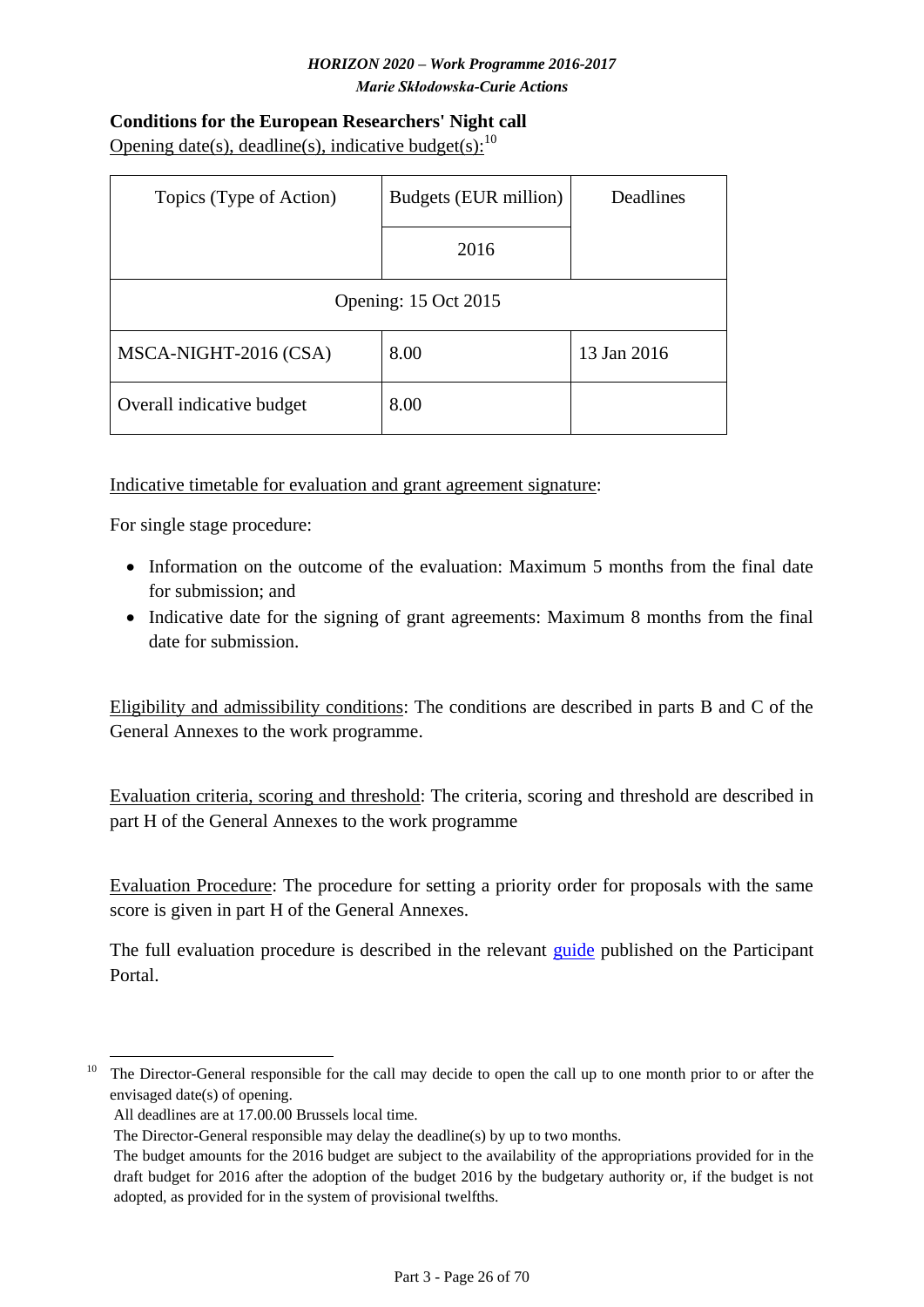|          | The maximum length of a proposal is 30 pages, excluding the |  |  |  |  |  |
|----------|-------------------------------------------------------------|--|--|--|--|--|
| annexes. |                                                             |  |  |  |  |  |

Consortium agreement: Members of consortium are required to conclude a consortium agreement, in principle prior to the signature of the grant agreement.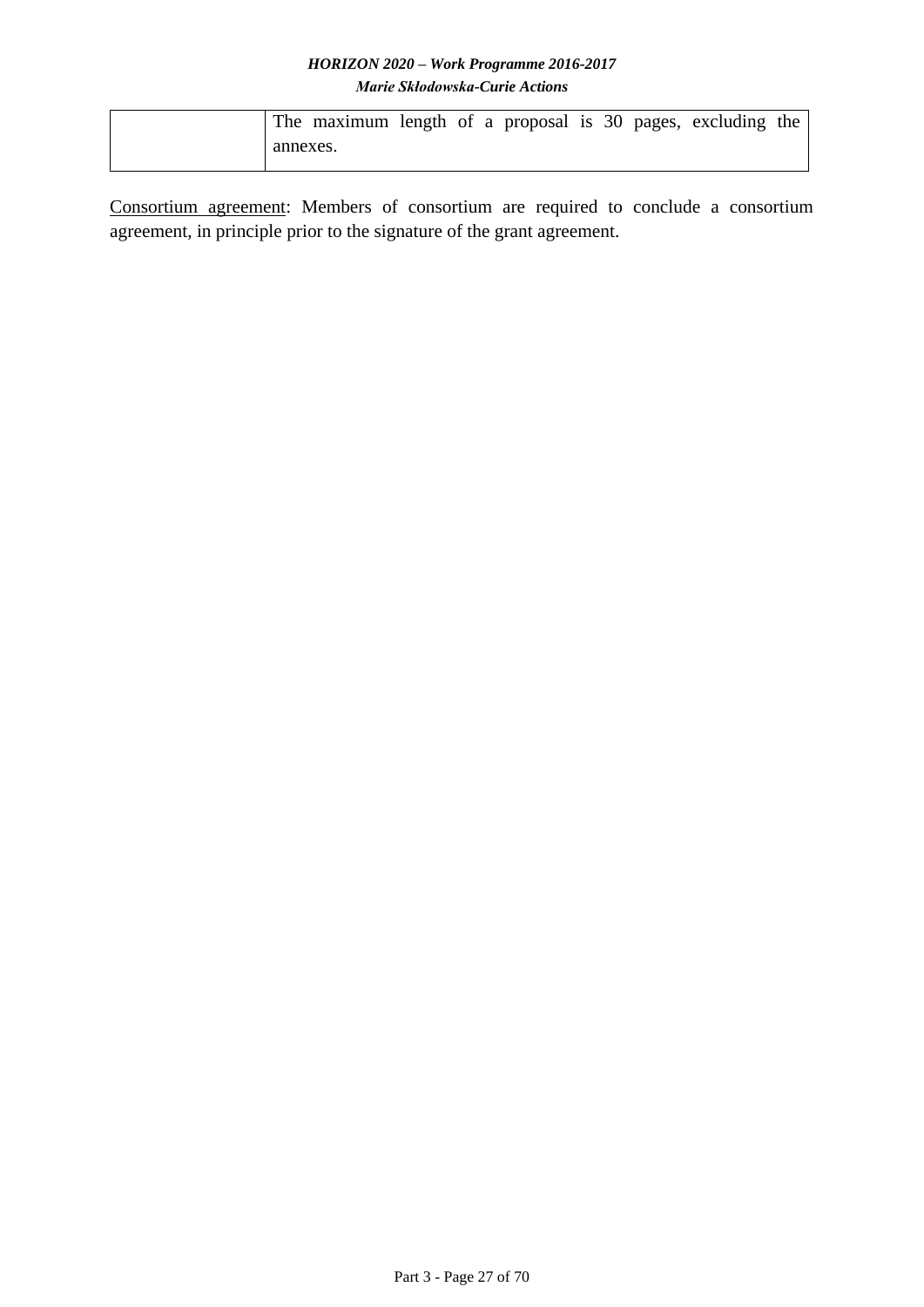# <span id="page-27-0"></span>**Marie Skłodowska-Curie Innovative Training Networks**

#### *H2020-MSCA-ITN-2017*

#### <span id="page-27-1"></span>**MSCA-ITN-2017: Innovative Training Networks**

Objective: The Innovative Training Networks (ITN) aim to train a new generation of creative, entrepreneurial and innovative early-stage researchers, able to face current and future challenges and to convert knowledge and ideas into products and services for economic and social benefit.

ITN will raise excellence and structure research and doctoral training, extending the traditional academic research training setting, incorporating the elements of Open Science and equipping researchers with the right combination of research-related and transferable competences. It will provide enhanced career perspectives in both the academic and nonacademic sectors through international, interdisciplinary and intersectoral mobility combined with an innovation-oriented mind-set.

Scope: ITN supports competitively selected joint research training and/or doctoral programmes, implemented by partnerships of universities, research institutions, research infrastructures, businesses, SMEs, and other socio-economic actors from different countries across Europe and beyond.

Partnerships take the form of collaborative European Training Networks (ETN), European Industrial Doctorates (EID) or European Joint Doctorates (EJD).

Each programme should have a clearly identified supervisory board co-ordinating networkwide training and establishing active and continuous communication and exchange of best practice among the partners to maximise the benefits of the partnership.

The programme should exploit complementary competences of the participating organisations, and enable sharing of knowledge, networking activities, the organisation of workshops and conferences.

Training responds to well identified needs in defined research areas, with appropriate references to inter- and multidisciplinary fields and follows the [EU Principles for Innovative](http://ec.europa.eu/euraxess/pdf/research_policies/Principles_for_Innovative_Doctoral_Training.pdf)  [Doctoral Training.](http://ec.europa.eu/euraxess/pdf/research_policies/Principles_for_Innovative_Doctoral_Training.pdf) It should be primarily focused on scientific and technological knowledge through research on individual, personalised projects.

In order to increase the employability of the researchers, the research training should be complemented by the meaningful exposure of each researcher to the non-academic sector.

Secondments of the researcher to other beneficiaries and partner organisations are encouraged.

Substantial training modules, including digital ones, addressing key transferable skills common to all fields and fostering the culture of Open Science, innovation and entrepreneurship will be supported.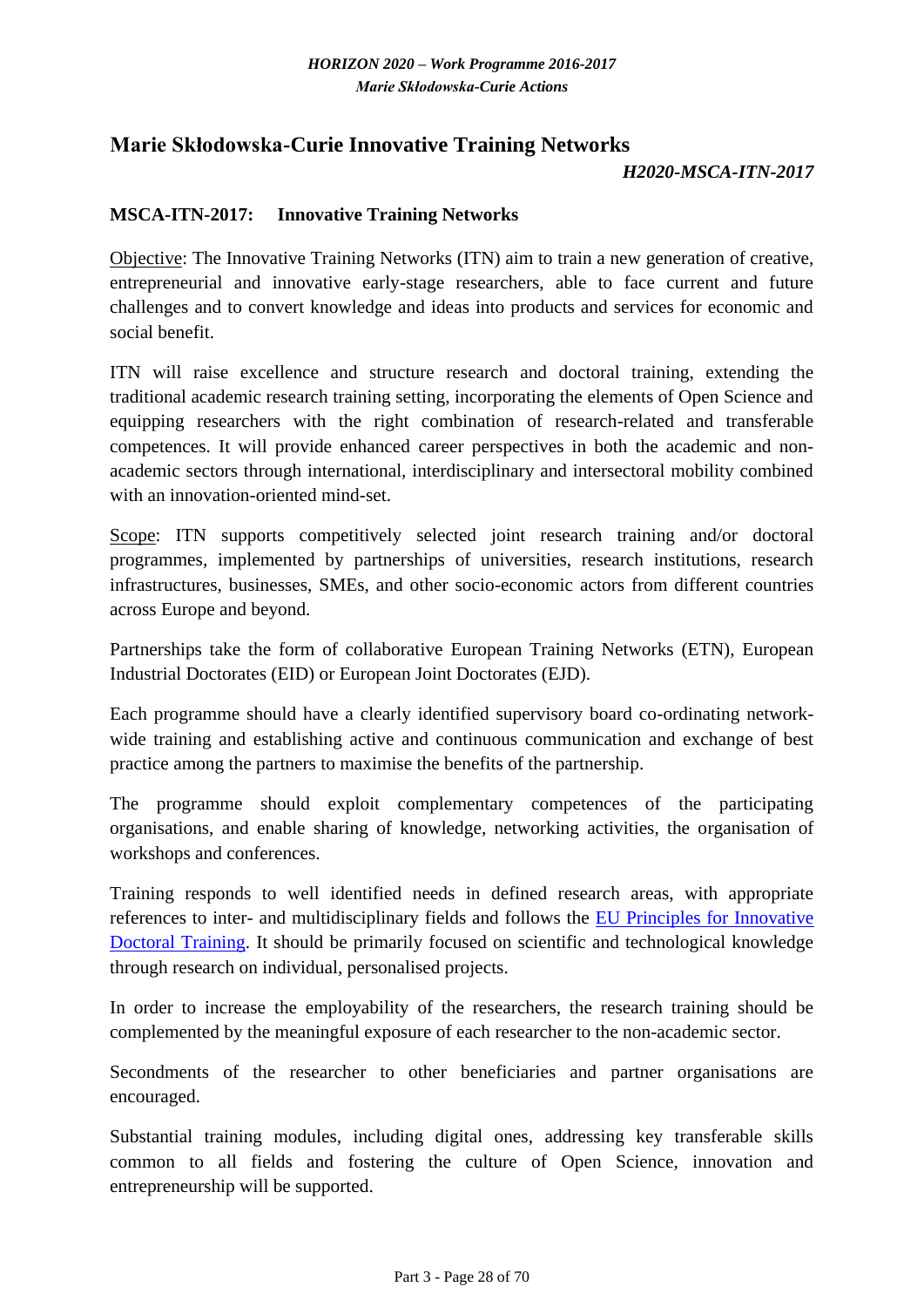In order to reflect on the changing nature of research, training should prepare early-stage researchers for an increased research collaboration and information-sharing made possible by new technologies (e.g. collaborative tools, open access, raw data, etc.).

A Career Development Plan should be established jointly by the supervisor(s) and the earlystage researcher recruited by the selected network. In addition to research objectives, this plan comprises the researcher's training and career needs, including planning for publications and participation in conferences.

Attention is paid to the quality of supervision and mentoring arrangements as well as career guidance. Joint supervision of the researchers is mandatory for EJD and for EID, and encouraged in ETN. In EID, the joint supervision of the researcher must be ensured by at least one supervisor from the academic sector and one supervisor from the non-academic sector. These arrangements will be taken into account during the evaluation of the proposal.

In EID and EJD, fellowships offered to early-stage researchers should lead to a doctoral degree. EJD result in joint<sup>11</sup>, double or multiple doctoral degrees<sup>12</sup> awarded by institutions from at least two different countries.

In EID and EJD, enrolment in a doctoral programme and the creation of a joint governance structure - with joint admission (EJD only), selection, supervision, monitoring and assessment procedures - is mandatory. These arrangements will be taken into account during the evaluation of the proposal.

# Expected Impact:

At researcher level:

- Increased set of skills, both research-related and transferable ones, leading to improved employability and career prospects both in and outside academia (leading in the longerterm to more successful careers)
- Increase, in the longer-term, in higher impact R&I output, more knowledge and ideas converted into products and services
- Greater contribution, in the longer term, to the knowledge-based economy and society

# At organisation level:

- Enhanced cooperation and better transfer of knowledge between sectors and disciplines
- Improvement in the quality of training programmes
- Creation of new networks and enhanced quality of existing ones
- Boosting R&I capacity among participating organisations
- Increased internationalisation of participating organisations

<sup>1</sup> <sup>11</sup> Joint degree – a single diploma issued by at least two higher education institutions offering an integrated programme and recognised officially in the countries where the degree-awarding institutions are located.

<sup>&</sup>lt;sup>12</sup> Double or multiple degree - two or more national diplomas issued by two or more higher education institutions and recognised officially in the countries where the degree-awarding institutions are located.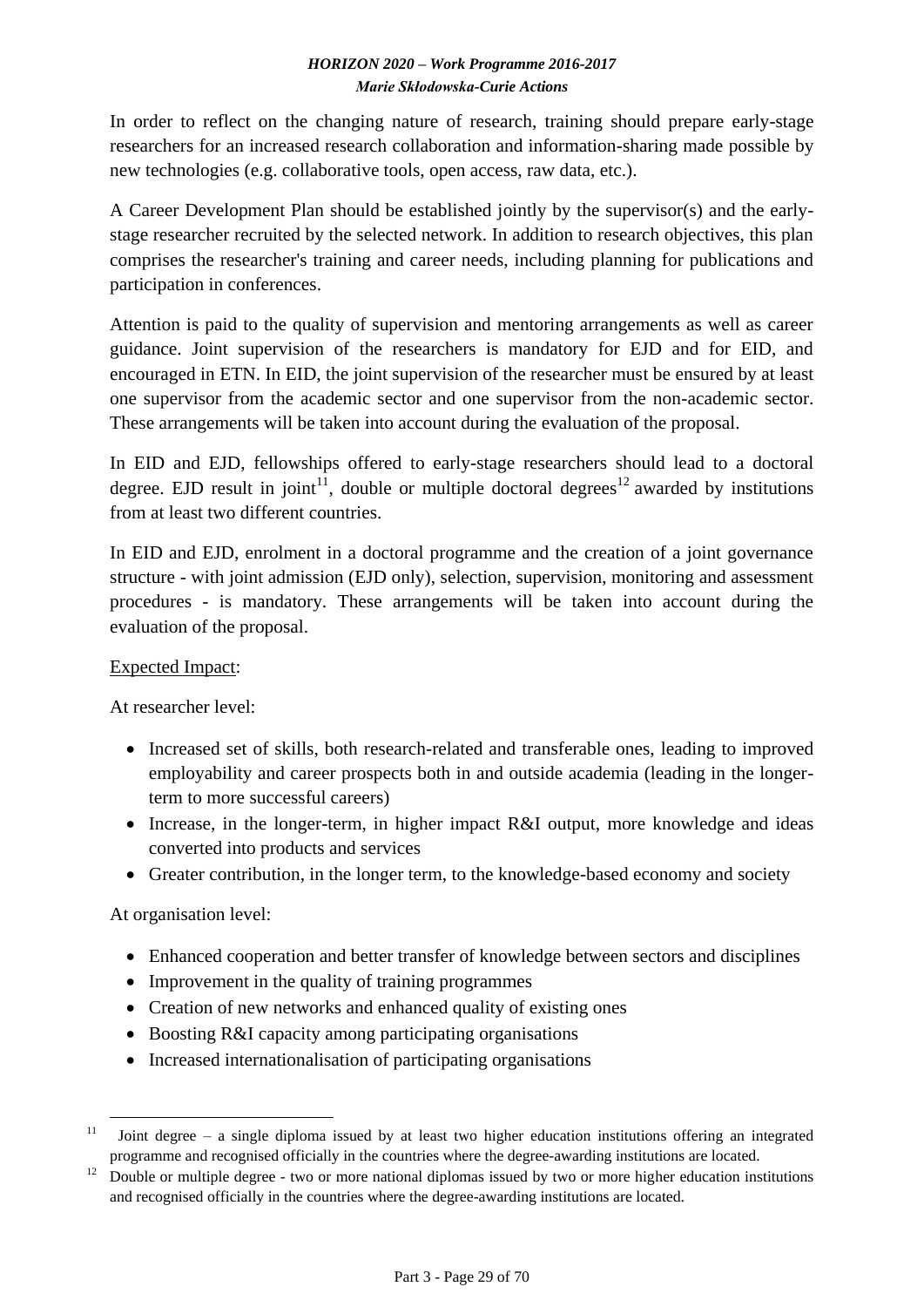At system level:

- Increase in international, interdisciplinary and intersectoral mobility of researchers in Europe
- More structured and innovative doctoral training, enhanced implementation of the European Charter and Code and the EU Principles for Innovative Doctoral Training
- Stronger links between the European Research Area (ERA) and the European Higher Education Area (EHEA), notably through supporting the knowledge triangle between research, innovation and education
- Improvement in the working and employment conditions for doctoral candidates in Europe
- Increased societal and economic relevance of European higher education
- Strengthening Europe's human capital base in R&I with a new generation of more entrepreneurial and highly-skilled early career researchers
- Increase in Europe's attractiveness as a leading research destination, accompanied by a rise in the numbers of talented researchers retained and attracted from abroad
- Better quality research and innovation contributing to Europe's competitiveness and growth

Type of Action: European Industrial Doctorates, European Joint Doctorates, European Training Networks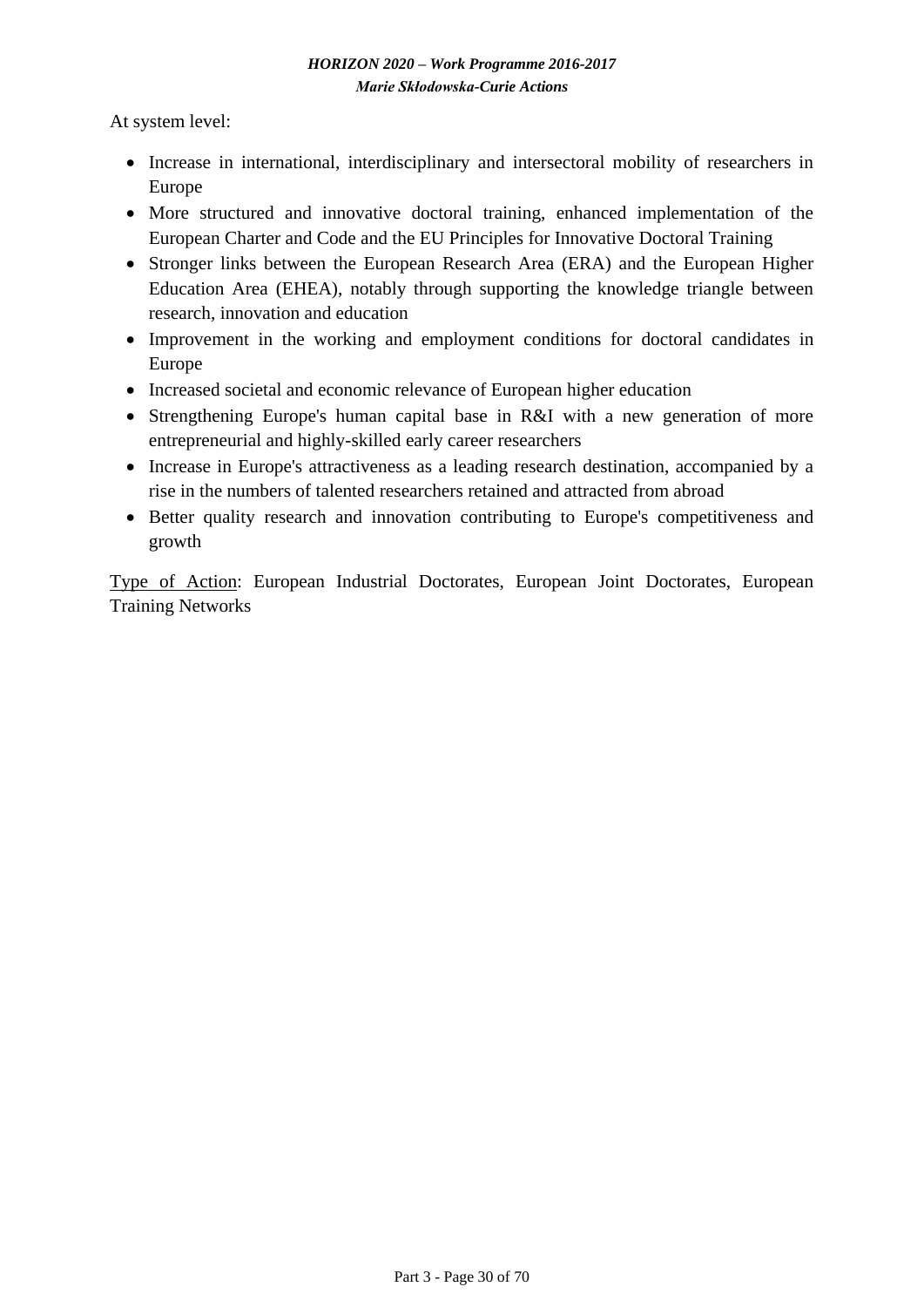<span id="page-30-0"></span>**Conditions for the Marie Skłodowska-Curie Innovative Training Networks call** Opening date(s), deadline(s), indicative budget(s):  $^{13}$ 

| Topics (Type of Action)      | Budgets (EUR million) | Deadlines   |  |  |  |  |  |  |
|------------------------------|-----------------------|-------------|--|--|--|--|--|--|
|                              | 2017                  |             |  |  |  |  |  |  |
| Opening: 15 Sep 2016         |                       |             |  |  |  |  |  |  |
| MSCA-ITN-2017 (MSCA-ITN-ETN) | 370.00                | 10 Jan 2017 |  |  |  |  |  |  |
| MSCA-ITN-2017 (MSCA-ITN-EID) | 28.00                 |             |  |  |  |  |  |  |
| MSCA-ITN-2017 (MSCA-ITN-EJD) | 32.00                 |             |  |  |  |  |  |  |
| Overall indicative budget    | 430.00                |             |  |  |  |  |  |  |

Indicative timetable for evaluation and grant agreement signature:

For single stage procedure:

- Information on the outcome of the evaluation: Maximum 5 months from the final date for submission; and
- Indicative date for the signing of grant agreements: Maximum 8 months from the final date for submission.

Eligibility and admissibility conditions: The admissibility conditions are described in part B of the General Annexes to the work programme. The eligibility conditions for Marie Skłodowska-Curie actions apply. Please read the dedicated section in the Marie Skłodowska-Curie part of the work programme.

Evaluation criteria, scoring and threshold: The selection criteria are described in part H of the General Annexes to the work programme. The award criteria, scoring and threshold for Marie Skłodowska-Curie actions apply. Please read the dedicated section in the Marie Skłodowska-Curie part of the work programme.

<sup>1</sup> <sup>13</sup> The Director-General responsible for the call may decide to open the call up to one month prior to or after the envisaged date(s) of opening.

All deadlines are at 17.00.00 Brussels local time.

The Director-General responsible may delay the deadline(s) by up to two months.

The deadline(s) in 2017 are indicative and subject to a separate financing decision for 2017.

The budget amounts for the 2017 budget are indicative and will be subject to a separate financing decision to cover the amounts to be allocated for 2017.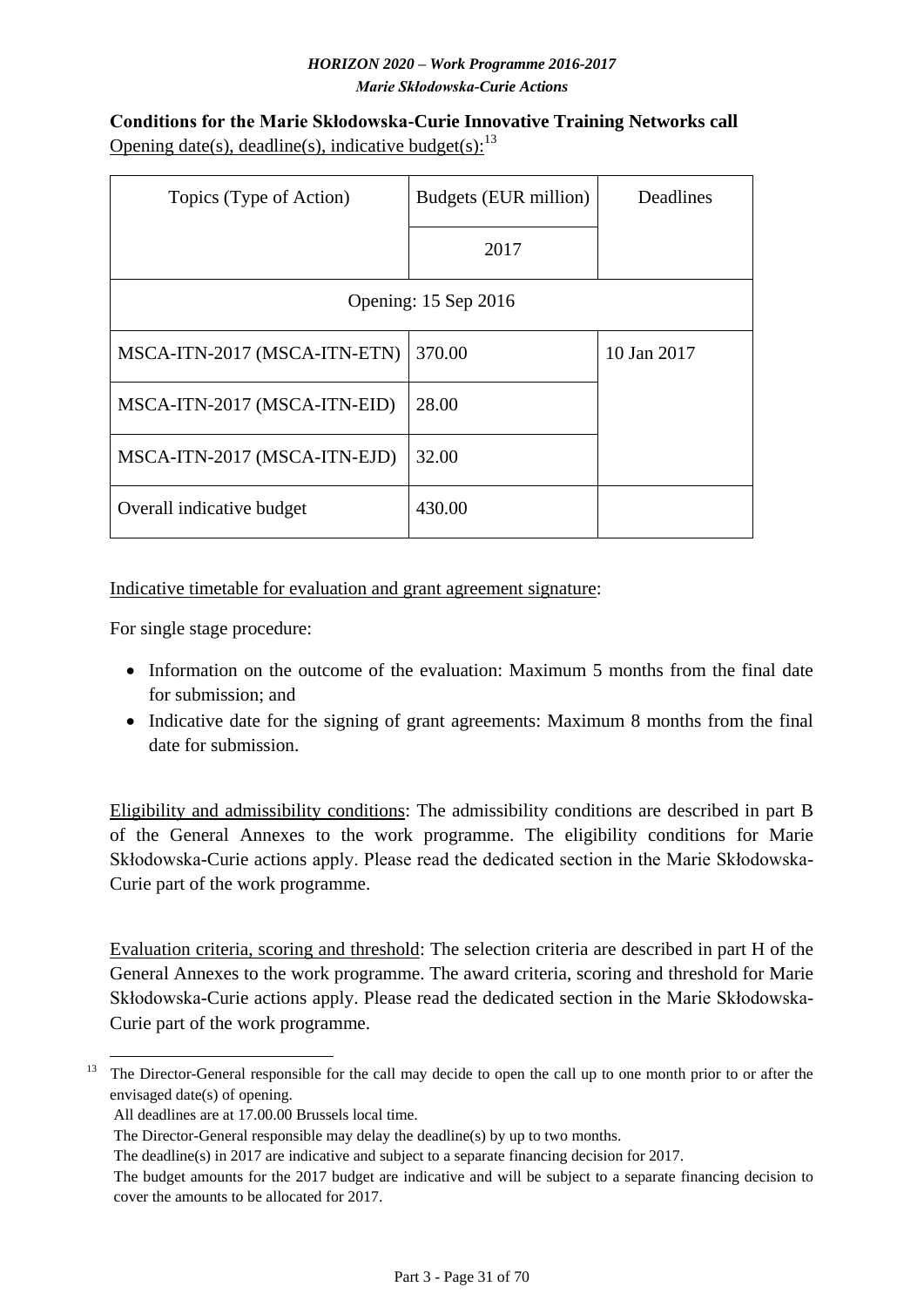Evaluation Procedure: The evaluation procedure for Marie Skłodowska-Curie actions applies. Please read the dedicated section in the Marie Skłodowska-Curie part of the work programme.

|          | The maximum length of a proposal is 30 pages, excluding the |  |  |  |  |  |
|----------|-------------------------------------------------------------|--|--|--|--|--|
| annexes. |                                                             |  |  |  |  |  |

Consortium agreement: Members of consortium are required to conclude a consortium agreement, in principle prior to the signature of the grant agreement.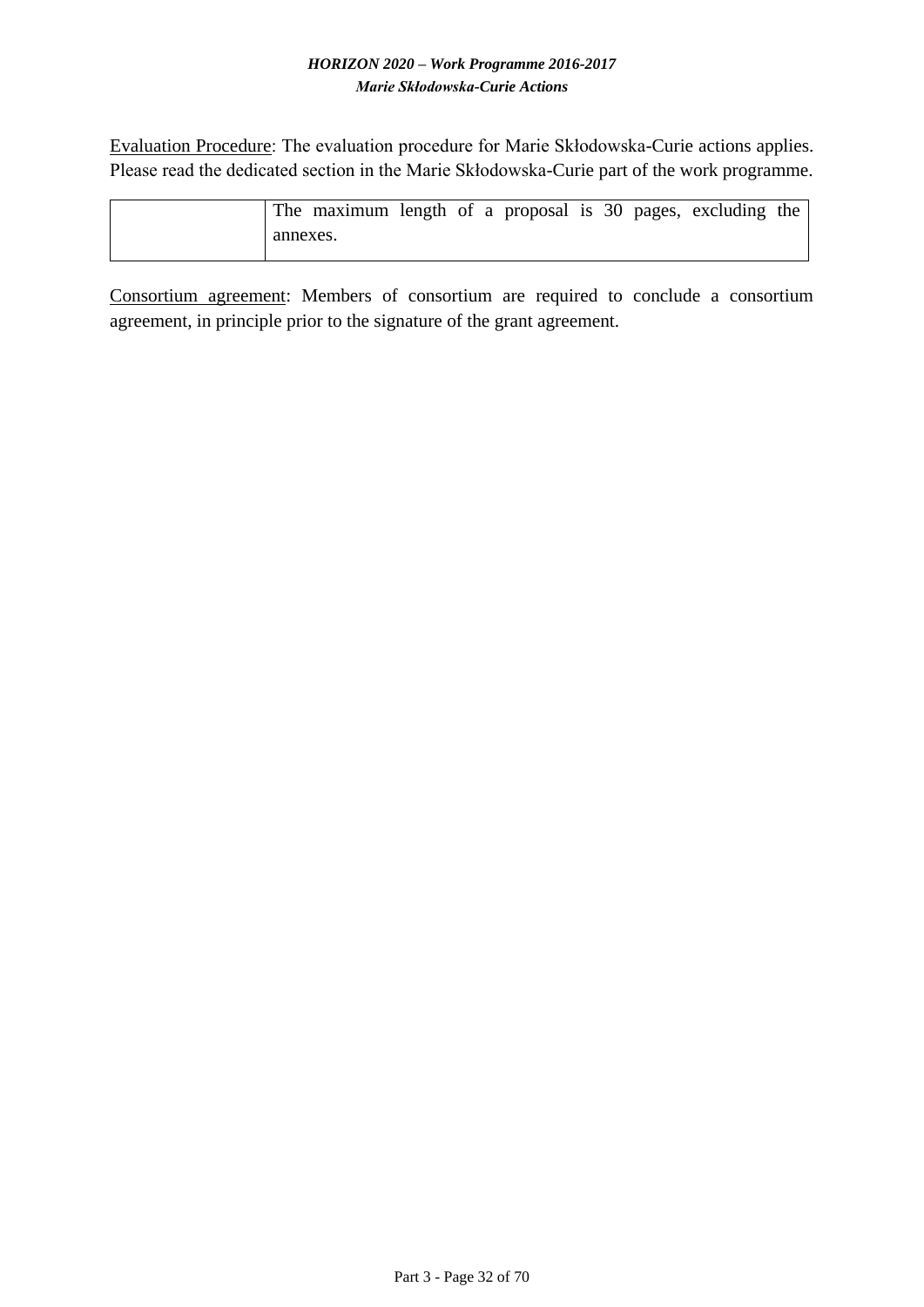# <span id="page-32-0"></span>**Marie Skłodowska-Curie Individual Fellowships**

### *H2020-MSCA-IF-2017*

#### <span id="page-32-1"></span>**MSCA-IF-2017: Individual Fellowships**

Objective: The goal of Individual Fellowships is to enhance the creative and innovative potential of experienced researchers, wishing to diversify their individual competence in terms of skill acquisition through advanced training, international and intersectoral mobility.

Individual Fellowships provide opportunities to acquire and transfer new knowledge and to work on research and innovation in a European context (EU Member States and Associated Countries) or outside Europe. The scheme particularly supports the return and reintegration of researchers from outside Europe who have previously worked here. It also develops or helps to restart the careers of individual researchers that show great potential, considering their experience.

Scope: Support is foreseen for individual, trans-national fellowships awarded to the best or most promising researchers of any nationality, for employment in EU Member States or Associated Countries. It is based on an application made jointly by the researcher and the beneficiary in the academic or non-academic sectors.

Only one proposal per individual researcher will be evaluated.

Fellowships take form of European Fellowships or Global Fellowships. European Fellowships are held in EU Member States or Associated Countries and are open to researchers either coming to Europe from any country in the world or moving within Europe. The researcher must comply with the rules of mobility in the country where the European Fellowship is held.

Return and reintegration of researchers into a longer term research position in Europe, including in their country of origin, is supported via a separate multi-disciplinary reintegration panel of the European Fellowships. For the reintegration panel, there shall be mobility into Europe.

Support to individuals to resume research in Europe after a career break, e.g. after parental leave, is ensured via a separate multi-disciplinary career restart panel of the European Fellowships. To qualify for the career restart panel, researchers must not have been active in research for at least 12 months immediately prior to the deadline for submission.

Researchers seeking to work on research and innovation projects in an organisation from the non-academic sector will be supported via a separate multi-disciplinary society and enterprise panel of the European Fellowships. The objective of this panel is to facilitate career moves between the academic and non-academic sectors and to open attractive career opportunities for researchers outside academia.

Global Fellowships are based on a secondment to a third country and a mandatory 12 month return period to a European host. The researcher must comply with the rules of mobility in the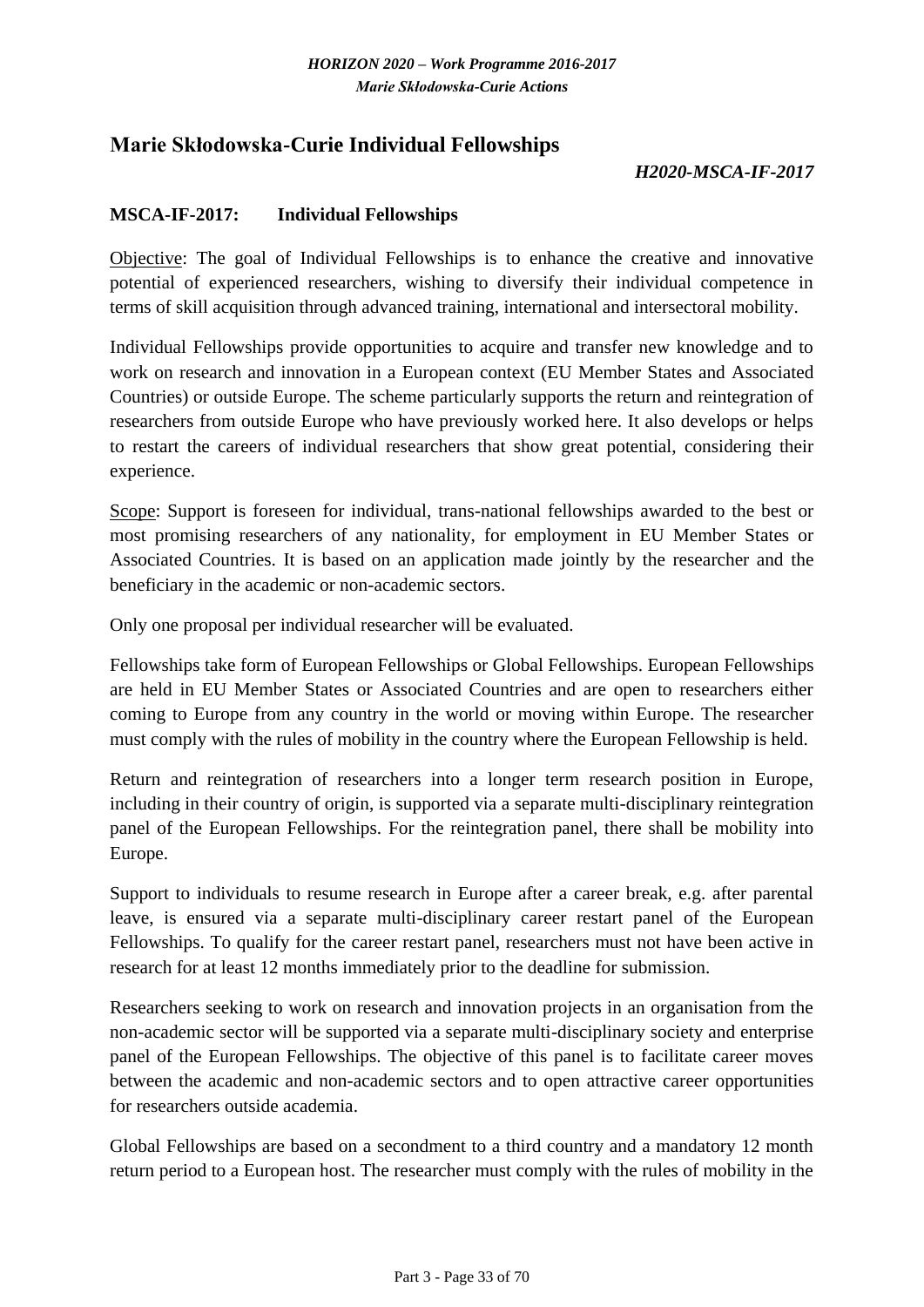country where the Global Fellowship secondment takes place, not for the country of the return phase.

Researchers receiving an Individual Fellowship may opt to include a secondment phase in Europe, notably in the non-academic sector, within the overall duration of their fellowship. For a fellowship of 18 months or less, the secondment phase may last up to three months. For a fellowship of more than 18 months, the secondment phase may last up to six months. The secondment phase can be a single period or be divided into shorter mobility periods. The secondment should significantly add to the impact of the fellowship.

A Career Development Plan should be established jointly by the supervisor(s) and the researcher. In addition to research or innovation objectives, this plan comprises the researcher's training and career needs, including training on transferable skills, planning for publications and participation in conferences.

### Expected Impact:

At researcher level:

- Increased set of skills, both research-related and transferable ones, leading to improved employability and career prospects both in and outside academia
- Increase in higher impact R&I output, more knowledge and ideas converted into products and services
- Greater contribution to the knowledge-based economy and society

At organisation level:

- Enhanced cooperation and stronger networks
- Better transfer of knowledge between sectors and disciplines
- Boosting of R&I capacity among participating organisations

At system level:

- Increase in international, interdisciplinary and intersectoral mobility of researchers in Europe
- Strengthening of Europe's human capital base in R&I with more entrepreneurial and better trained researchers
- Better communication of R&I results to society
- Increase in Europe's attractiveness as a leading destination for R&I
- Better quality research and innovation contributing to Europe's competitiveness and growth

Type of Action: CAR – Career Restart panel, RI – Reintegration panel, Society and Enterprise panel, Standard EF, Global Fellowships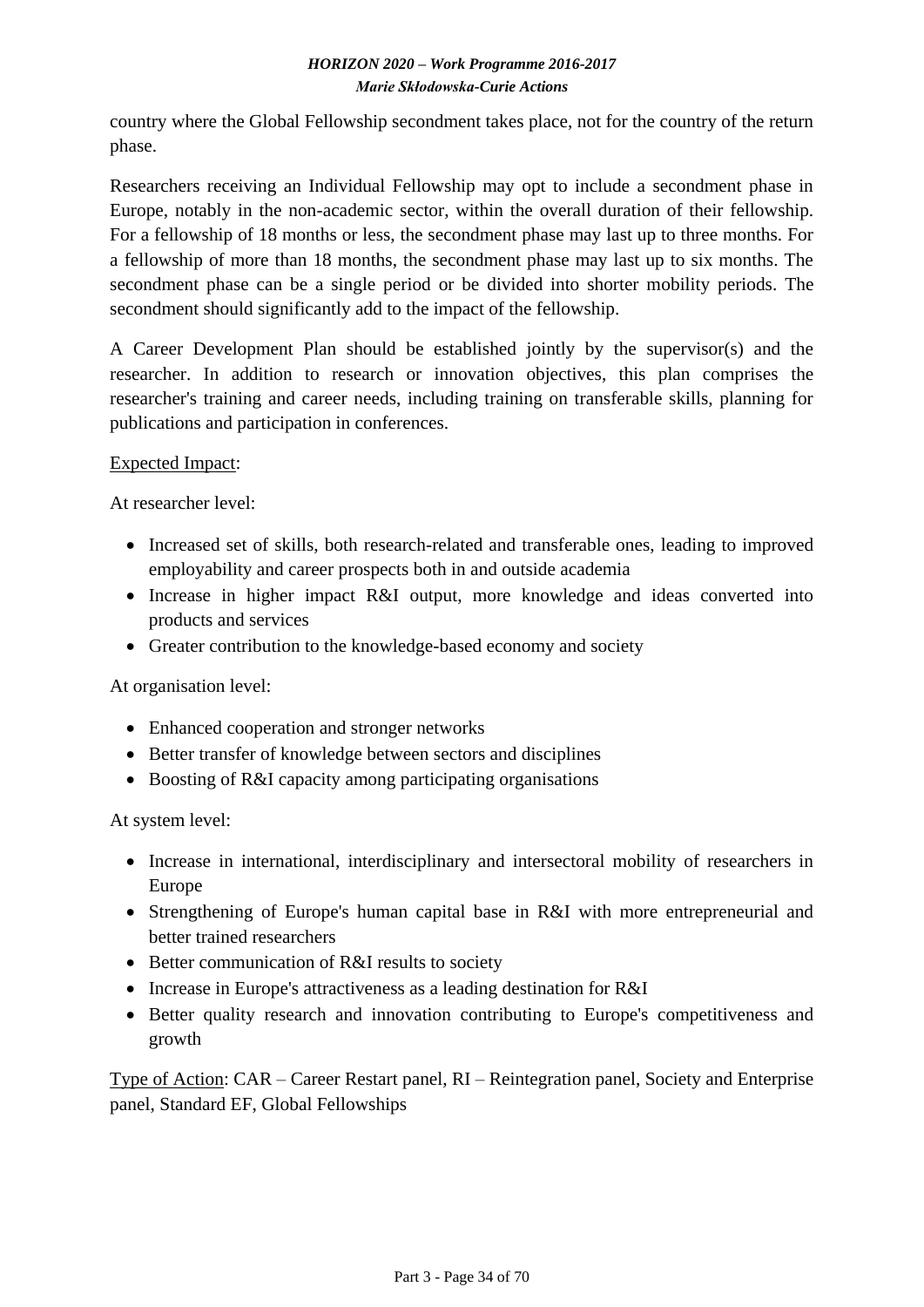<span id="page-34-0"></span>

| <b>Conditions for the Marie Skłodowska-Curie Individual Fellowships call</b> |
|------------------------------------------------------------------------------|
| Opening date(s), deadline(s), indicative budget(s): $14$                     |

| Topics (Type of Action)       | Budgets (EUR million) | Deadlines   |  |  |  |  |  |
|-------------------------------|-----------------------|-------------|--|--|--|--|--|
|                               | 2017                  |             |  |  |  |  |  |
| Opening: 11 Apr 2017          |                       |             |  |  |  |  |  |
| MSCA-IF-2017 (MSCA-IF-EF-CAR) | 205.00                | 14 Sep 2017 |  |  |  |  |  |
| MSCA-IF-2017 (MSCA-IF-EF-RI)  |                       |             |  |  |  |  |  |
| MSCA-IF-2017 (MSCA-IF-EF-ST)  |                       |             |  |  |  |  |  |
| MSCA-IF-2017 (MSCA-IF-EF-SE)  | 10.00                 |             |  |  |  |  |  |
| MSCA-IF-2017 (MSCA-IF-GF)     | 33.00                 |             |  |  |  |  |  |
| Overall indicative budget     | 248.00                |             |  |  |  |  |  |

### Indicative timetable for evaluation and grant agreement signature:

For single stage procedure:

- Information on the outcome of the evaluation: Maximum 5 months from the final date for submission; and
- Indicative date for the signing of grant agreements: Maximum 8 months from the final date for submission.

Eligibility and admissibility conditions: The admissibility conditions are described in part B of the General Annexes to the work programme. The eligibility conditions for Marie Skłodowska-Curie actions apply. Please read the dedicated section in the Marie Skłodowska-Curie part of the work programme.

Evaluation criteria, scoring and threshold: The selection criteria are described in part H of the

<sup>1</sup>  $14$  The Director-General responsible for the call may decide to open the call up to one month prior to or after the envisaged date(s) of opening.

All deadlines are at 17.00.00 Brussels local time.

The Director-General responsible may delay the deadline(s) by up to two months.

The deadline(s) in 2017 are indicative and subject to a separate financing decision for 2017.

The budget amounts for the 2017 budget are indicative and will be subject to a separate financing decision to cover the amounts to be allocated for 2017.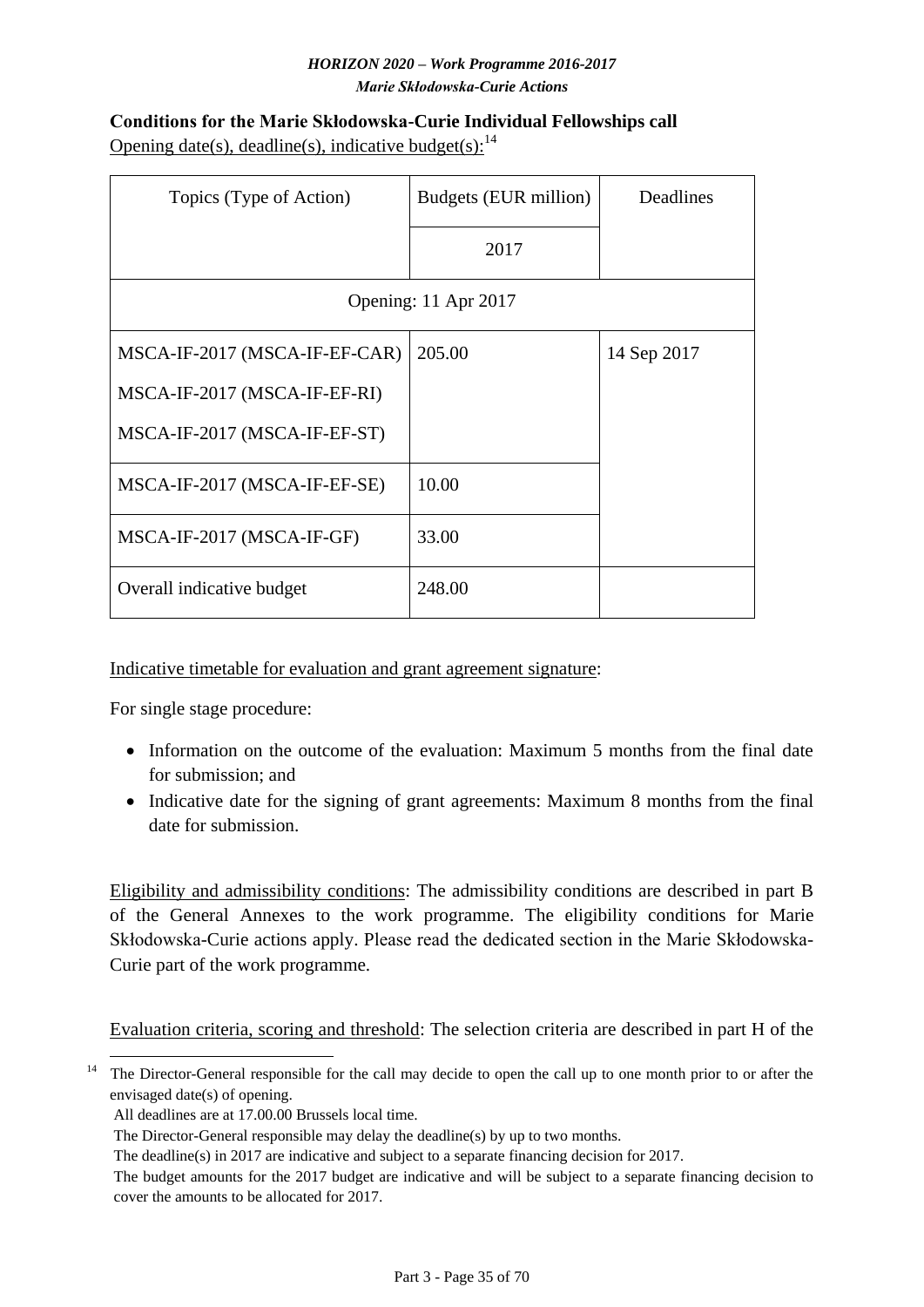General Annexes to the work programme. The award criteria, scoring and threshold for Marie Skłodowska-Curie actions apply. Please read the dedicated section in the Marie Skłodowska-Curie part of the work programme.

Evaluation Procedure: The evaluation procedure for Marie Skłodowska-Curie actions applies. Please read the dedicated section in the Marie Skłodowska-Curie part of the work programme.

| The maximum length of a proposal is 10 pages, excluding the CV of |
|-------------------------------------------------------------------|
| the researcher and the annexes.                                   |

Consortium agreement: Not applicable - this is a mono-beneficiary action.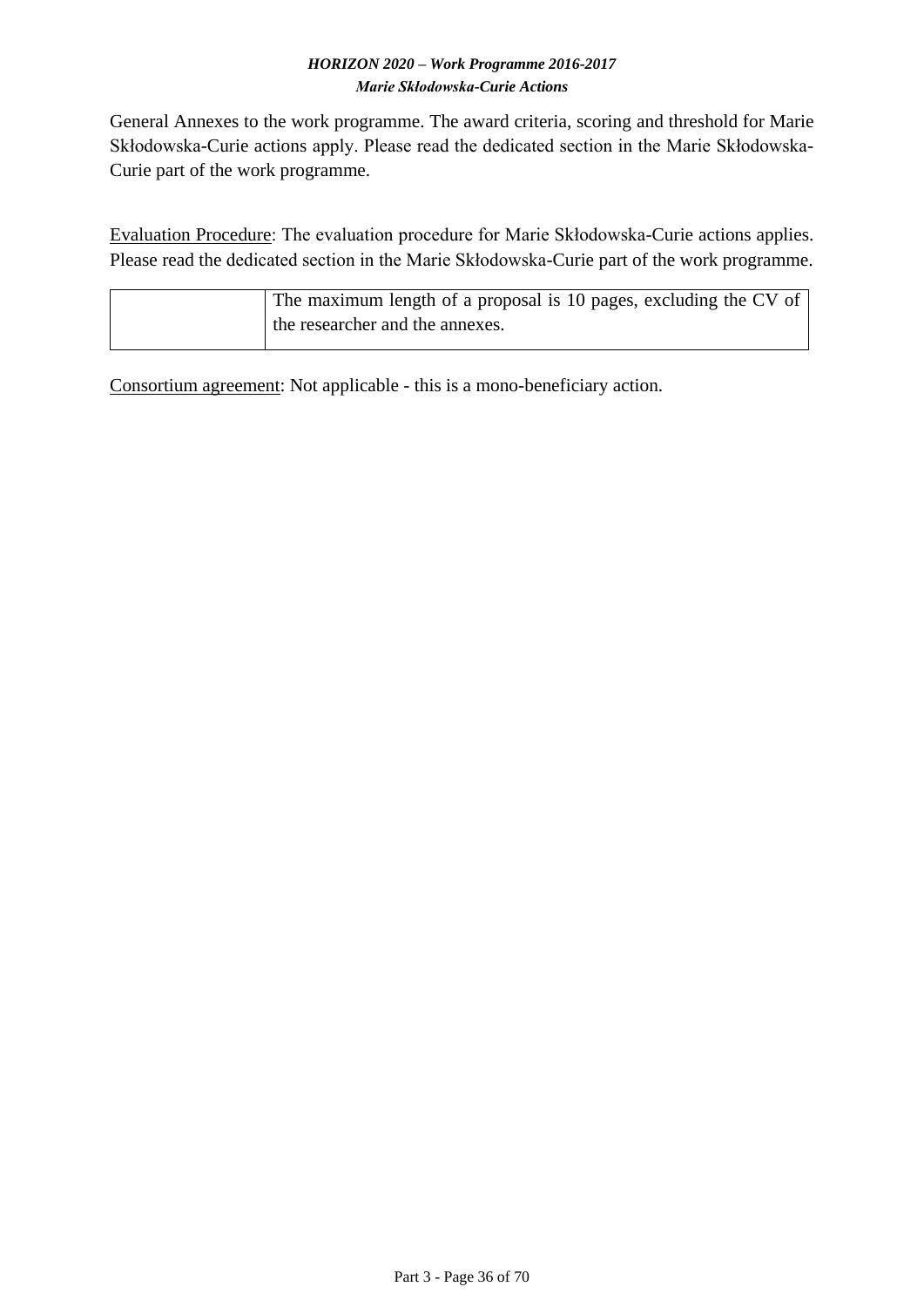# <span id="page-36-0"></span>**Marie Skłodowska-Curie Research and Innovation Staff Exchange**  *H2020-MSCA-RISE-2017*

### <span id="page-36-1"></span>**MSCA-RISE 2017: Research and Innovation Staff Exchange**

Objective: The RISE scheme will promote international and inter-sector collaboration through research and innovation staff exchanges, and sharing of knowledge and ideas from research to market (and vice-versa).

The scheme fosters a shared culture of research and innovation that welcomes and rewards creativity and entrepreneurship and helps to turn creative ideas into innovative products, services or processes.

Scope: RISE involves organisations from the academic and non-academic sectors (in particular SMEs), based in Europe (EU Member States and Associated Countries) and outside Europe (third countries).

Support is provided for the development of partnerships in the form of a joint research and innovation project. This is aimed at knowledge sharing via international as well as intersectoral mobility, based on secondments of research and innovation staff (exchanges) with an in-built return mechanism.

The organisations constituting the partnership contribute directly to the implementation of a joint research and innovation project by seconding and/or hosting eligible staff members. Secondments shall always take place between legal entities independent from each other $^{15}$ .

RISE should exploit complementary competences of the participating organisations, as well as other synergies, and enable networking activities, organisation of workshops and conferences to facilitate sharing of knowledge, new skills acquisition and career development for research and innovation staff members.

RISE projects can focus either on one dimension of mobility (intersectoral / international), or include a combination of both.

Exchanges can be for both early-stage and experienced researchers' levels and can also include administrative, managerial and technical staff directly involved in the research and innovation activities of the proposal.

Support for the exchanges between institutions within Europe (EU Member States and Associated Countries) covers only intersectoral secondments.

Exchanges with institutions from and to third countries can be intersectoral as well as within the same sector.

Secondments between institutions located in third countries or within the same EU Member State or Associated Country will not be supported.

1

<sup>&</sup>lt;sup>15</sup> Independence in the meaning of Article 8 of the Horizon 2020 Rules for Participation.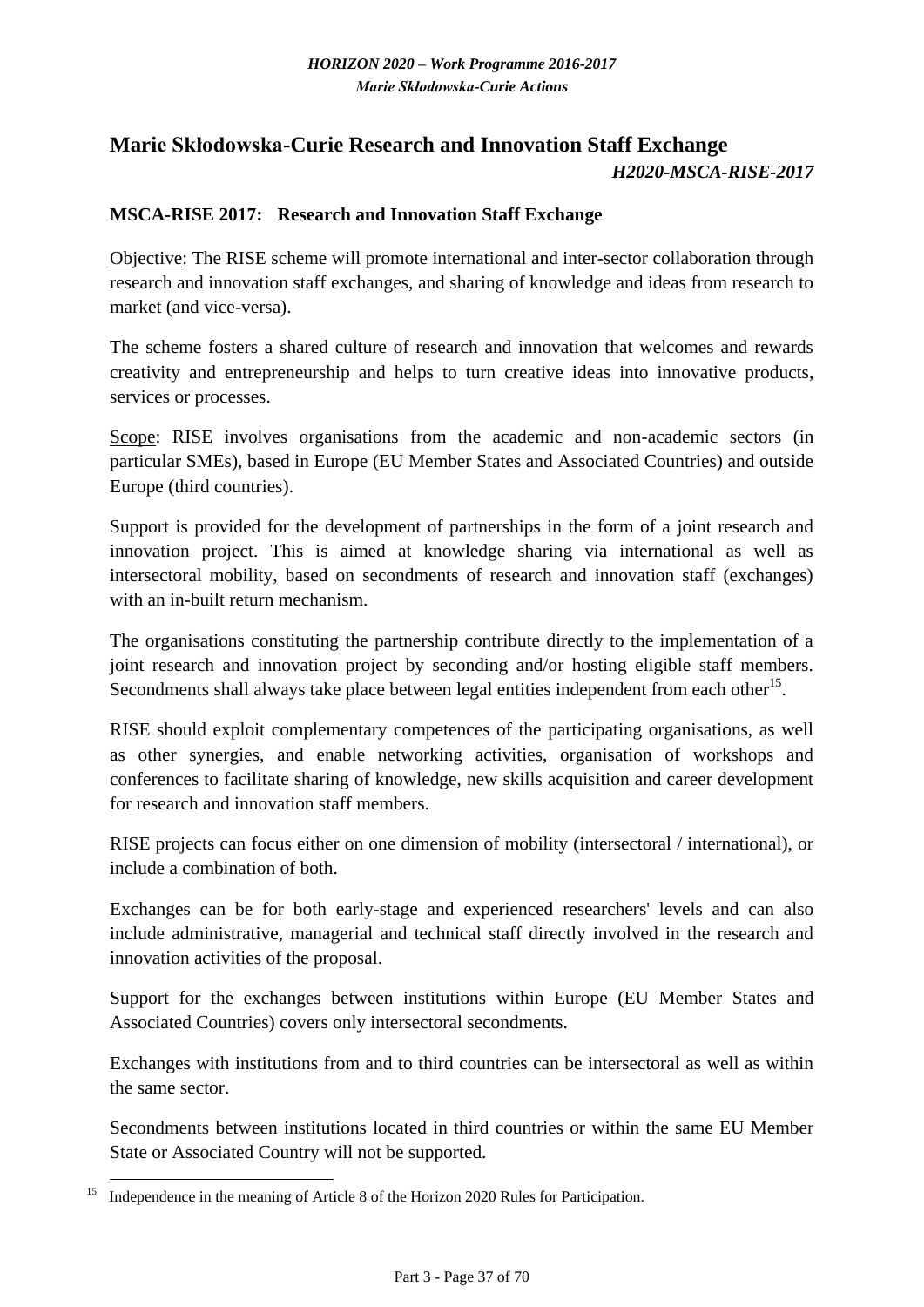#### Expected Impact:

At staff member level:

- Increased set of skills, both research-related and transferable ones, leading to improved employability and career prospects both in and outside academia
- Increase in higher impact R&I output, more knowledge and ideas converted into products and services
- Greater contribution to the knowledge-based economy and society

At organisation level:

- Enhanced cooperation and transfer of knowledge between sectors and disciplines
- Strengthening of international and intersectoral collaborative networks
- Boosting of R&I capacity among participating organisations

At system level:

- Increase in international, interdisciplinary and intersectoral mobility of researchers in Europe
- Strengthening of Europe's human capital base in R&I
- Increase in Europe's attractiveness as a leading destination for R&I
- Better quality R&I contributing to Europe's competitiveness and growth

Type of Action: RISE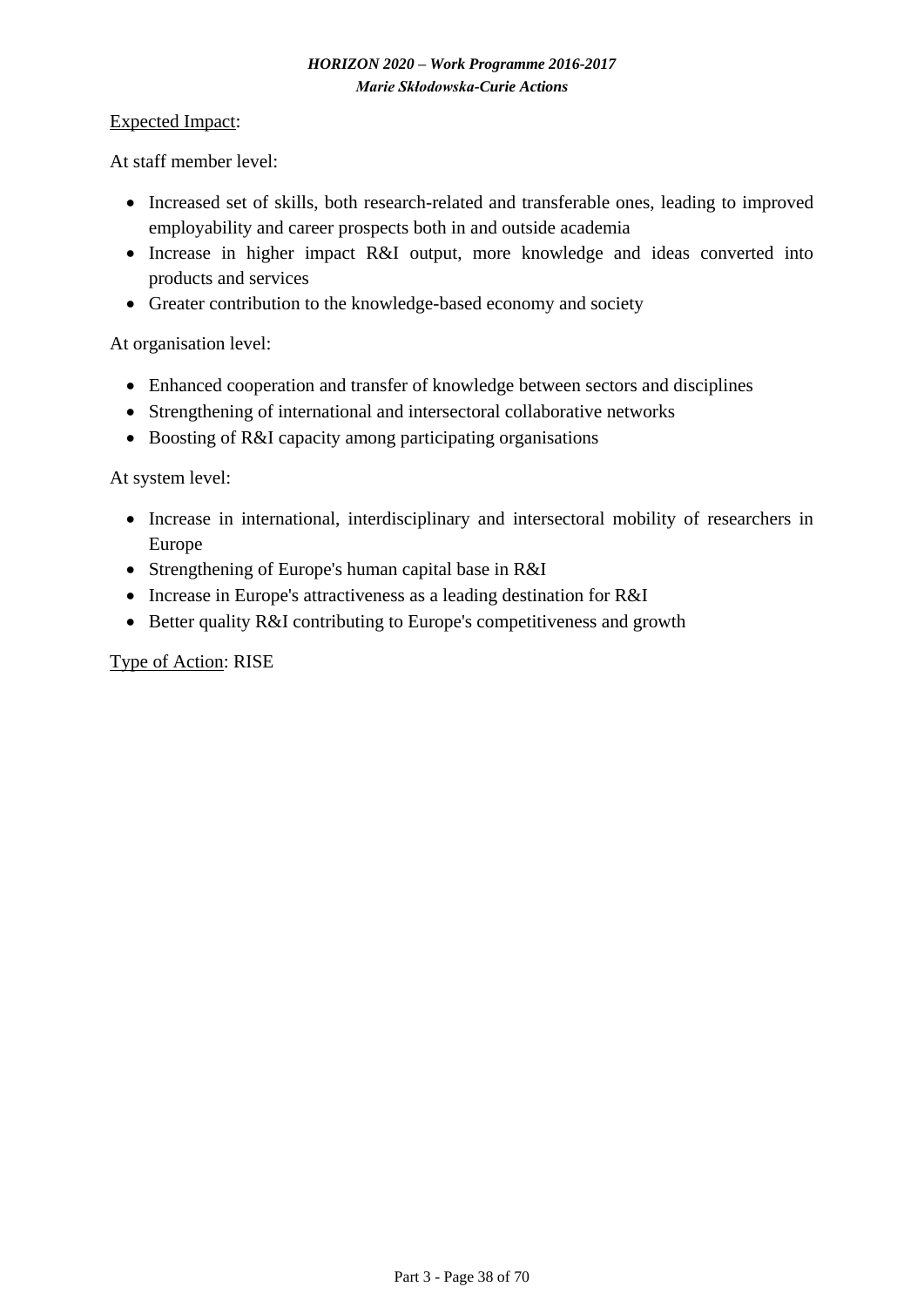# <span id="page-38-0"></span>**Conditions for the Marie Skłodowska-Curie Research and Innovation Staff Exchange call**

Opening date(s), deadline(s), indicative budget(s):  $^{16}$ 

| Topics (Type of Action)    | Budgets (EUR million) | Deadlines   |  |  |  |  |  |  |
|----------------------------|-----------------------|-------------|--|--|--|--|--|--|
|                            | 2017                  |             |  |  |  |  |  |  |
| Opening: 01 Dec 2016       |                       |             |  |  |  |  |  |  |
| MSCA-RISE 2017 (MSCA-RISE) | 80.00                 | 05 Apr 2017 |  |  |  |  |  |  |
| Overall indicative budget  | 80.00                 |             |  |  |  |  |  |  |

Indicative timetable for evaluation and grant agreement signature:

For single stage procedure:

- Information on the outcome of the evaluation: Maximum 5 months from the final date for submission; and
- Indicative date for the signing of grant agreements: Maximum 8 months from the final date for submission.

Eligibility and admissibility conditions: The admissibility conditions are described in part B of the General Annexes to the work programme. The eligibility conditions for Marie Skłodowska-Curie actions apply. Please read the dedicated section in the Marie Skłodowska-Curie part of the work programme.

Evaluation criteria, scoring and threshold: The selection criteria are described in part H of the General Annexes to the work programme. The award criteria, scoring and threshold for Marie Skłodowska-Curie actions apply. Please read the dedicated section in the Marie Skłodowska-Curie part of the work programme.

<sup>1</sup> <sup>16</sup> The Director-General responsible for the call may decide to open the call up to one month prior to or after the envisaged date(s) of opening.

All deadlines are at 17.00.00 Brussels local time.

The Director-General responsible may delay the deadline(s) by up to two months.

The deadline(s) in 2017 are indicative and subject to a separate financing decision for 2017.

The budget amounts for the 2017 budget are indicative and will be subject to a separate financing decision to cover the amounts to be allocated for 2017.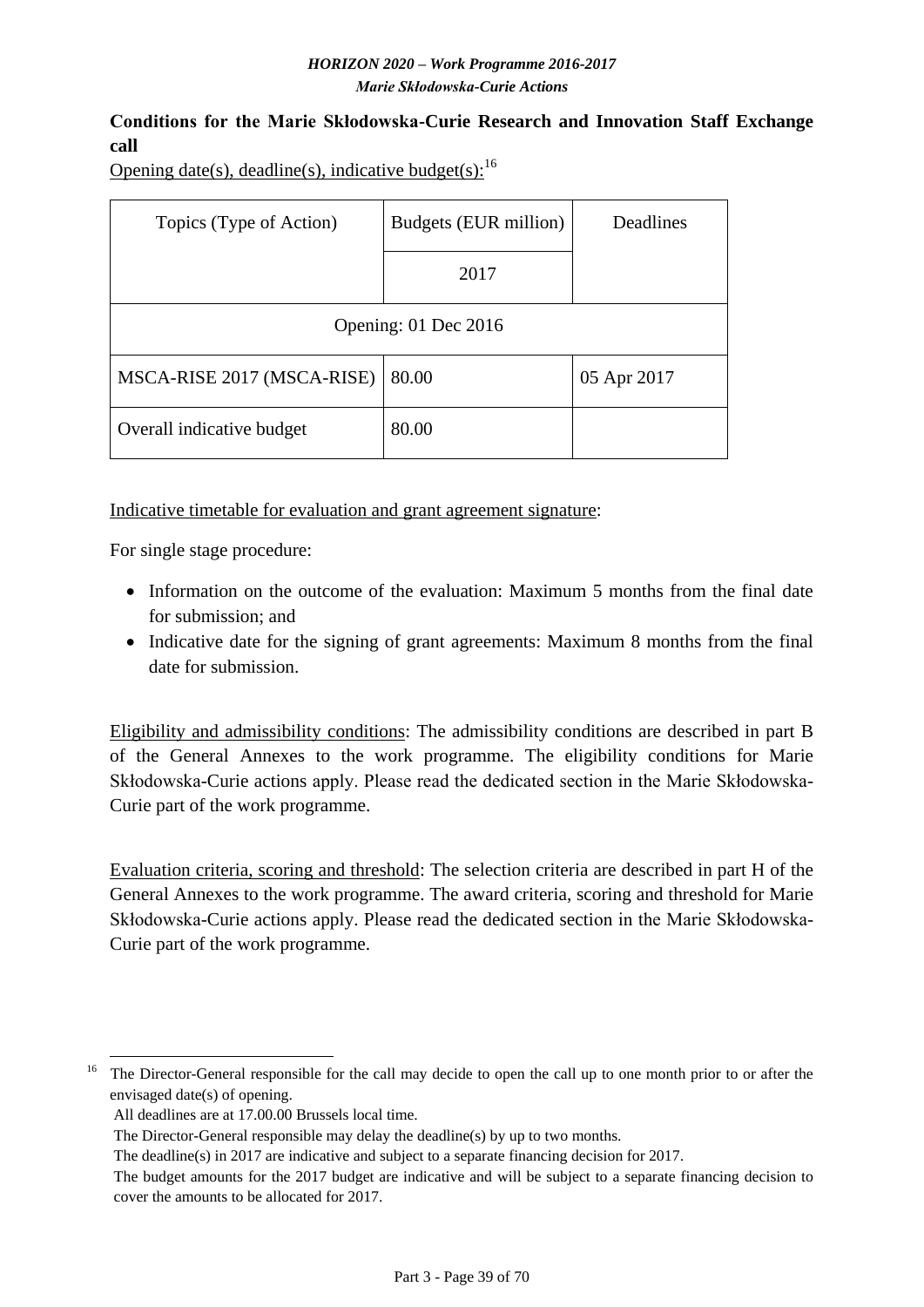Evaluation Procedure: The evaluation procedure for Marie Skłodowska-Curie actions applies. Please read the dedicated section in the Marie Skłodowska-Curie part of the work programme.

|          | The maximum length of a proposal is 30 pages, excluding the |  |  |  |  |  |
|----------|-------------------------------------------------------------|--|--|--|--|--|
| annexes. |                                                             |  |  |  |  |  |

Consortium agreement: Members of consortium are required to conclude a consortium agreement, in principle prior to the signature of the grant agreement.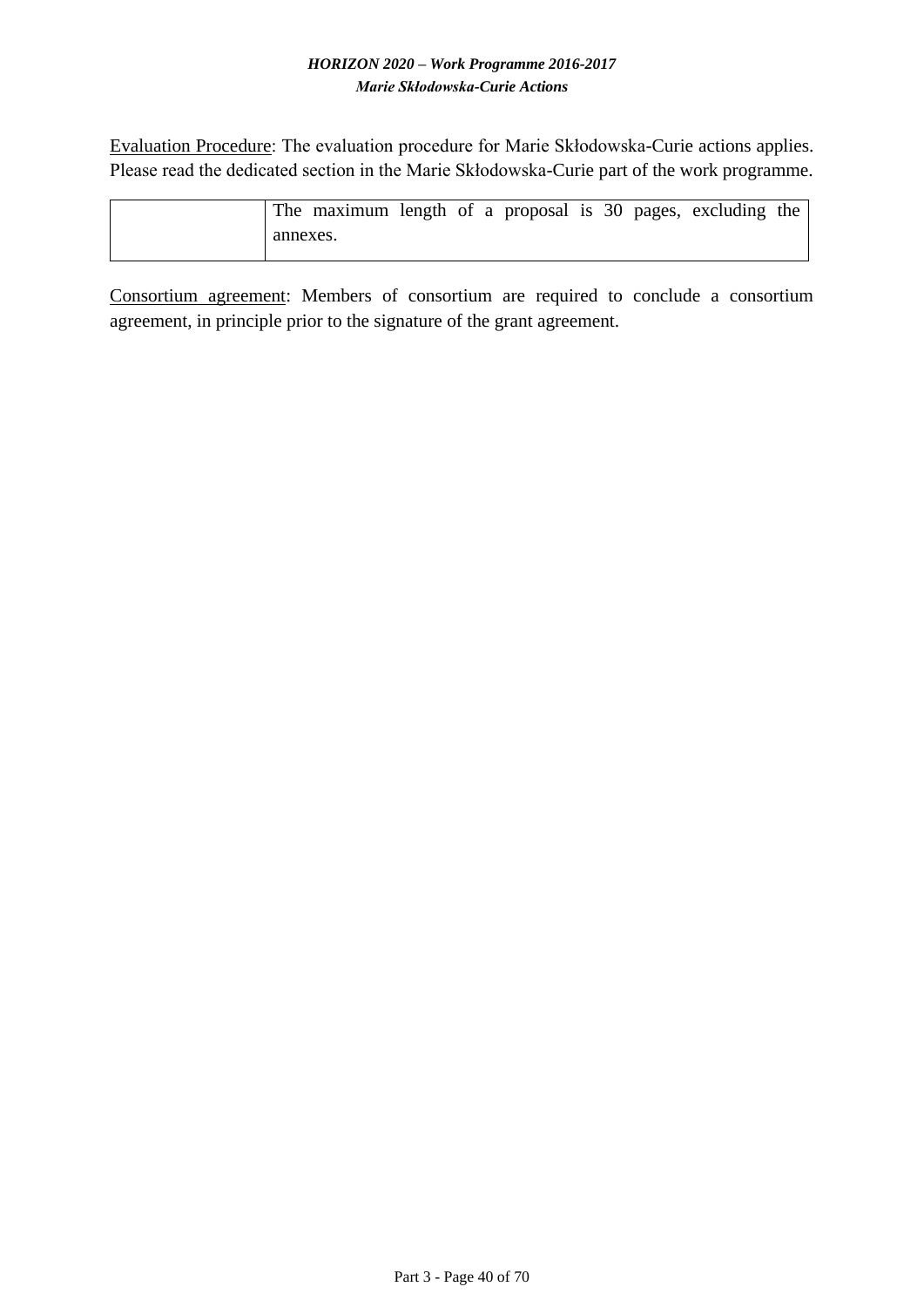# <span id="page-40-0"></span>**Marie Skłodowska-Curie Co-funding of regional, national and international programmes**

# *H2020-MSCA-COFUND-2017*

# <span id="page-40-1"></span>**MSCA-COFUND-2017: Co-funding of regional, national and international programmes**

Objective: The COFUND scheme aims to stimulate regional, national or international programmes to foster excellence in researchers' training, mobility and career development, spreading the best practices of Marie Skłodowska-Curie actions.

This will be achieved by co-funding new or existing regional, national, and international programmes to open up to, and provide for, international, intersectoral and interdisciplinary research training, as well as transnational and cross-sectoral mobility of researchers at all stages of their career.

Scope: Each proposal funded under the COFUND scheme shall have a sole beneficiary that will be responsible for the availability of the necessary matching funds to execute the proposal.

Applicants submit multi-annual proposals for new or existing doctoral programmes or fellowship programmes which are expected to have an impact on enhancing research- and innovation related human resources on regional, national or international level.

Researchers supported under this scheme shall comply with the mobility rules of the Marie Skłodowska-Curie actions.

Limitations regarding the researchers' origin and destination should be avoided. Support cannot be awarded to researchers who are already permanently employed by the organisation hosting them.

Proposed programmes are encouraged to cover all research disciplines ("bottom-up"), but can also focus on specific disciplines. In this case the range of covered disciplines should allow reasonable flexibility for the researchers.

Programmes that prioritise specific research disciplines based on national or regional Research and Innovation Strategies for Smart Specialisation (RIS3 strategies) can also be supported. Synergies with the European Structural & Investment Funds (ESIF) are encouraged.

COFUND takes the form of:

#### A) Doctoral programmes

Doctoral programmes address the development and broadening of the research competencies of early-stage researchers. The training follows the [EU Principles on Innovative Doctoral](http://ec.europa.eu/euraxess/pdf/research_policies/Principles_for_Innovative_Doctoral_Training.pdf)  [Training.](http://ec.europa.eu/euraxess/pdf/research_policies/Principles_for_Innovative_Doctoral_Training.pdf) Collaboration with a wider set of partner organisations, including from the nonacademic sector, which may provide hosting or secondment opportunities or training in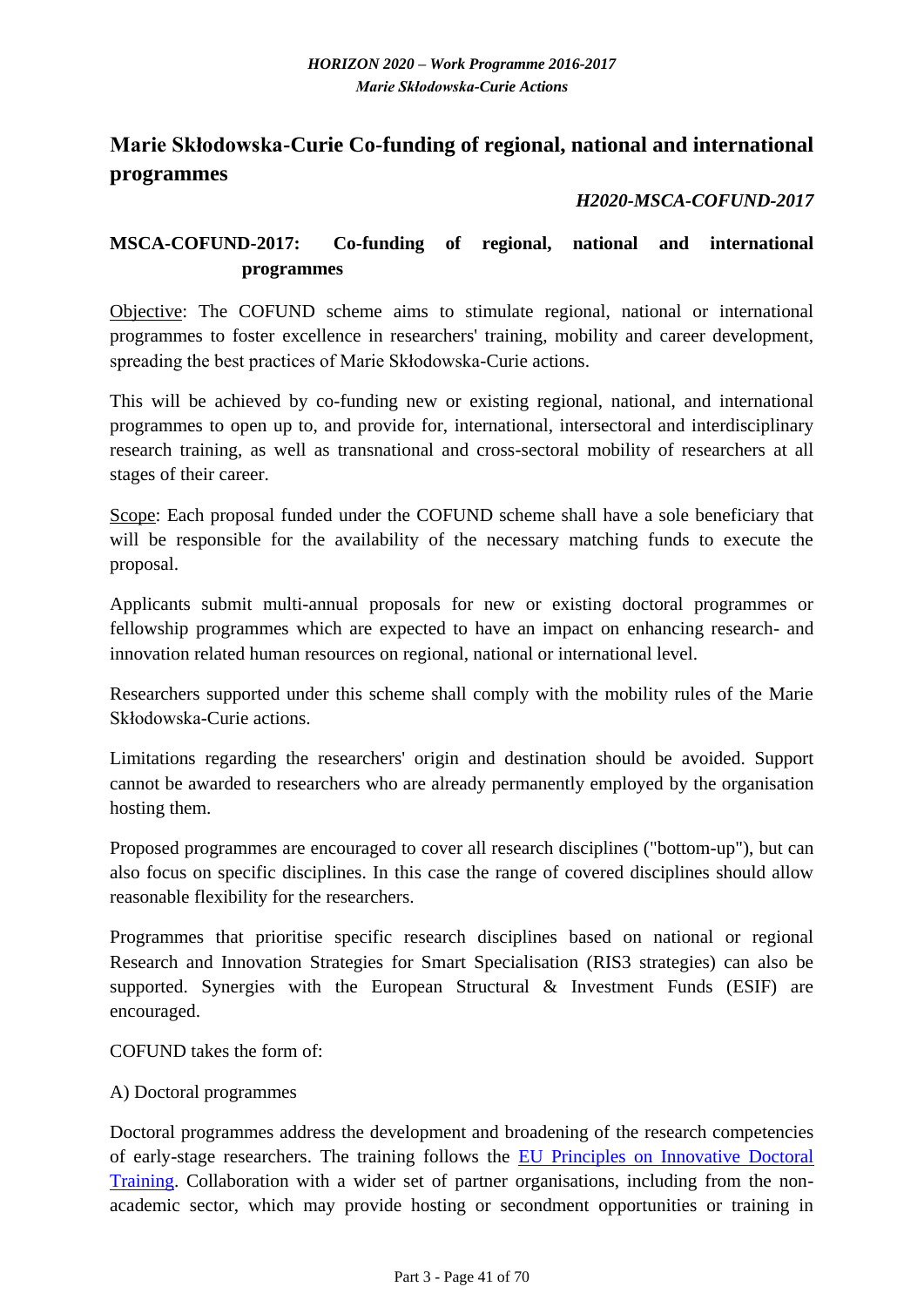research or transferable skills, as well as innovative elements of the proposed programme, will be positively taken into account during the evaluations.

Each researcher must be enrolled in a doctoral programme. Attention is paid to the quality of supervision and mentoring arrangements as well as career guidance.

# B) Fellowship programmes

Fellowship programmes fund individual research training and career development fellowships for experienced researchers. The programmes supported should have regular selection rounds following fixed deadlines or regular cut-off dates, allowing fair competition between the researchers applying. The selections should be based on open, widely advertised competition, with transparent international peer review and the selection of candidates on merit. Mobility types supported by fellowship programmes may be similar to the ones supported under Marie Skłodowska-Curie Individual Fellowships. On top of transnational mobility, applicants are encouraged to include elements of cross-sectoral mobility into their programmes. Fellowship programmes should be based on individual-driven mobility, i.e., researchers should be able to freely choose a research topic and the appropriate organisation to host them, fitting their individual needs.

Given that the aim of the co-funded fellowship programmes is the support of individual fellows, research teams will not be funded.

# Expected Impact:

At researcher level:

- Increased set of skills, both research-related and transferable ones, leading to improved employability and career prospects both in and outside academia (leading in the longerterm to more successful careers)
- Increase in higher impact R&I output, more knowledge and ideas converted into products and services
- Greater contribution to the knowledge-based economy and society

### At organisation level:

- Development of high quality human resources
- Boosting R&I capacity among participating organisations
- Enhanced cooperation and transfer of knowledge between sectors and disciplines
- Strengthening of international and intersectoral collaborative networks

### At system level:

- Aligning of practices and policies in the context of the EU Human Resources Strategy for Researchers, enhanced implementation of the European Charter and Code and the EU Principles for Innovative Doctoral Training at regional, national or international level
- Increase in international, interdisciplinary and intersectoral mobility of researchers in Europe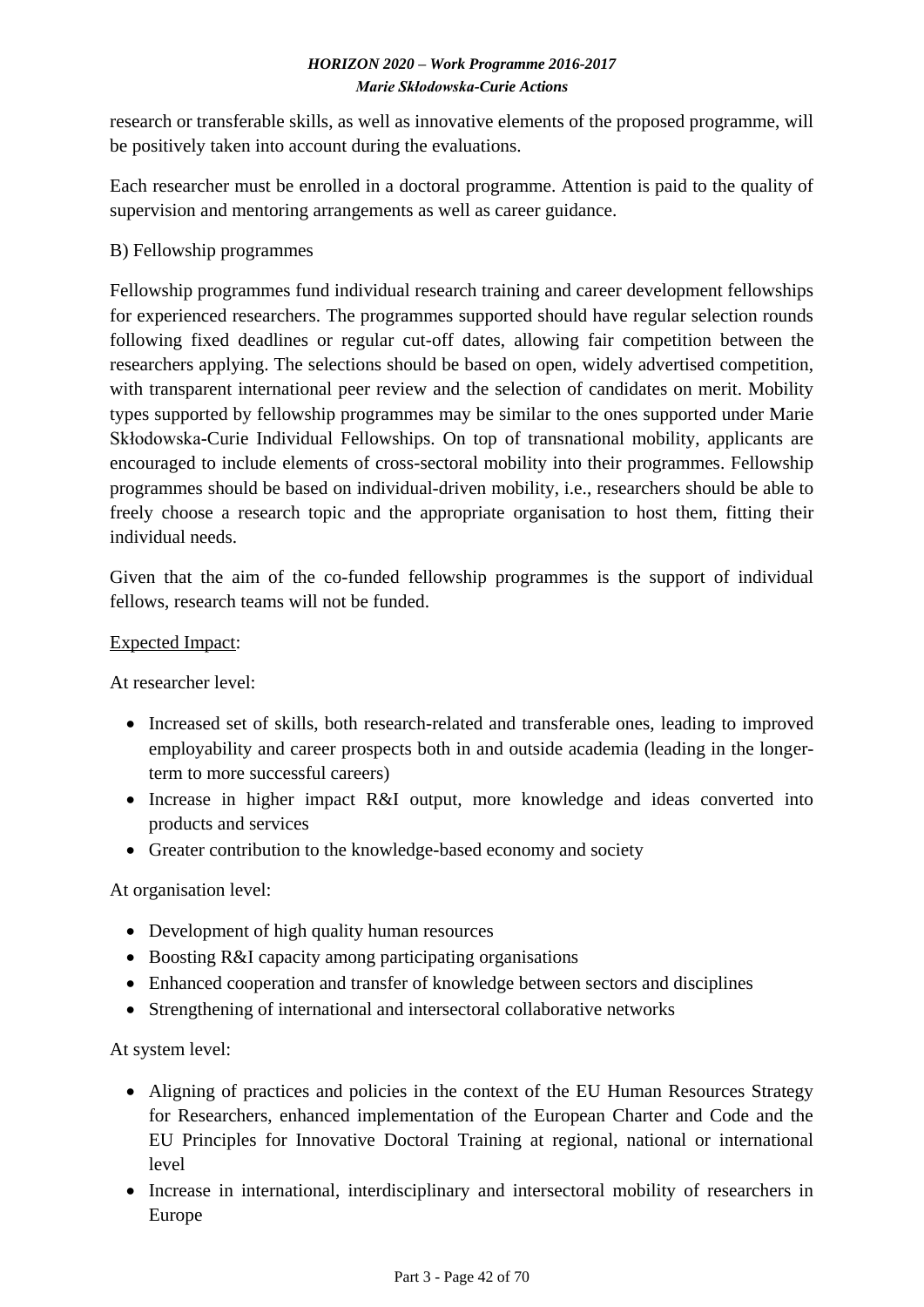- Improvement in the working and employment conditions for researchers in Europe at all levels of their career, starting from the doctoral stage
- Strengthening of Europe's human capital base in R&I
- Increase in Europe's attractiveness as a leading destination for R&I
- Better quality R&I contributing to Europe's competitiveness and growth

Type of Action: Doctoral programmes, Fellowship programmes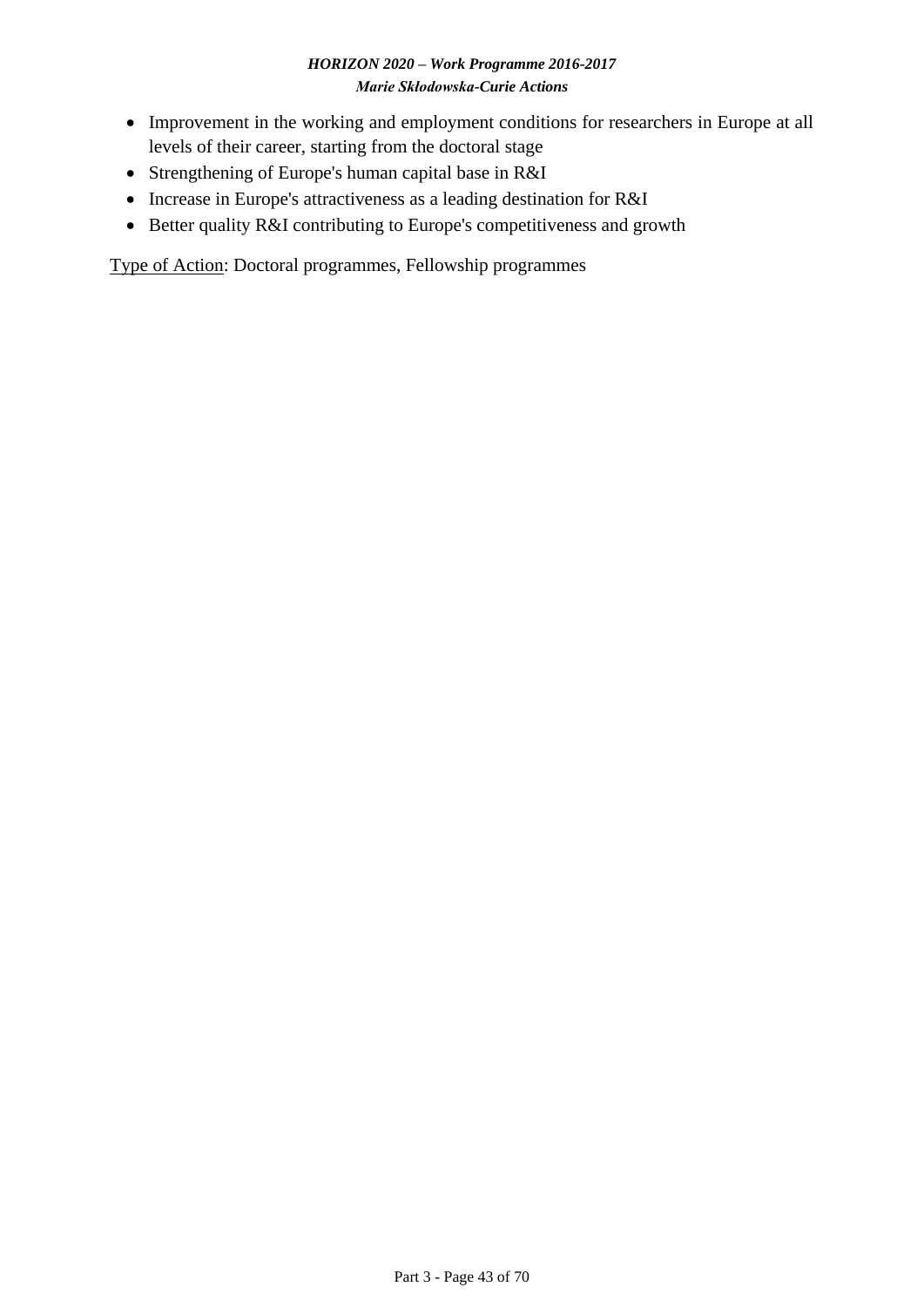# <span id="page-43-0"></span>**Conditions for the Marie Skłodowska-Curie Co-funding of regional, national and international programmes call**

Opening date(s), deadline(s), indicative budget(s): $^{17}$ 

| Topics (Type of Action)           | <b>Budgets (EUR</b><br>million) | Deadlines   |  |  |  |  |  |  |
|-----------------------------------|---------------------------------|-------------|--|--|--|--|--|--|
|                                   | 2017                            |             |  |  |  |  |  |  |
| Opening: 05 Apr 2017              |                                 |             |  |  |  |  |  |  |
| MSCA-COFUND-2017 (MSCA-COFUND-DP) | 30.00                           | 28 Sep 2017 |  |  |  |  |  |  |
| MSCA-COFUND-2017 (MSCA-COFUND-FP) | 50.00                           |             |  |  |  |  |  |  |
| Overall indicative budget         | 80.00                           |             |  |  |  |  |  |  |

#### Indicative timetable for evaluation and grant agreement signature:

For single stage procedure:

- Information on the outcome of the evaluation: Maximum 5 months from the final date for submission; and
- Indicative date for the signing of grant agreements: Maximum 8 months from the final date for submission.

Eligibility and admissibility conditions: The admissibility conditions are described in part B of the General Annexes to the work programme. The eligibility conditions for Marie Skłodowska-Curie actions apply. Please read the dedicated section in the Marie Skłodowska-Curie part of the work programme.

Evaluation criteria, scoring and threshold: The selection criteria are described in part H of the General Annexes to the work programme. The award criteria, scoring and threshold for Marie Skłodowska-Curie actions apply. Please read the dedicated section in the Marie Skłodowska-Curie part of the work programme.

<sup>1</sup> <sup>17</sup> The Director-General responsible for the call may decide to open the call up to one month prior to or after the envisaged date(s) of opening.

All deadlines are at 17.00.00 Brussels local time.

The Director-General responsible may delay the deadline(s) by up to two months.

The deadline(s) in 2017 are indicative and subject to a separate financing decision for 2017.

The budget amounts for the 2017 budget are indicative and will be subject to a separate financing decision to cover the amounts to be allocated for 2017.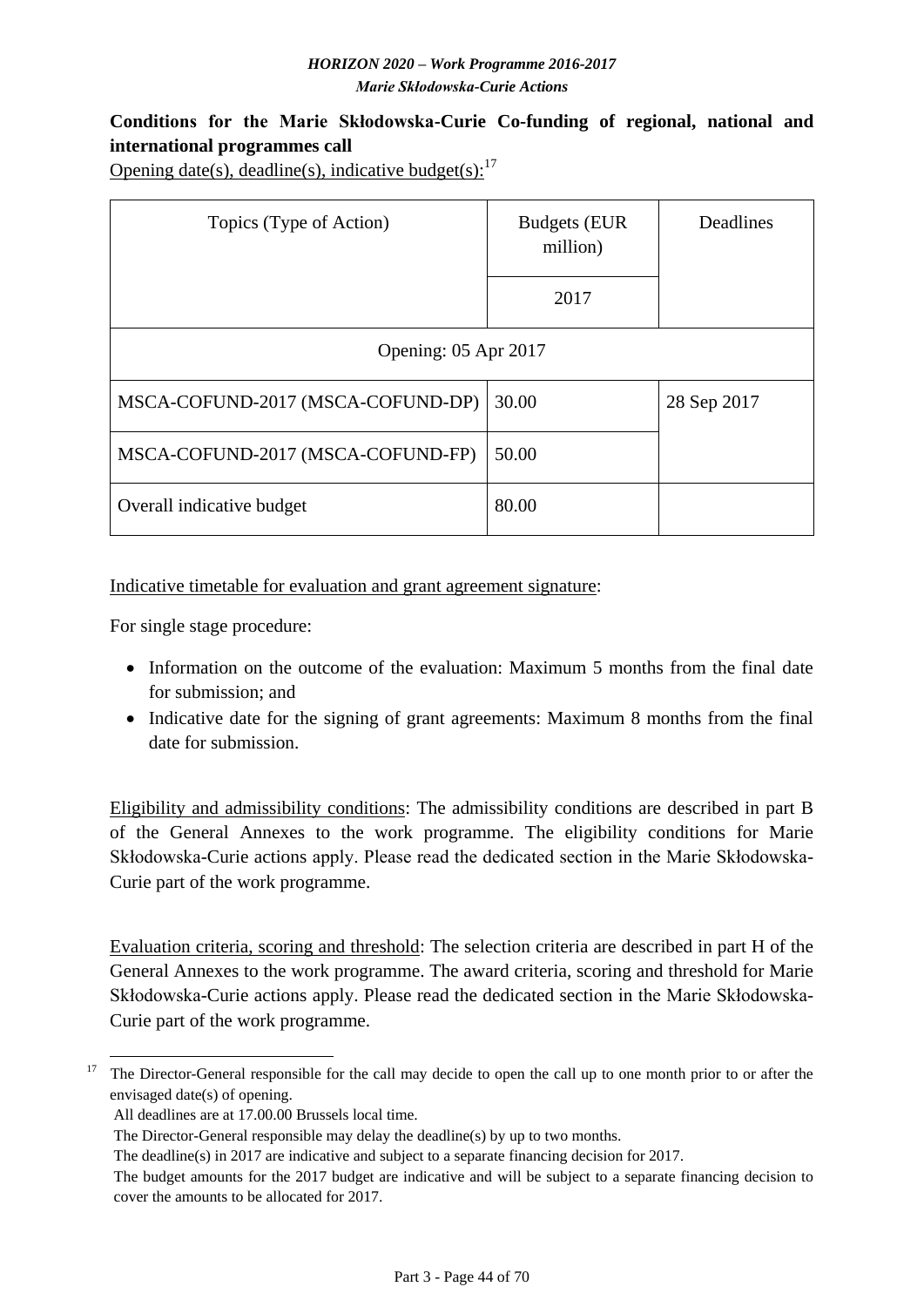Evaluation Procedure: The evaluation procedure for Marie Skłodowska-Curie actions applies. Please read the dedicated section in the Marie Skłodowska-Curie part of the work programme.

|          | The maximum length of a proposal is 30 pages, excluding the |  |  |  |  |  |
|----------|-------------------------------------------------------------|--|--|--|--|--|
| annexes. |                                                             |  |  |  |  |  |

Consortium agreement: Not applicable - this is a mono-beneficiary action.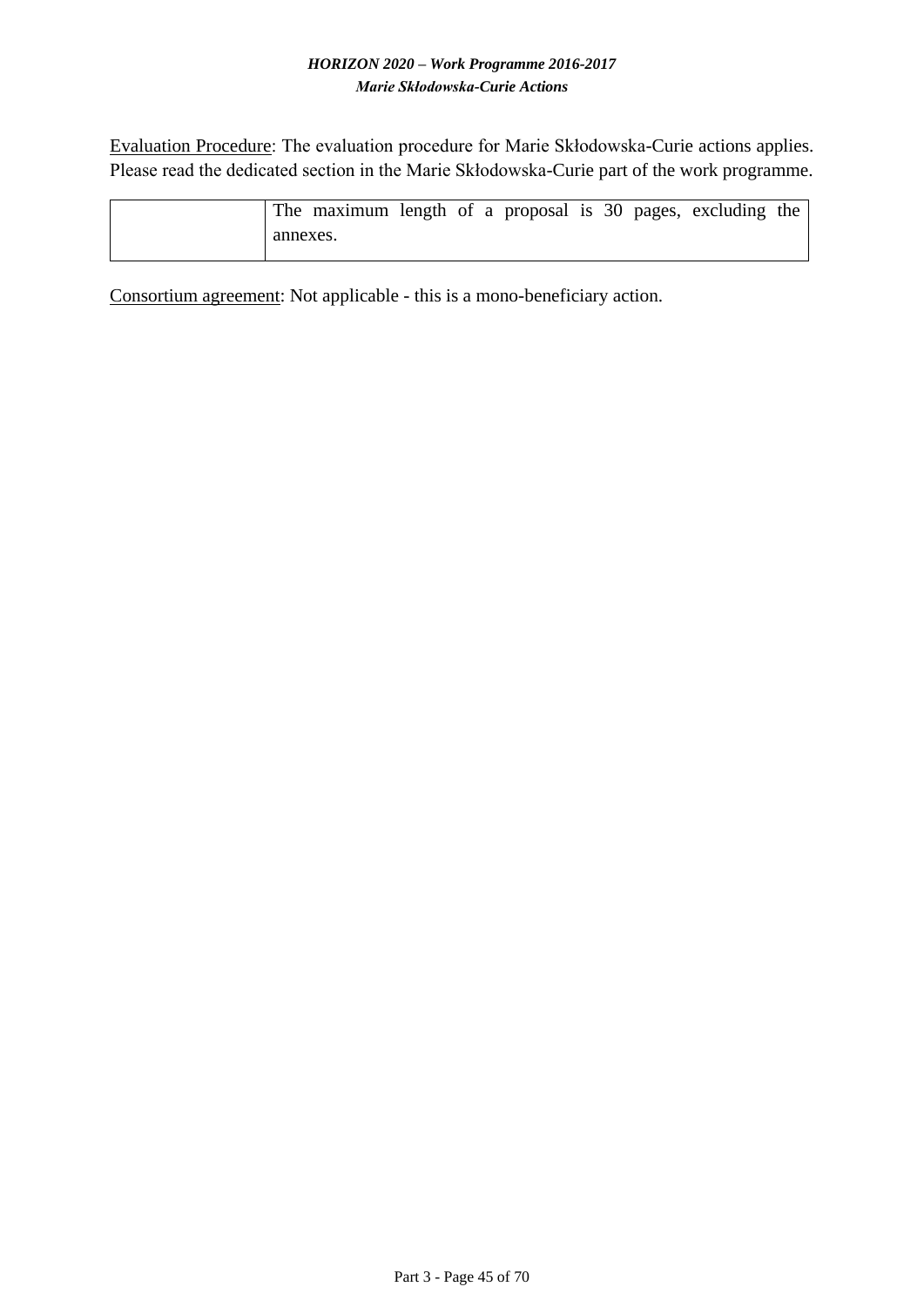# <span id="page-45-0"></span>**Trans-national cooperation among Marie Skłodowska-Curie National Contact Points**

### *H2020-MSCA-NCP-2017*

#### <span id="page-45-1"></span>**MSCA-NCP-2017: MSCA National Contact Points**

Objective: Facilitate trans-national co-operation between National Contact Points (NCPs) for the Marie Skłodowska-Curie actions (MSCA), with a view to identifying and sharing good practices and raising the general standard of support to applicants, taking into account the diversity of actors.

Scope: Support will be given to a consortium of formally nominated NCPs in the area of MSCA. The activities will be tailored according to the nature of the area, and the priorities of the NCPs concerned. Various mechanisms may be included, such as benchmarking, joint workshops, enhanced cross-border brokerage events, training sessions linked to MSCA as well as to [Responsible Research and Innovation,](http://ec.europa.eu/programmes/horizon2020/en/h2020-section/responsible-research-innovation) twinning schemes, etc. Special attention will be given to enhancing the competence of MSCA NCPs, including helping less experienced NCPs rapidly acquire the know-how accumulated in other countries. It will also be encouraged to build up cooperation with other networks to increase visibility to potential beneficiaries, especially in the non-academic sector.

The focus throughout should be on issues specific to MSCA and should not duplicate actions foreseen in the NCP network for quality standards and horizontal issues under 'Science with and for Society'.

Only NCP organisations from EU Member States, Associated Countries, and third countries which have been officially appointed by the relevant national authorities are eligible to participate in and receive funding for this action.

The consortium should have a good representation of experienced and less experienced NCPs.

Submission of a single proposal is encouraged. NCPs from EU Member States, Associated Countries or third countries choosing not to participate as a member of the consortium are nevertheless invited and encouraged to participate in the project activities (e.g. workshops), and the costs incurred by the consortium for such participation (e.g. travel costs paid by the consortium) may be included in the estimated budget and be eligible for funding by the Commission.

The Commission will only fund one proposal under this topic. The maximum duration of support will be three years from the starting date specified in the grant agreement.

Expected Impact:

- An improved and professionalised NCP service across Europe, therefore helping simplify access to Horizon 2020 calls, lowering the entry barriers for newcomers, and raising the average quality of submitted proposals.
- A more consistent level of NCP support services across Europe.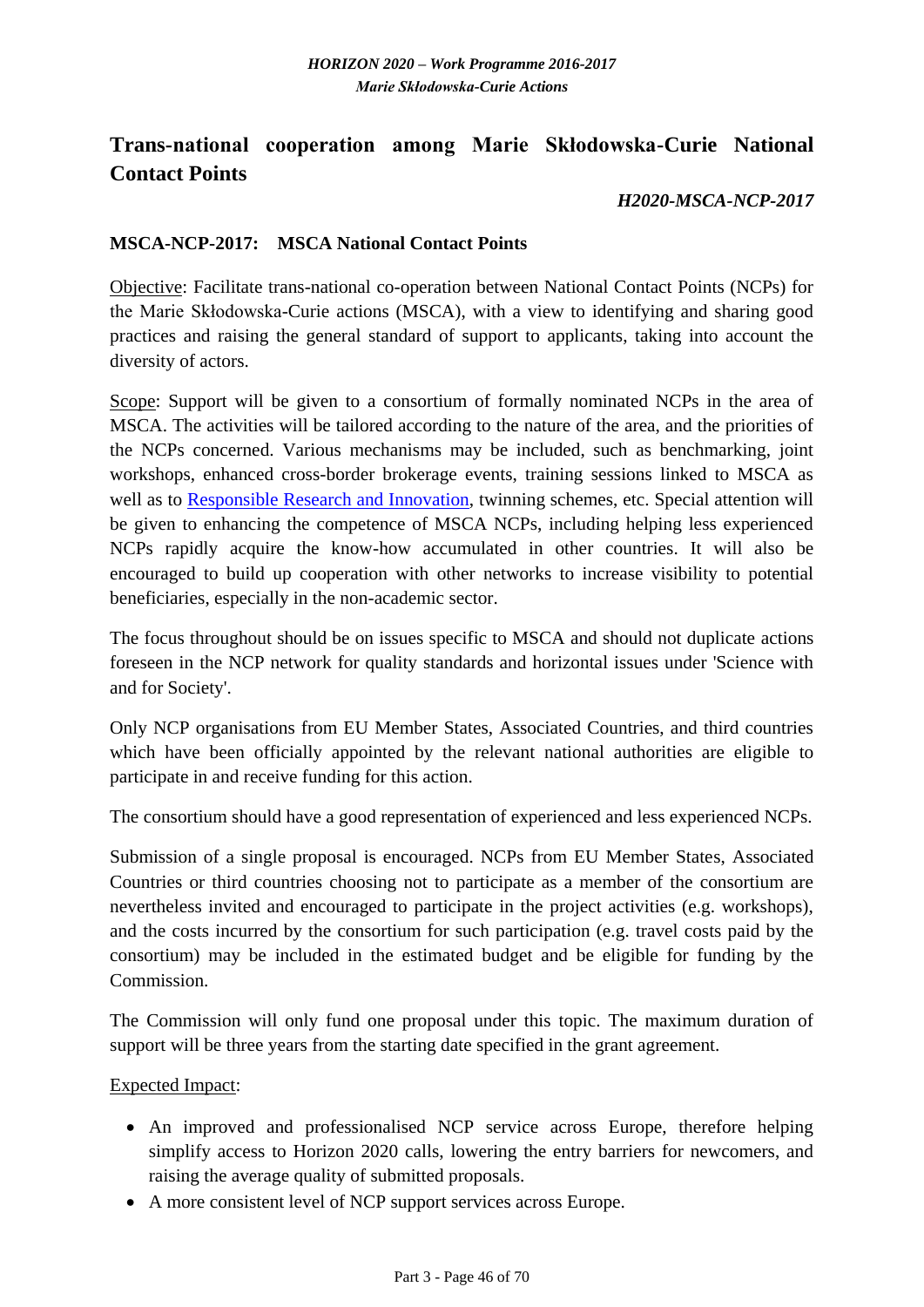Type of Action: Coordination and support action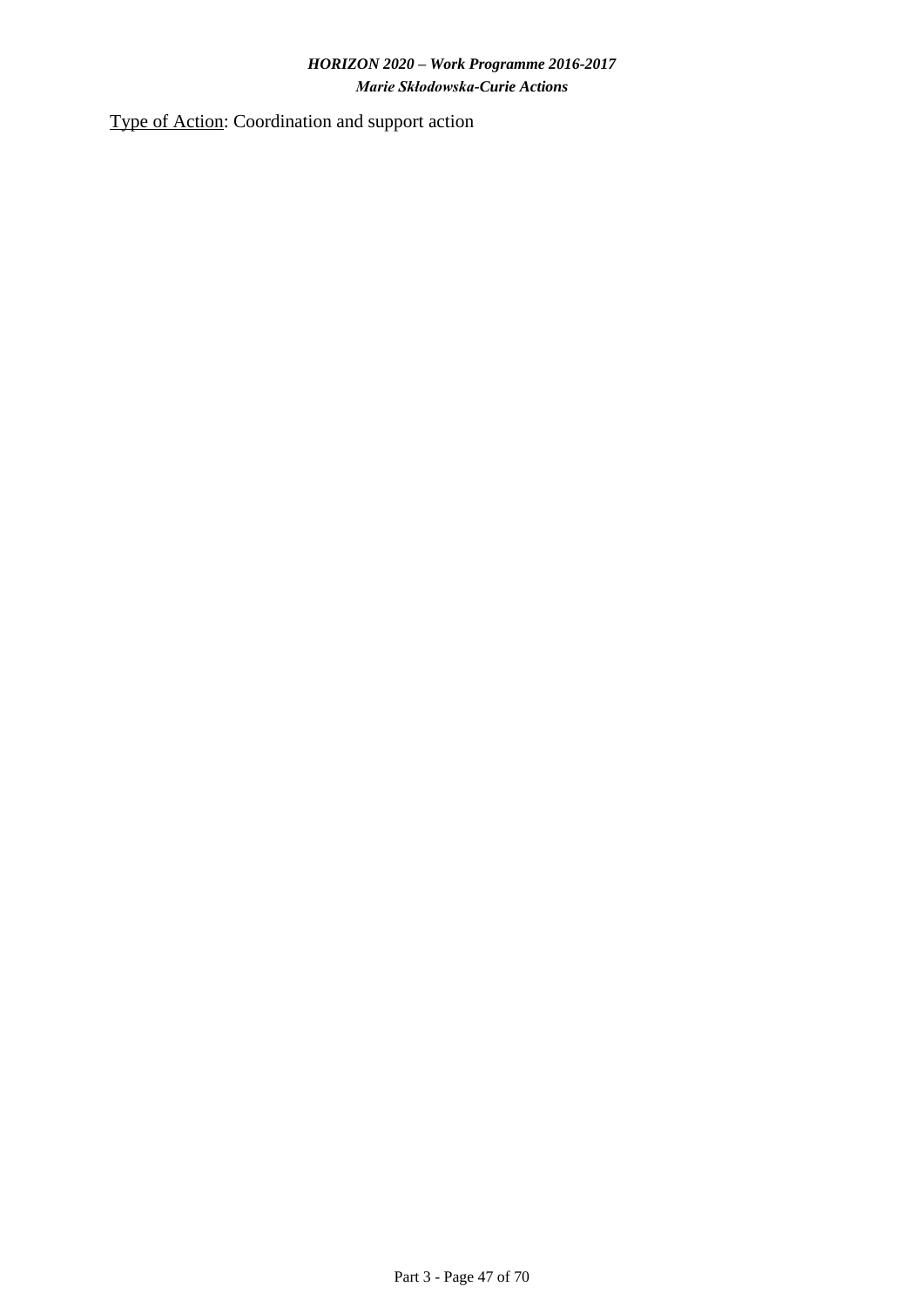# <span id="page-47-0"></span>**Conditions for the Trans-national cooperation among Marie Skłodowska-Curie National Contact Points call**

Opening date(s), deadline(s), indicative budget(s): $^{18}$ 

| Topics (Type of Action)   | Budgets (EUR million) | Deadlines   |  |  |  |  |  |  |
|---------------------------|-----------------------|-------------|--|--|--|--|--|--|
|                           | 2017                  |             |  |  |  |  |  |  |
| Opening: 10 Jan 2017      |                       |             |  |  |  |  |  |  |
| MSCA-NCP-2017 (CSA)       | 1.50                  | 04 May 2017 |  |  |  |  |  |  |
| Overall indicative budget | 1.50                  |             |  |  |  |  |  |  |

Indicative timetable for evaluation and grant agreement signature:

For single stage procedure:

- Information on the outcome of the evaluation: Maximum 5 months from the final date for submission; and
- Indicative date for the signing of grant agreements: Maximum 8 months from the final date for submission.

Eligibility and admissibility conditions: The conditions are described in parts B and C of the General Annexes to the work programme.

Evaluation criteria, scoring and threshold: The criteria, scoring and threshold are described in part H of the General Annexes to the work programme

Evaluation Procedure: The procedure for setting a priority order for proposals with the same score is given in part H of the General Annexes.

The full evaluation procedure is described in the relevant [guide](http://ec.europa.eu/research/participants/data/ref/h2020/grants_manual/pse/h2020-guide-pse_en.pdf) published on the Participant Portal.

<sup>1</sup> <sup>18</sup> The Director-General responsible for the call may decide to open the call up to one month prior to or after the envisaged date(s) of opening.

All deadlines are at 17.00.00 Brussels local time.

The Director-General responsible may delay the deadline(s) by up to two months.

The deadline(s) in 2017 are indicative and subject to a separate financing decision for 2017.

The budget amounts for the 2017 budget are indicative and will be subject to a separate financing decision to cover the amounts to be allocated for 2017.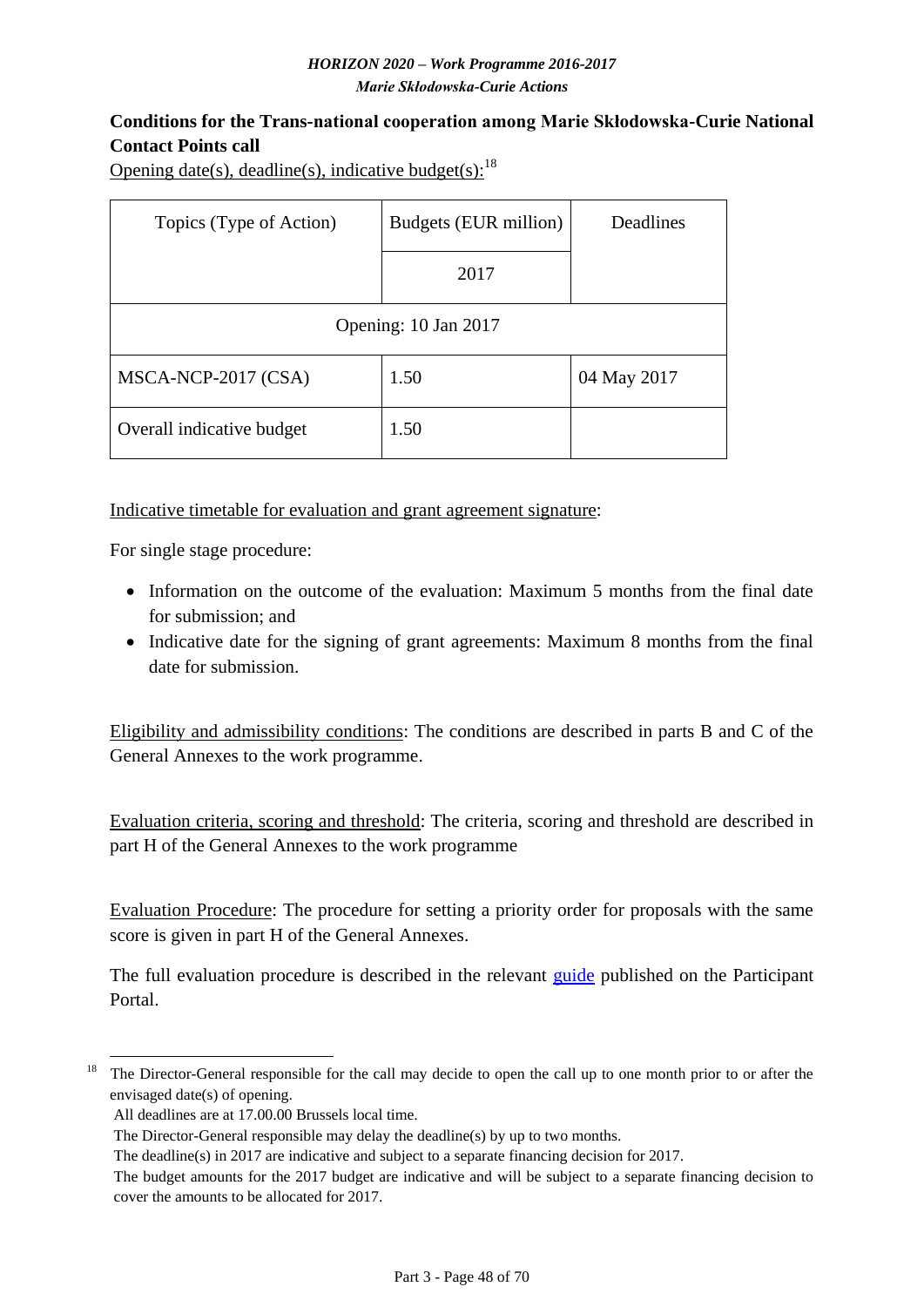|          | The maximum length of a proposal is 30 pages, excluding the |  |  |  |  |  |
|----------|-------------------------------------------------------------|--|--|--|--|--|
| annexes. |                                                             |  |  |  |  |  |

Consortium agreement: Members of consortium are required to conclude a consortium agreement, in principle prior to the signature of the grant agreement.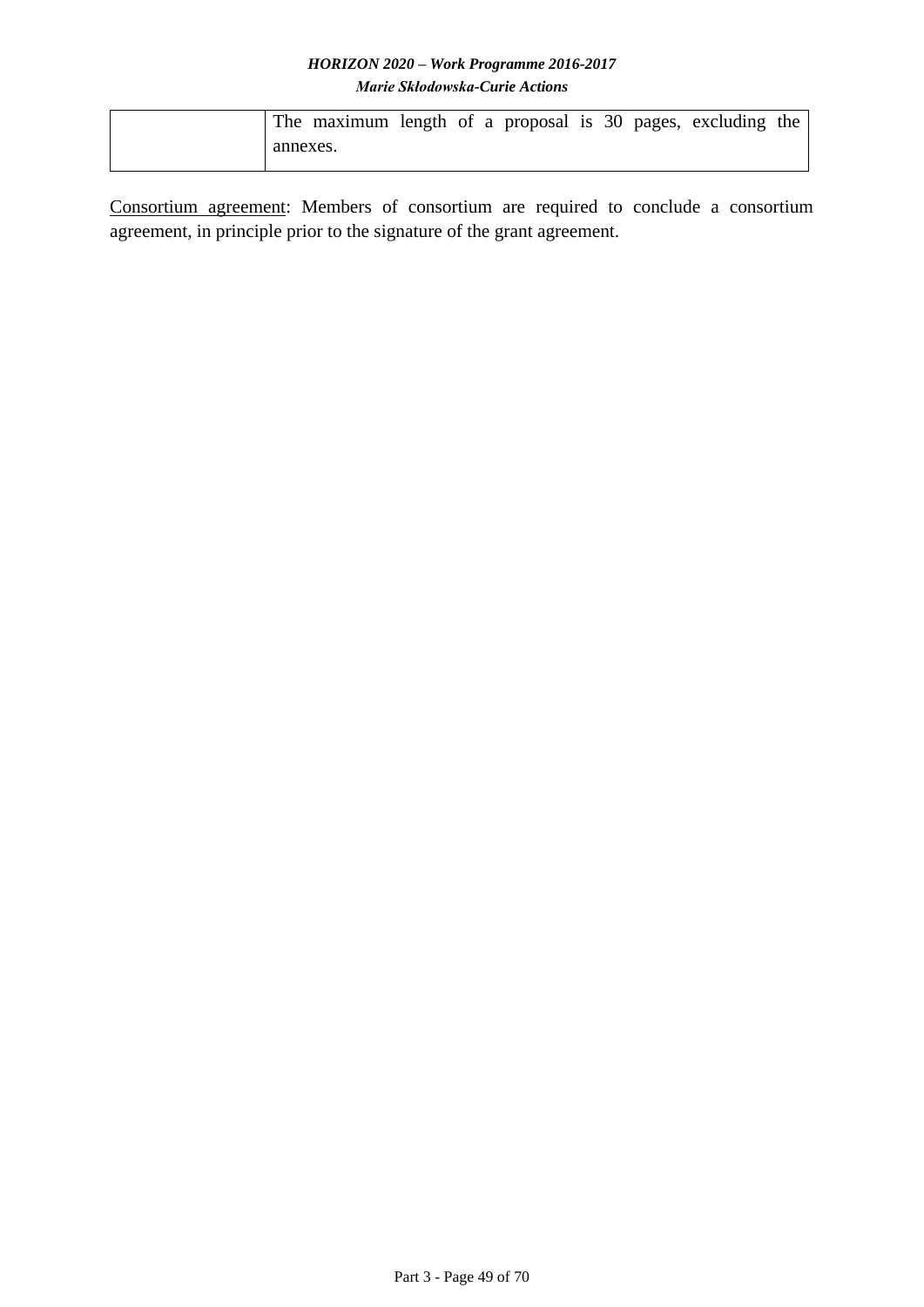# <span id="page-49-0"></span>**Other actions<sup>19</sup>**

### <span id="page-49-1"></span>**1. Evaluation of the Marie Skłodowska-Curie actions**

To assess the long-term impact of the Marie Curie Actions under the Seventh Framework Programme and the first results and outcomes of Marie Skłodowska-Curie actions under Horizon 2020.

One specific contract will be concluded.

Type of Action: Public Procurement – existing Framework Contract

Indicative timetable: First quarter of 2016

Indicative budget: EUR 0.50 million from the 2016 budget

#### <span id="page-49-2"></span>**2. Alumni services**

To further increase the impact of the Marie Skłodowska-Curie actions, networking between Marie Skłodowska-Curie researchers (current and past) will be enhanced through the implementation of alumni services. This could be extended to include Marie Skłodowska-Curie supervisors.

For this purpose, one renewable service contract will be concluded.

Type of Action: Public Procurement

Indicative timetable: Second quarter of 2016

Indicative budget: EUR 1.10 million from the 2016 budget and EUR 1.10 million from the 2017 budget

#### <span id="page-49-3"></span>**3. Events and outreach**

During 2016 and 2017, the Commission intends to organise several events (conferences and workshops) dedicated to the Marie Skłodowska-Curie actions, and to contribute to leading research conferences. Moreover, a dedicated campaign will be organised to take a novel approach in communication of research and to disseminate results of the Marie Skłodowska-Curie-funded projects to the general public.

For this, maximum 10 specific contracts will be concluded.

Type of Action: Public Procurement – existing Framework Contract(s).

<sup>1</sup> <sup>19</sup>The budget amounts for the 2016 budget are subject to the availability of the appropriations provided for in the draft budget for 2016 after the adoption of the budget 2016 by the budgetary authority or, if the budget is not adopted, as provided for in the system of provisional twelfths.

The budget amounts for the 2017 budget are indicative and will be subject to a separate financing decision to cover the amounts to be allocated for 2017.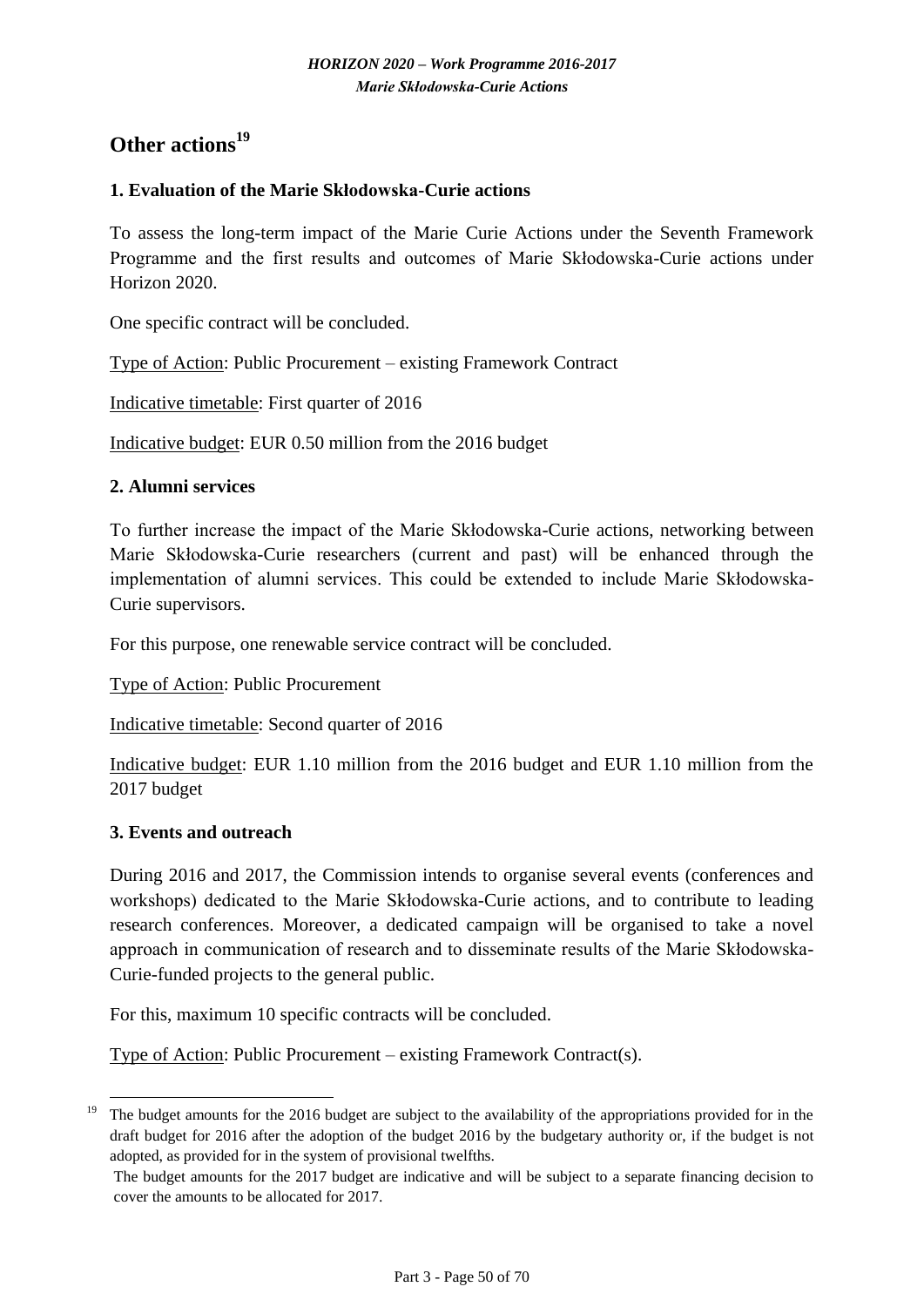Indicative timetable: Throughout 2016 and 2017.

Indicative budget: EUR 0.57 million from the 2016 budget and EUR 0.32 million from the 2017 budget

### <span id="page-50-0"></span>**4. Studies**

To provide in-depth analysis of various aspects relevant for the successful implementation of the Marie Skłodowska-Curie actions: mobility aspects, multi- and interdisciplinarity, impact of the SME participation in the programme, identification of best practices in supervision.

Maximum four specific contracts.

Type of Action: Public Procurement – existing Framework Contract.

Indicative timetable: Throughout 2016 and 2017.

Indicative budget: EUR 0.40 million from the 2016 budget and EUR 0.40 million from the 2017 budget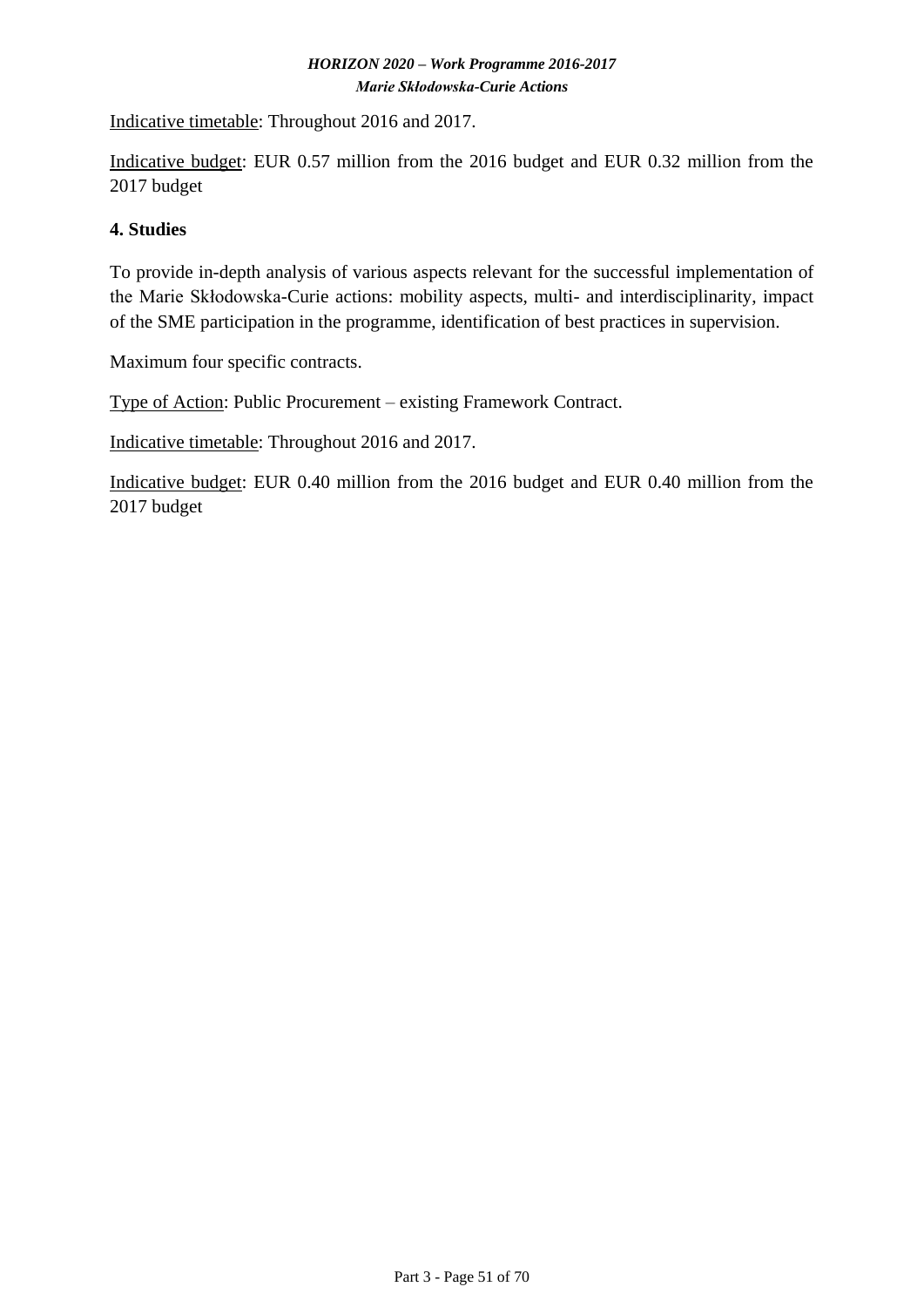<span id="page-51-0"></span>**Budget<sup>20</sup>**

|                            | Budget line(s) | 2016 Budget EUR<br>million | 2017 Budget EUR<br>million |
|----------------------------|----------------|----------------------------|----------------------------|
| <b>Calls</b>               |                |                            |                            |
| H2020-MSCA-ITN-2016        |                | 370.00                     |                            |
|                            | from 15.030101 | 370.00                     |                            |
| H2020-MSCA-IF-2016         |                | 218.50                     |                            |
|                            | from 15.030101 | 218.50                     |                            |
| H2020-MSCA-RISE-2016       |                | 80.00                      |                            |
|                            | from 15.030101 | 80.00                      |                            |
| H2020-MSCA-COFUND-<br>2016 |                | 80.00                      |                            |
|                            | from 15.030101 | 80.00                      |                            |
| H2020-MSCA-NIGHT-2016      |                | 8.00                       |                            |
|                            | from 15.030101 | 8.00                       |                            |
| H2020-MSCA-ITN-2017        |                |                            | 430.00                     |
|                            | from 15.030101 |                            | 430.00                     |
| H2020-MSCA-IF-2017         |                |                            | 248.00                     |
|                            | from 15.030101 |                            | 248.00                     |

<sup>&</sup>lt;u>.</u>  $20$  The budget figures given in this table are rounded to two decimal places.

The budget amounts for the 2016 budget are subject to the availability of the appropriations provided for in the draft budget for 2016 after the adoption of the budget 2016 by the budgetary authority or, if the budget is not adopted, as provided for in the system of provisional twelfths.

The budget amounts for the 2017 budget are indicative and will be subject to a separate financing decision to cover the amounts to be allocated for 2017.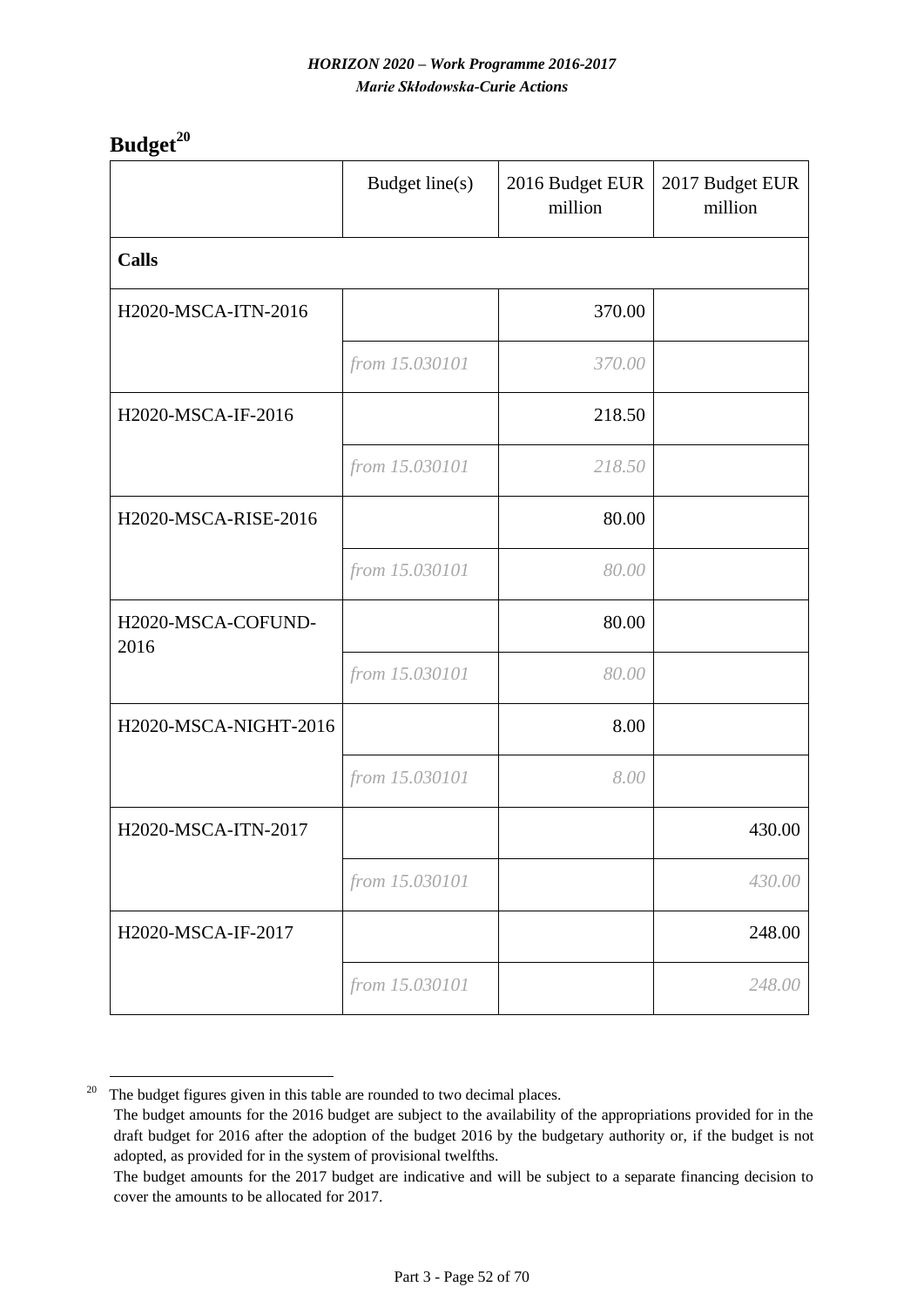| H2020-MSCA-RISE-2017          |                |        | 80.00  |
|-------------------------------|----------------|--------|--------|
|                               | from 15.030101 |        | 80.00  |
| H2020-MSCA-COFUND-<br>2017    |                |        | 80.00  |
|                               | from 15.030101 |        | 80.00  |
| H2020-MSCA-NCP-2017           |                |        | 1.50   |
|                               | from 15.030101 |        | 1.50   |
| <b>Other actions</b>          |                |        |        |
| <b>Public Procurement</b>     |                | 2.57   | 1.82   |
|                               | from 15.030101 | 2.57   | 1.82   |
| <b>Estimated total budget</b> |                | 759.07 | 841.32 |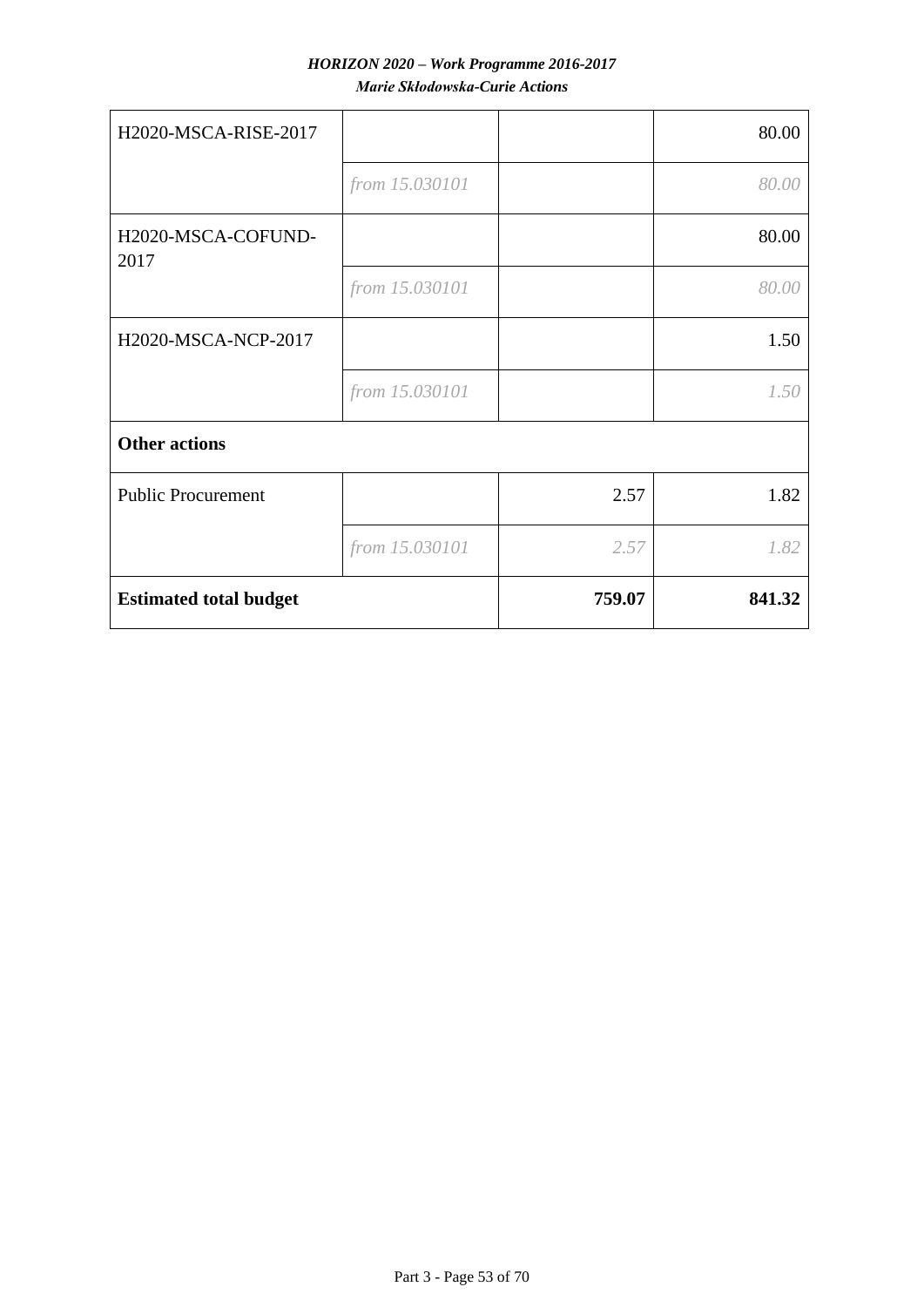# <span id="page-53-0"></span>**Eligibility conditions for Marie Skłodowska-Curie actions**

### **Proposal**

A proposal will only be considered eligible if it complies with the eligibility conditions set out in this section, depending on the type of MSC action.

#### **Participating organisations**

- 1. Marie Skłodowska-Curie actions must fulfil the **minimum conditions concerning participating organisations**:
- For **IF**:

The beneficiary must be a legal entity located in an EU Member State or Horizon 2020 associated country and must employ and supervise the researcher during the action.

In addition to the above, for IF European Fellowship (EF) **Society and Enterprise Panel**, the beneficiary must be an entity from the non-academic sector.

For **ITN**:

For **ITN European Training Networks (ETN)** and **ITN European Joint Doctorates (EJD)**: the consortium must be composed of at least three beneficiaries located in three different EU Member States or Horizon 2020 associated countries. All three legal entities shall be independent of each other.

In order to reach the objectives of EJD, at least three beneficiaries must be entitled to award doctoral degrees.<sup>21</sup> Letters of commitment to award the joint, double or multiple doctoral degrees must be included in the proposal.

For **ITN European Industrial Doctorates (EID)**: the consortium must be composed of at least two independent beneficiaries located in two different EU Member States or Horizon 2020 associated countries.

Given the nature of EID, at least one beneficiary must be from the academic sector and at least one beneficiary must come from the non-academic sector, primarily enterprises. Should none of the academic beneficiaries be entitled to award a doctoral degree<sup>22</sup>, a university entitled to award a doctoral degree must be associated to the project as a partner organisation. However, the obligation of the beneficiary to recruit, host and train the researcher remains unchanged.

For all ITN: all beneficiaries are required to host at their premises and supervise recruited researchers.

The overall EU contribution for ITN actions is limited to a maximum 540 person-months. For EID with only two beneficiaries, this limit is set to 180.

<sup>&</sup>lt;u>.</u>  $21$  For EJD, at least two institutions conferring a joint, double or multiple doctoral degree must be established in an EU Member State and/or Associated Country.

 $22$  Every time the document refers to doctoral degrees, this means that the degrees have to be recognised as such by the relevant authorities of the country or countries concerned.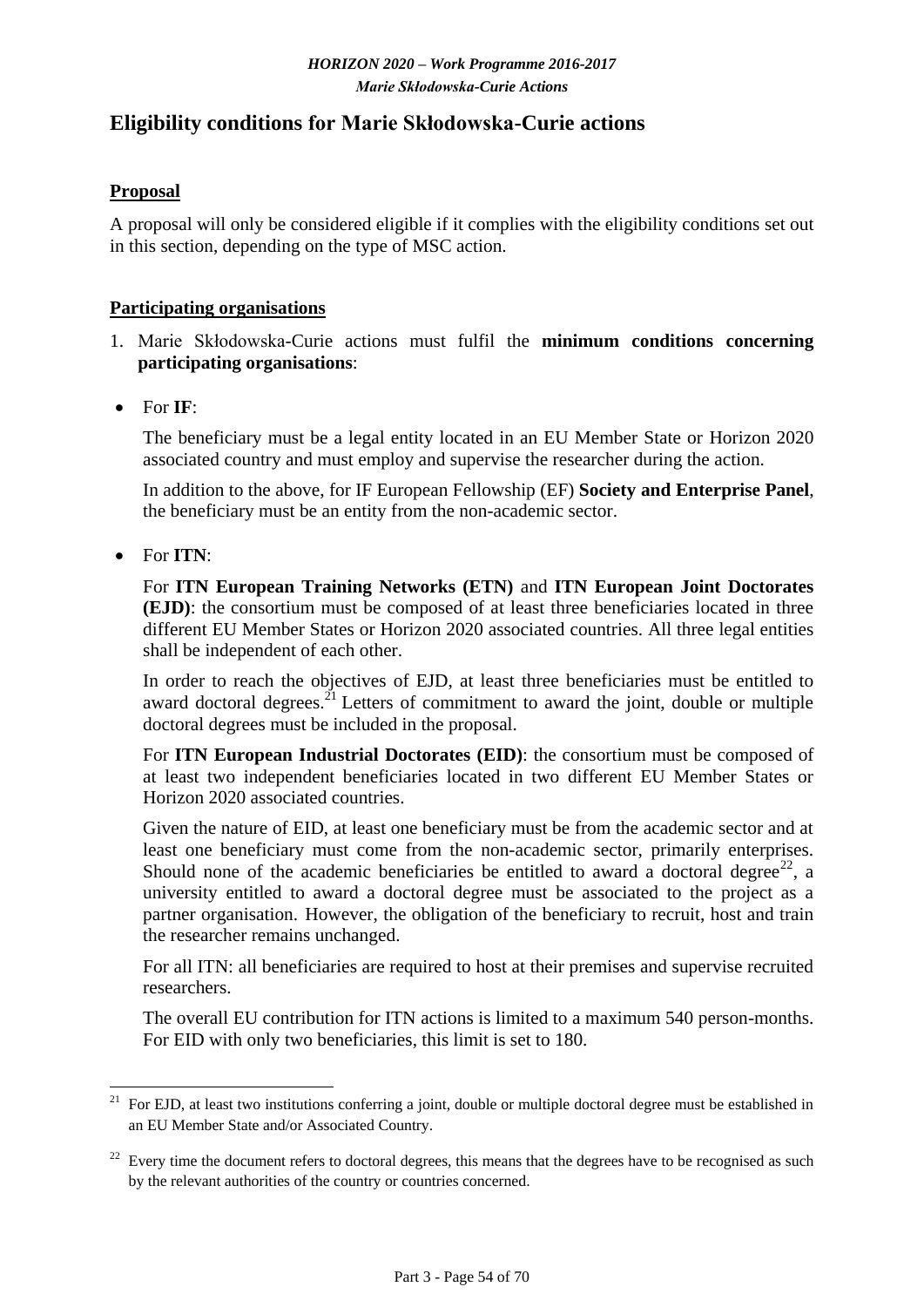Not more than 40% of the requested EU contribution may be allocated to beneficiaries in the same country or to any one international European interest organisation or international organisation (except for EID with only two beneficiaries).

• For **RISE**: the consortium must be created by at least three legal entities, independent of each other and established in at least three different countries. At least two of them must be beneficiaries located in an EU Member State or Horizon 2020 associated country. If all participating organisations are from the same sector (i.e. either only academic or only non-academic), there must be at least one partner organisation from a third country. Above this minimum, the participation of beneficiaries/partner organisations from any country is possible under the conditions provided by the Horizon 2020 Rules for Participation Regulation No 1290/2013.

For RISE actions, only legal entities that are established in EU Member States or Horizon 2020 associated countries can be beneficiaries; only legal entities that are established in third countries can be partner organisations.

The overall EU contribution for RISE actions is limited to a maximum 540 personmonths.

- For **COFUND**: the beneficiary must be a legal entity established in an EU Member State or Horizon 2020 associated country that funds or manages doctoral programmes or fellowship programmes for researchers.
- 2. In addition, the following rules apply:
- The eligibility criteria formulated in Commission notice Nr 2013/C 205/05 (OJEU C 205 of 19.07.2013, pp. 9-11) apply for all actions under this part of the Work Programme, including to partner organisations and to third parties that receive financial support under the action (in accordance with Article 137 of the Financial Regulation No 966/2012), notably COFUND.
- Natural or legal persons, groups or non-State entities which are covered by the Council sanctions in force are not eligible to participate in EU programmes. (Please see the consolidated list of persons, groups and entities subject to EU sanctions, available at:

[http://eeas.europa.eu/cfsp/sanctions/consol-list\\_en.htm](http://eeas.europa.eu/cfsp/sanctions/consol-list_en.htm).)

 Given that the EU does not recognise the illegal annexation of Crimea and Sevastopol, legal persons established in the Autonomous Republic of Crimea or the city of Sevastopol are not eligible to participate in any capacity. This criterion also applies in cases where the action involves financial support given by grant beneficiaries to third parties established in the Autonomous Republic of Crimea or the city of Sevastopol (in accordance with Article 137 of the Financial Regulation No 966/2012). Should the illegal annexation of the Autonomous Republic of Crimea and the City of Sevastopol end, this Work Programme will be revised.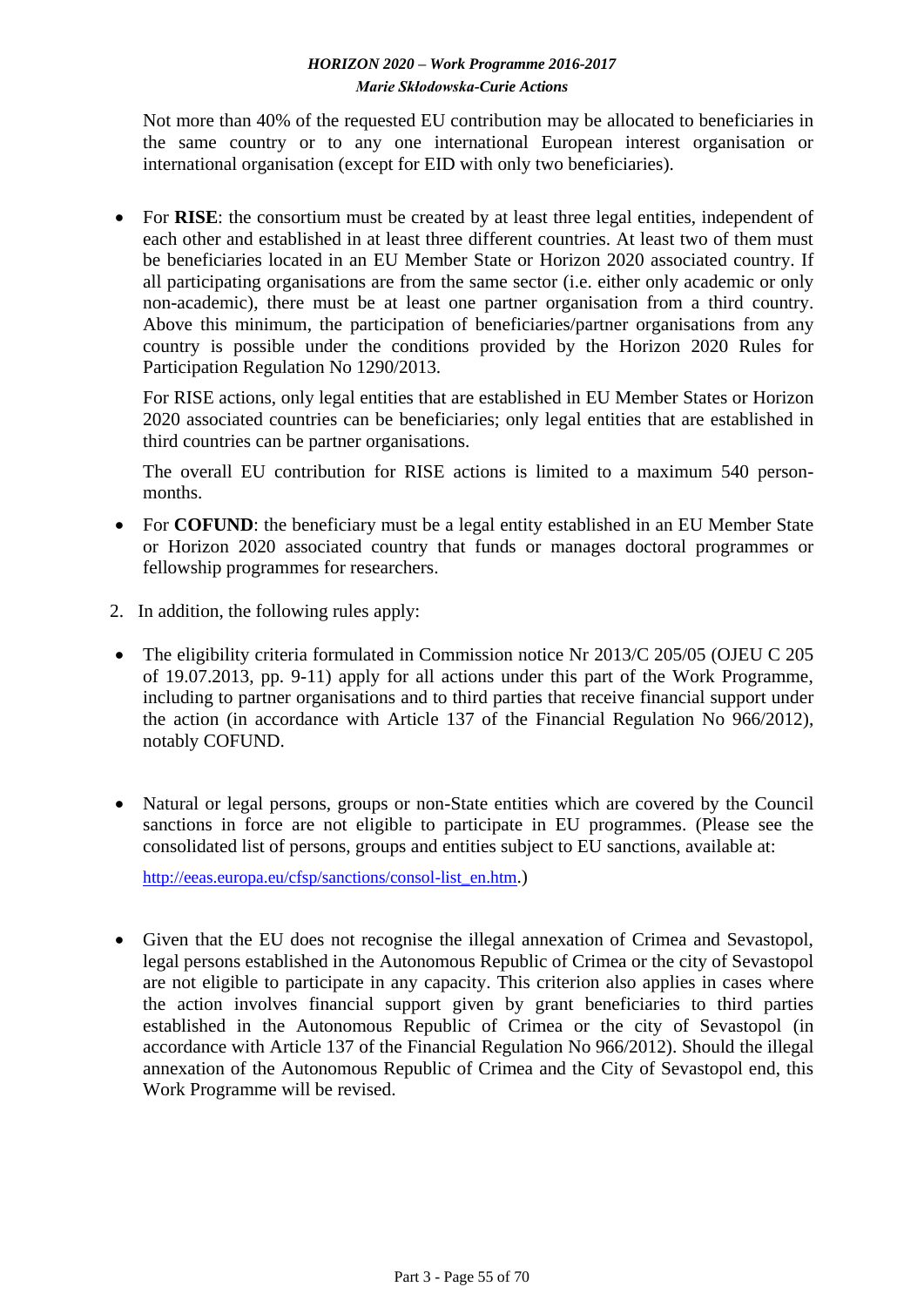

*1. Once the minimum eligibility conditions are fulfilled and provided that the conditions laid down in this Work Programme are met, any other organisation from any country may participate – under the conditions set out in Part A of the General Annexes to the Work Programme.*

*2. For the minimum eligibility conditions: if one of the participants is an international European interest organisation, the EU's Joint Research Centre (JRC) or an 'entity created under Union law' (see Article 9(2) of the Horizon 2020 Rules for Participation Regulation), it shall be considered to be established in an EU Member State or Horizon 2020 associated country other than the EU Member States / Horizon 2020 associated countries in which the other participants are established.* 

### *3. The following definitions apply:*

*'Beneficiaries' are the legal entities that sign the grant agreement and have the responsibility for the proper implementation of the action. They contribute directly to the implementation of the research, transfer of knowledge and training activities. Depending on the type of MSC action, this involves recruiting, supervising, hosting or seconding researchers or managing and funding programmes.* 

*'Partner organisations' contribute to the implementation of the action, but do not sign the grant agreement. Partner organisations may not employ the researchers under the action<sup>23</sup> .*

*Partner organisations identified in the proposal must include a letter of commitment (with the proposal) to ensure their real and active participation in the network. (The contribution of any partner organisations for which no such evidence of commitment is submitted will not be taken into account during evaluation).*

*When partner organisations are involved, beneficiaries are encouraged to sign a partnership agreement with them (for the internal relationship between participating organisations). These partnership agreements must comply with the grant agreement.*

*'Academic sector' means public or private higher education establishments awarding academic degrees, public or private non-profit research institutes whose primary mission is to pursue research, international organisations and international European interest organisations<sup>24</sup> .*

*'Non-academic sector' means any socio-economic actor not included in the academic sector and fulfilling the requirements of the Horizon 2020 Rules for Participation. This includes all fields of future workplaces of researchers, from industry to business, government, civil society organisations, cultural institutions, etc.*

1

 $23$  For COFUND, this restriction does not apply.

 $24$  'International European interest organisation' means an international organisation, the majority of whose members are EU Member States or Horizon 2020 associated countries, and whose principal objective is to promote scientific and technological cooperation in Europe (see Article 2.1(12) of the Horizon 2020 Rules for Participation Regulation No 1290/2013).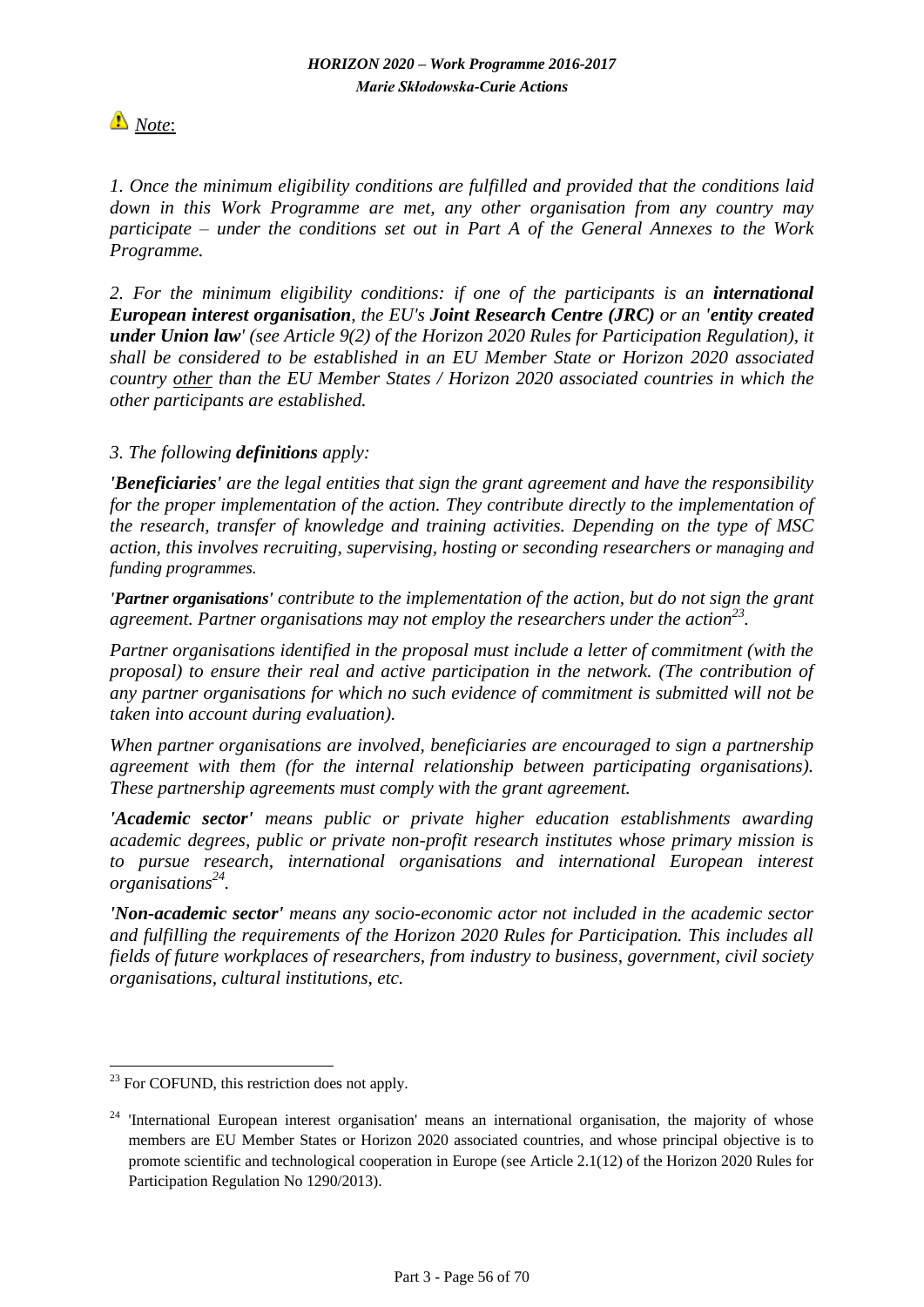### **Recruited researchers / seconded staff**

1. ITN, IF and COFUND actions must include the recruitment of researchers (for ITN and IF: they must be recruited by the beneficiary; for COFUND: they can be recruited by a partner organisation).

RISE actions must include the secondment of staff members.

2. Supported researchers and staff members may be of any nationality. They must move from one country to another to broaden or deepen their competences.

For IF Global Fellowships (GF) and the European Fellowships (EF) Reintegration Panel: the researchers must be nationals or long-term residents of EU Member States and Horizon 2020 associated countries. Long-term residence means a period of full-time research activity in the EU or Horizon 2020 associated countries of at least 5 consecutive years.

3. For ITN, IF and COFUND: supported **researchers must be** either early-stage or experienced researchers, depending on the action:

- For ITN and COFUND Doctoral Programmes (DP): researchers must be **early-stage researchers (ESR)**, i.e. at the time of recruitment, be in the first four years (full-time equivalent research experience) of their research careers and have not been awarded a doctoral degree.
- For IF and COFUND Fellowship Programmes (FP): researchers must be **experienced researchers (ER)**, i.e. at the time of the call deadline (for IF) or recruitment (for COFUND), be in possession of a doctoral degree<sup>25</sup> or have at least four years of full-time equivalent research experience.

For RISE: supported **staff members must be** (early-stage or experienced) researchers or administrative, managerial or technical staff supporting the research and innovation activities under the action. They must be actively engaged in or linked to research and/or innovation activities for at least six months (full-time equivalent) at the sending institution, before the first period of secondment.

# *Note*:

<u>.</u>

*'Full-time equivalent research experience' is measured from the date when the researcher obtained the degree entitling him/her to embark on a doctorate (either in the country in which the degree was obtained or in the country in which the researcher is recruited or seconded) – even if a doctorate was never started or envisaged.*

4. For ITN, IF and COFUND: researchers must comply with the **mobility rule**<sup>26</sup>.

 $^{25}$  A medical doctor degree will not be accepted by itself as equivalent to a doctoral degree. To be considered as experienced researchers, medical doctors need to provide the certificates of a doctoral degree or information on their research experience.

<sup>&</sup>lt;sup>26</sup> Existing programmes applying for COFUND can deviate from this rule if duly justified in the proposal by the applicant.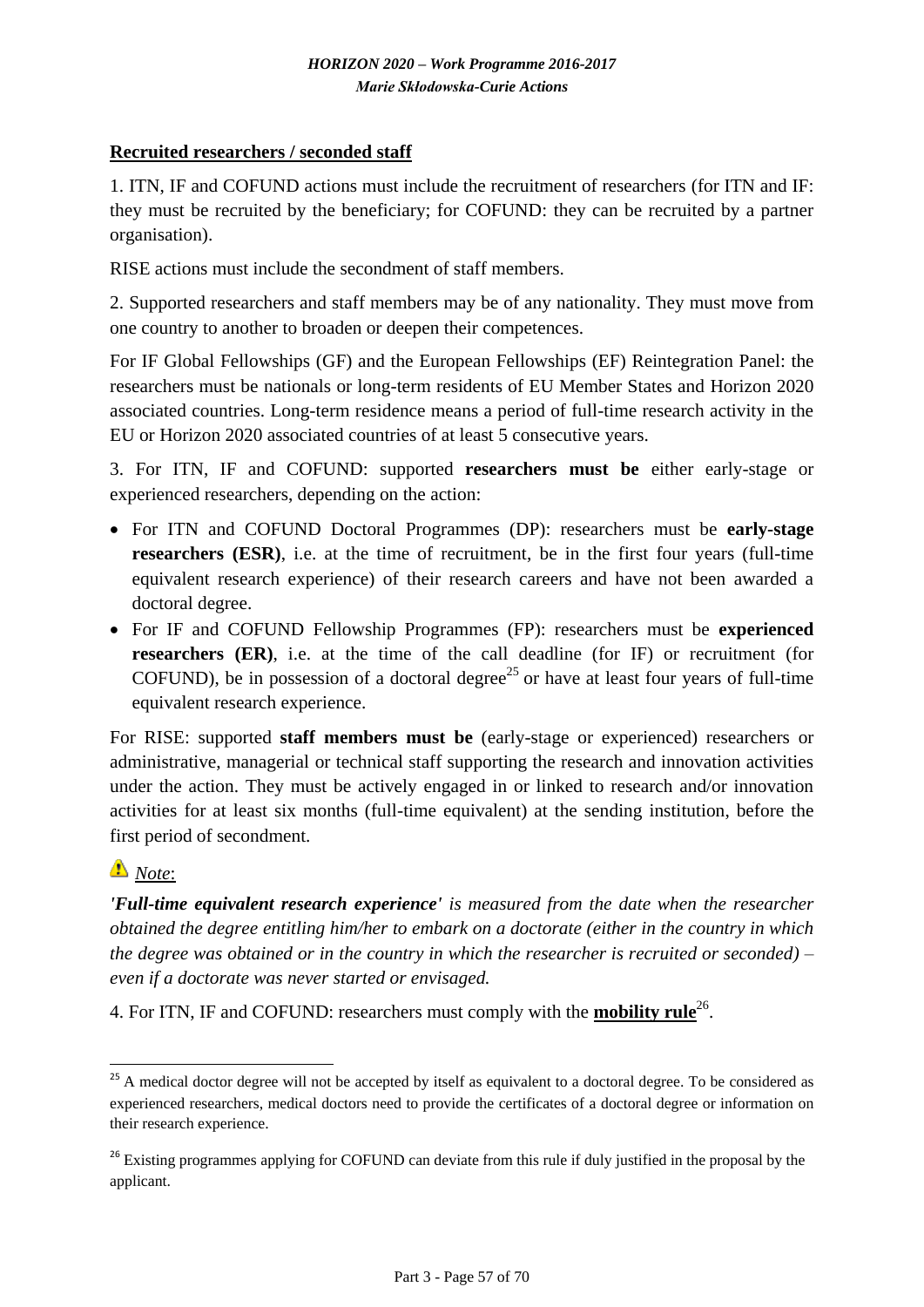Researchers may not have resided or carried out their main activity (work, studies, etc.) in the country of their host organisation for more than 12 months in the 3 years immediately before the reference date: the call deadline (IF), or recruitment (ITN/COFUND Doctoral programmes (DP)) or either of these two points in time (COFUND Fellowship programmes (FP)). Compulsory national service and/or short stays such as holidays are not taken into account.

For 'international European interest organisations' or 'international organisations', the researchers may not have spent more than 12 months in the 3 years immediately before the call deadline/recruitment, in the same appointing organisation.

For IF Society and Enterprise Panel, Career Restart Panel and Reintegration Panel or equivalent activities under COFUND, researchers may not have resided or carried out their main activity in the country of their host organisation for more than 3 years in the 5 years immediately before the reference date.

For RISE: secondments are not subject to a mobility rule.

- 5. The minimum/maximum duration of the funded recruitment/secondment is:
- $\bullet$  For ITN $\cdot$

Recruitment/fellowship duration: 3-36 months

Secondments are possible for up to 30% of the fellowship duration (except for EID and EJD – where time spent at other participating organisations, in line with the proposal description, is not affected by this limitation).

For ITN EID, researchers must spend at least 50% of their time in the non-academic sector. The inter-sectoral mobility has to be between beneficiaries located in different countries.

 $\bullet$  For IF:

IF European Fellowships (EF): recruitment/fellowship duration: 12-24 months

IF Global Fellowships (GF): recruitment/fellowship duration: 24-36 months (12-24 months for the outgoing phase plus 12 month return phase in Europe)

• For RISE:

Secondment duration: 1-12 months

Secondments may be split into several stays not exceeding 12 months in total and not going beyond the project duration. The splits must be justified and considered beneficial for the transfer of knowledge activities.

The exchanged staff members must be guaranteed reintegration into the sending institution, thus maximising the impact of the action for knowledge sharing and long-term collaboration.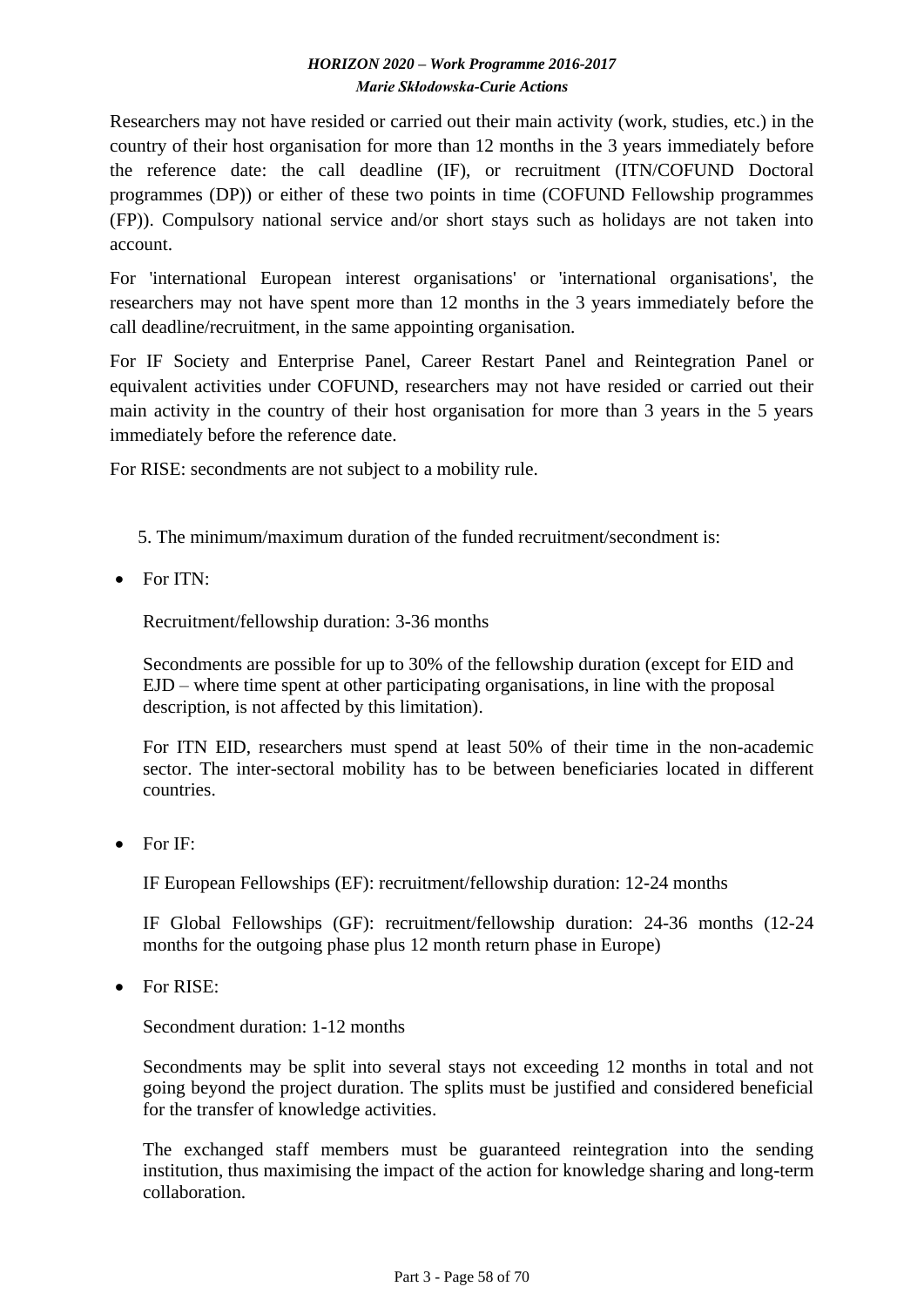• For COFUND:

Recruitment/fellowship duration: minimum 3 months

For fellowships where the main part of the research training activity does not take place in an EU Member State or an Horizon 2020 associated country, the return phase to a Member State/associated country may not be more than 50% of the total duration of the research training activity.

#### **Duration of the action**

The maximum duration of the action will be the following:

- For ITN: 48 months from the starting date set out in the grant agreement.
- For IF: equals the duration of support granted to the researcher.
- For RISE: 48 months from the starting date set out in the grant agreement.
- For COFUND: 60 months from the starting date set out in the grant agreement.

For ITN and COFUND, the maximum duration also includes the time that is needed to recruit or select the researchers.

# <span id="page-58-0"></span>**Evaluation rules for Marie Skłodowska-Curie actions**

### **Award criteria, scores and weighting**

1. Proposals will be evaluated by experts, on the basis of the **award criteria** 'excellence', 'impact' and 'quality and efficiency of the implementation' (see Article 15 of the Horizon 2020 Rules for Participation Regulation No 1290/2013).

The aspects to be considered in each case and the **weighting** depend on the type of Marie Skłodowska-Curie action as set out in the tables below.

2. Evaluation **scores** will be awarded for each of the criteria, and not their individual elements. Each criterion will be scored from 0 to 5. Scores with a resolution of one decimal place may be awarded. The total score will be subject to a threshold of 70%.

3. If necessary, the panel will determine a **priority order** for proposals which have been awarded the same score within a ranked list. When the total scores are equal, priority will be based on scores for individual award criteria. For each action the priority order of the criteria is detailed in the tables below.

If necessary, any further prioritisation will be based on other appropriate characteristics, to be decided by the panel, related to the contribution of the proposal to the European Research Area (ERA) and/or general objectives mentioned in the work programme (e.g. intersectoral mobility, international co-operation, favourable employment and working conditions).

Whether or not such a prioritisation is carried out will depend on the available budget or other call conditions.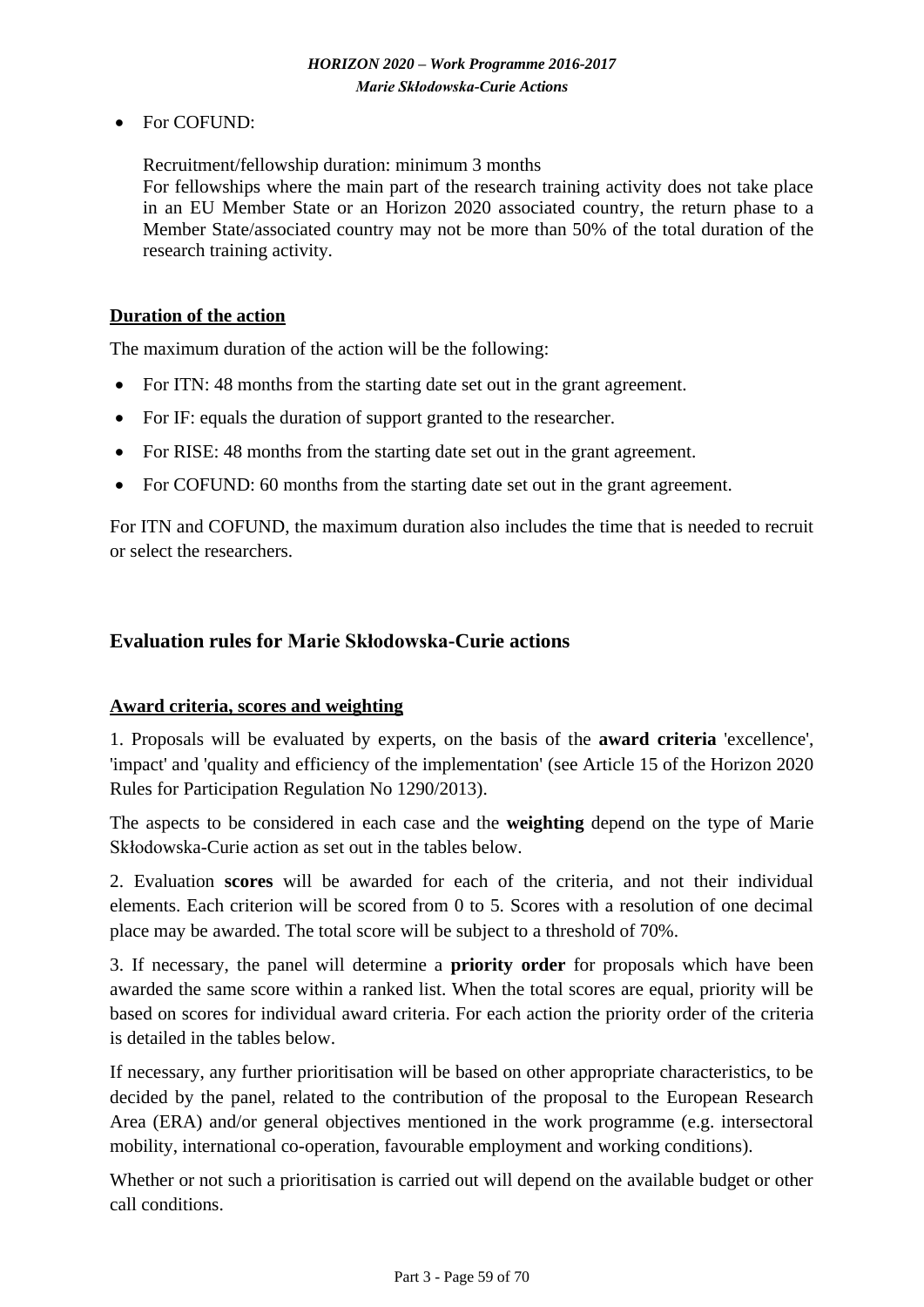| <b>ITN: Marie Skłodowska-Curie Innovative Training Networks</b>                                                                                                                        |                                                                                                                                                                                                                                                                                                                                                                                                                                                             |                                                                                                                                                                                                                  |  |  |
|----------------------------------------------------------------------------------------------------------------------------------------------------------------------------------------|-------------------------------------------------------------------------------------------------------------------------------------------------------------------------------------------------------------------------------------------------------------------------------------------------------------------------------------------------------------------------------------------------------------------------------------------------------------|------------------------------------------------------------------------------------------------------------------------------------------------------------------------------------------------------------------|--|--|
| <b>Excellence</b>                                                                                                                                                                      | <b>Impact</b>                                                                                                                                                                                                                                                                                                                                                                                                                                               | <b>Quality and efficiency</b><br>of the implementation                                                                                                                                                           |  |  |
| Quality, innovative aspects and<br>credibility of the research<br>programme (including<br>inter/multidisciplinary, intersectoral<br>and, where appropriate, gender<br>aspects)         | Enhancing the career perspectives<br>and employability of researchers and<br>contribution to their skills development                                                                                                                                                                                                                                                                                                                                       | <b>Coherence and effectiveness</b><br>of the work plan, including<br>appropriateness of the allocation<br>of tasks and resources,<br>(including awarding of the<br>doctoral degrees for EID and<br>EJD projects) |  |  |
| Quality and innovative aspects of<br>the training programme<br>(including transferable skills,<br>inter/multidisciplinary, intersectoral<br>and, where appropriate, gender<br>aspects) | Contribution to structuring doctoral /<br>early-stage<br>research training at the European<br>level and to strengthening European<br>innovation capacity, including the<br>potential for:<br>a) meaningful contribution of the non-<br>academic sector to the<br>doctoral/research training, as<br>appropriate to the implementation mode<br>and research field<br>b) developing sustainable joint doctoral<br>degree structures (for EJD projects<br>only) | <b>Appropriateness of the</b><br>management structures and<br>procedures, including quality<br>management and risk<br>management (with a mandatory<br>joint governing structure for EID<br>and EJD projects)     |  |  |
| <b>Quality of the supervision</b><br>(including mandatory joint<br>supervision for EID and EJD<br>projects)                                                                            | Quality of the proposed measures to<br>exploit and disseminate the project<br>results                                                                                                                                                                                                                                                                                                                                                                       | Appropriateness of the<br>infrastructure of the<br>participating organisations                                                                                                                                   |  |  |
| <b>Quality of the proposed</b><br>interaction between the<br>participating organisations                                                                                               | Quality of the proposed measures to<br>communicate the project activities to<br>different target audiences                                                                                                                                                                                                                                                                                                                                                  | <b>Competences, experience and</b><br>complementarity of the<br>participating organisations<br>and their commitment to the<br>programme                                                                          |  |  |
| 50%                                                                                                                                                                                    | 30%                                                                                                                                                                                                                                                                                                                                                                                                                                                         | 20%                                                                                                                                                                                                              |  |  |
|                                                                                                                                                                                        | Weighting                                                                                                                                                                                                                                                                                                                                                                                                                                                   |                                                                                                                                                                                                                  |  |  |
| 1                                                                                                                                                                                      | $\overline{2}$                                                                                                                                                                                                                                                                                                                                                                                                                                              | $\overline{\mathbf{3}}$                                                                                                                                                                                          |  |  |
| Priority in case of ex aequo                                                                                                                                                           |                                                                                                                                                                                                                                                                                                                                                                                                                                                             |                                                                                                                                                                                                                  |  |  |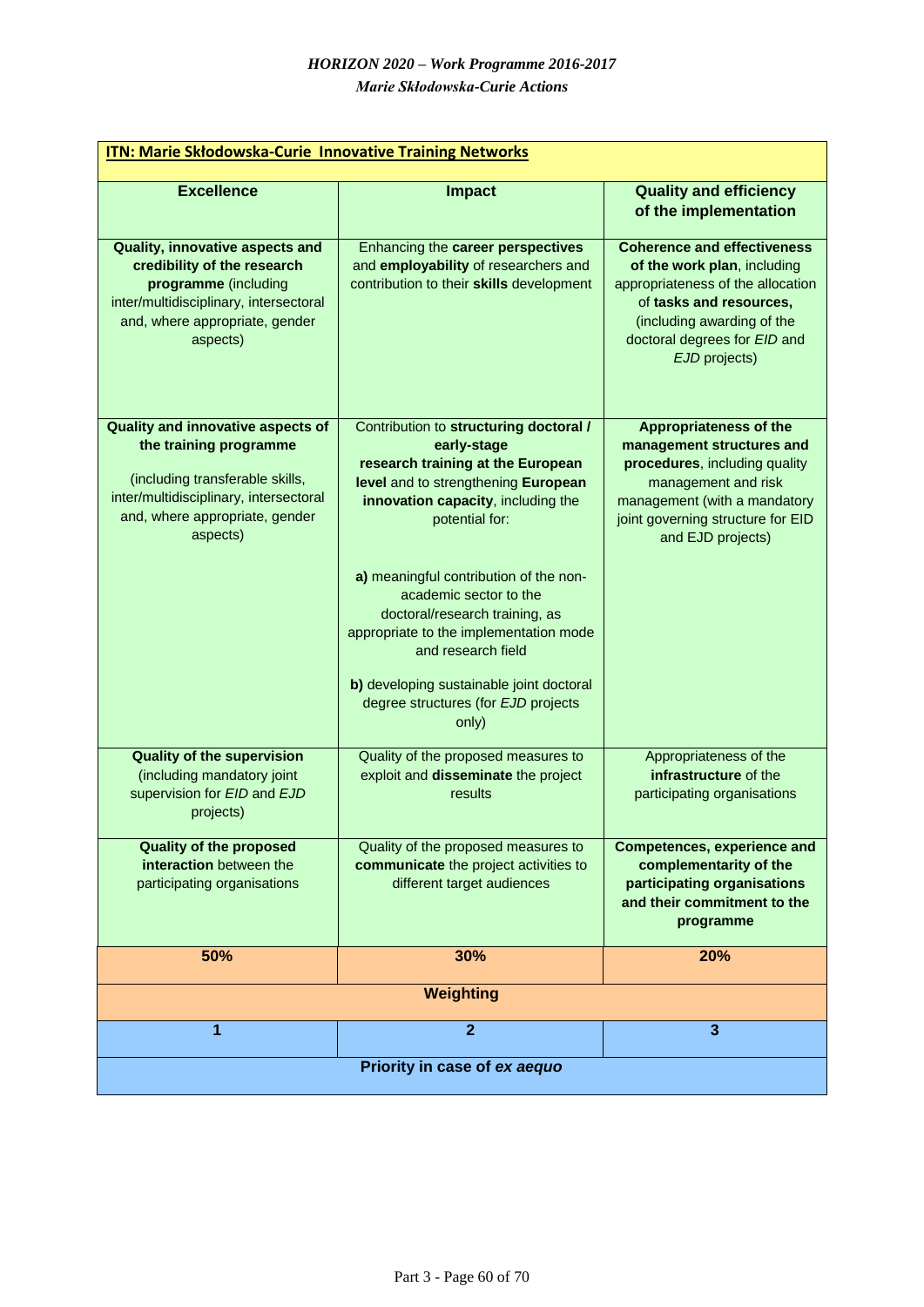*Marie Skłodowska-Curie Actions*

| IF: Marie Skłodowska-Curie Individual Fellowships                                                                                                                           |                                                                                                            |                                                                                                |  |
|-----------------------------------------------------------------------------------------------------------------------------------------------------------------------------|------------------------------------------------------------------------------------------------------------|------------------------------------------------------------------------------------------------|--|
| <b>Excellence</b>                                                                                                                                                           | <b>Impact</b>                                                                                              | <b>Quality and efficiency</b><br>of the implementation                                         |  |
| <b>Quality and credibility of the</b><br>research/innovation project; level<br>of novelty, appropriate<br>consideration of<br>inter/multidisciplinary and gender<br>aspects | <b>Enhancing the potential and future</b><br>career prospects of the researcher                            | Coherence and effectiveness of<br>the work plan                                                |  |
| <b>Quality and appropriateness of</b><br>the training and of the two way<br>transfer of knowledge between<br>the researcher and the host                                    | Quality of the proposed measures to<br>exploit and disseminate the project<br>results                      | Appropriateness of the allocation<br>of tasks and resources                                    |  |
| Quality of the supervision and of<br>the integration in the<br>team/institution                                                                                             | Quality of the proposed measures to<br>communicate the project activities to<br>different target audiences | Appropriateness of the<br>management structure and<br>procedures, including risk<br>management |  |
| <b>Capacity of the researcher to</b><br>reach or re-enforce a position of<br>professional maturity/independence<br>(infrastructure)                                         |                                                                                                            | Appropriateness of the<br>institutional environment                                            |  |
| 50%                                                                                                                                                                         | 30%                                                                                                        | 20%                                                                                            |  |
| Weighting                                                                                                                                                                   |                                                                                                            |                                                                                                |  |
| 1                                                                                                                                                                           | $\overline{2}$                                                                                             | $\overline{\mathbf{3}}$                                                                        |  |
| Priority in case of ex aequo                                                                                                                                                |                                                                                                            |                                                                                                |  |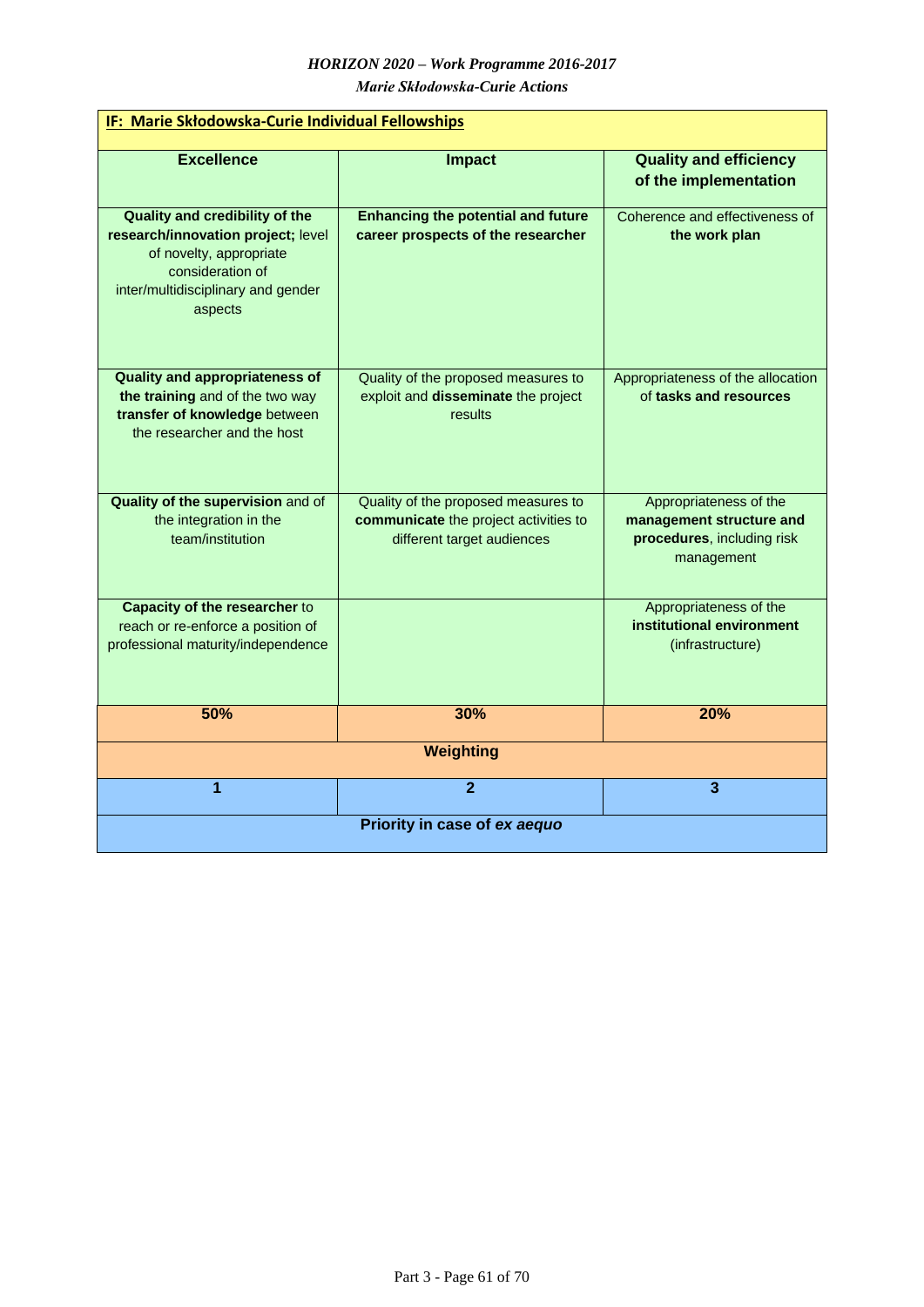| RISE: Marie Skłodowska-Curie Research and Innovation Staff Exchange                                                                                                                           |                                                                                                                                                                                                                                                    |                                                                                                                                       |  |  |
|-----------------------------------------------------------------------------------------------------------------------------------------------------------------------------------------------|----------------------------------------------------------------------------------------------------------------------------------------------------------------------------------------------------------------------------------------------------|---------------------------------------------------------------------------------------------------------------------------------------|--|--|
| <b>Excellence</b>                                                                                                                                                                             | <b>Impact</b>                                                                                                                                                                                                                                      | <b>Quality and efficiency</b><br>of the implementation                                                                                |  |  |
| <b>Quality and credibility of the</b><br>research/innovation project; level<br>of novelty and appropriate<br>consideration of<br>inter/multidisciplinary, intersectoral<br>and gender aspects | <b>Enhancing the potential and future</b><br>career perspectives of the staff<br>members                                                                                                                                                           | <b>Coherence and effectiveness</b><br>of the work plan, including<br>appropriateness of the allocation<br>of tasks and resources      |  |  |
| <b>Quality and appropriateness of</b><br>knowledge sharing among the<br>participating organisations in light of<br>the research and innovation<br>objectives.                                 | <b>Developing new and lasting</b><br>research collaborations, achieving<br>transfer of knowledge between<br>participating organisations and<br>contribution to improving research and<br>innovation potential at the European<br>and global levels | <b>Appropriateness of the</b><br>management structures and<br>procedures, including quality<br>management and risk<br>management      |  |  |
| <b>Quality of the proposed</b><br>interaction between the<br>participating organisations                                                                                                      | Quality of the proposed measures to<br>exploit and disseminate the project<br>results                                                                                                                                                              | <b>Appropriateness of the</b><br>institutional environment<br>(hosting arrangements,<br>infrastructure)                               |  |  |
|                                                                                                                                                                                               | Quality of the proposed measures to<br>communicate the project activities to<br>different target audiences                                                                                                                                         | <b>Competences, experience and</b><br>complementarity of the<br>participating organisations and<br>their commitment to the<br>project |  |  |
| 50%                                                                                                                                                                                           | 30%                                                                                                                                                                                                                                                | 20%                                                                                                                                   |  |  |
| Weighting                                                                                                                                                                                     |                                                                                                                                                                                                                                                    |                                                                                                                                       |  |  |
| 1                                                                                                                                                                                             | $\overline{2}$                                                                                                                                                                                                                                     | 3                                                                                                                                     |  |  |
| Priority in case of ex aequo                                                                                                                                                                  |                                                                                                                                                                                                                                                    |                                                                                                                                       |  |  |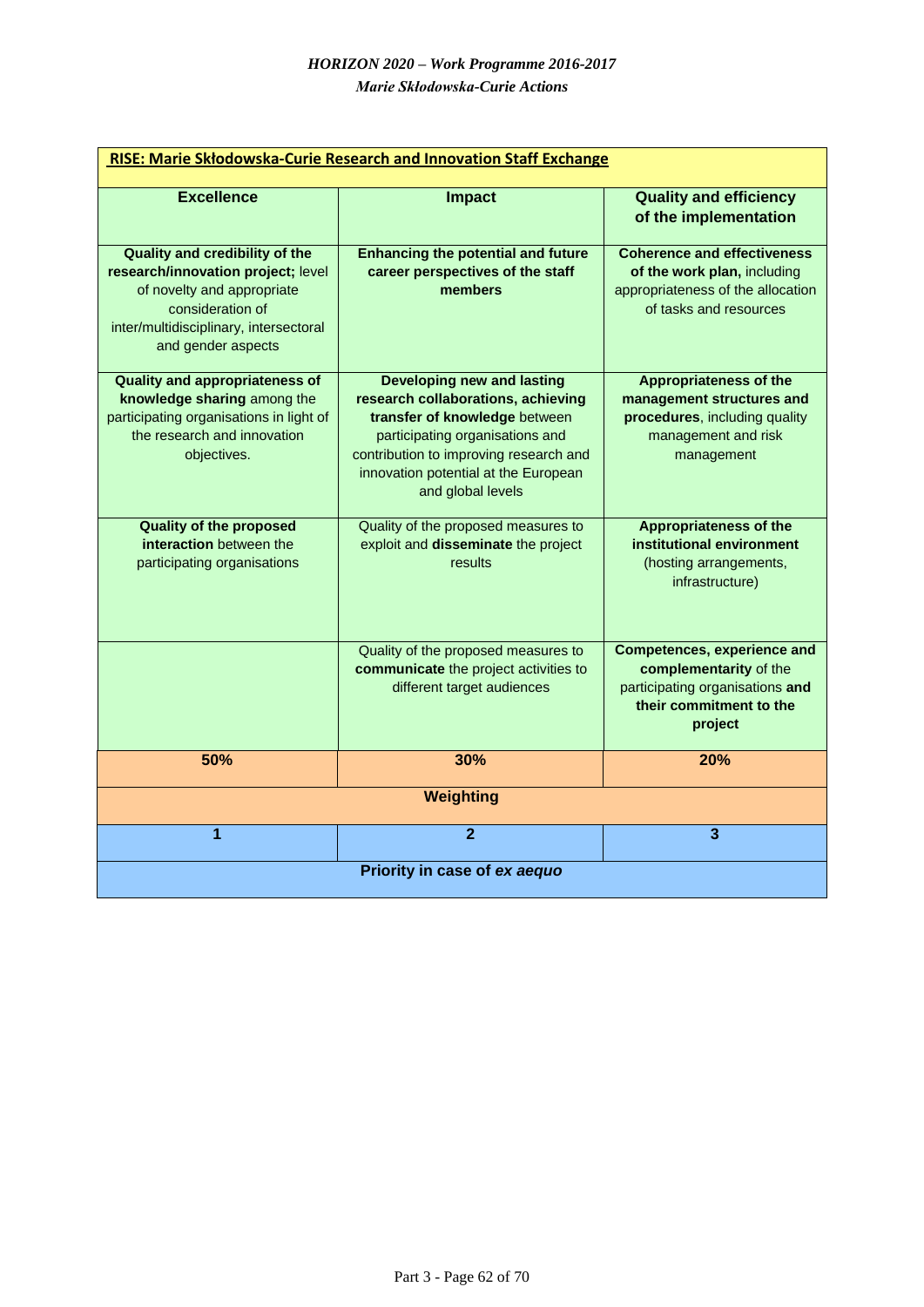| <b>COFUND: Marie Skłodowska-Curie Co-funding of regional, national and international programmes</b>                                                                                                     |                                                                                                                                                                       |                                                                            |  |
|---------------------------------------------------------------------------------------------------------------------------------------------------------------------------------------------------------|-----------------------------------------------------------------------------------------------------------------------------------------------------------------------|----------------------------------------------------------------------------|--|
| <b>Excellence</b>                                                                                                                                                                                       | <b>Impact</b>                                                                                                                                                         | <b>Quality and efficiency</b><br>of the implementation                     |  |
| <b>Quality of the selection /</b><br>recruitment process for the<br>researchers (transparency,<br>composition and organisation of<br>selection committees, evaluation<br>criteria, equal opportunities) | Enhancing the potential and future<br>career perspectives of researchers;<br>Strengthening human resources on<br>regional, national or international level            | <b>Coherence, effectiveness and</b><br>appropriateness of the work<br>plan |  |
| <b>Quality of the research options</b><br>offered by the programme in<br>terms of science, interdisciplinarity,<br>intersectorality and level of<br>transnational mobility                              | <b>Aligning practices of participating</b><br>organisations with the principles set<br>out by the EU for human resources<br>development in research and<br>innovation | <b>Appointment conditions of</b><br>researchers                            |  |
| <b>Quality of career guidance and</b><br>training, including supervision<br>arrangements, training in<br>transferable skills                                                                            | Quality of the proposed measures to<br>exploit and disseminate the results                                                                                            | <b>Competence of the participant</b><br>to implement the programme         |  |
|                                                                                                                                                                                                         | Quality of the proposed measures to<br>communicate the results to different<br>target audiences                                                                       |                                                                            |  |
| 50%                                                                                                                                                                                                     | 30%                                                                                                                                                                   | 20%                                                                        |  |
|                                                                                                                                                                                                         | Weighting                                                                                                                                                             |                                                                            |  |
| 1                                                                                                                                                                                                       | $\overline{2}$                                                                                                                                                        | $\overline{\mathbf{3}}$                                                    |  |
| Priority in case of ex aequo                                                                                                                                                                            |                                                                                                                                                                       |                                                                            |  |

### <span id="page-62-0"></span>**Evaluation procedure**

1. In ITN, IF and RISE, proposals will normally be **evaluated by** one of eight 'main evaluation **panels**': Chemistry (CHE), Social Sciences and Humanities (SOC), Economic Sciences (ECO), Information Science and Engineering (ENG), Environment and Geosciences (ENV), Life Sciences (LIF), Mathematics (MAT), Physics (PHY).

For ITN European Industrial Doctorates (EID) and European Joint Doctorates (EJD), proposals will be ranked in specific multidisciplinary panels.

For IF, there are  $-$  in addition to the main evaluation panels  $-$  three separate multidisciplinary panels: Society and Enterprise Panel (SE), Career Restart Panel (CAR) and the Reintegration Panel (RI).

In COFUND, the evaluation will be organised in two different panels: Doctoral programmes (DP) and Fellowship programmes (FP).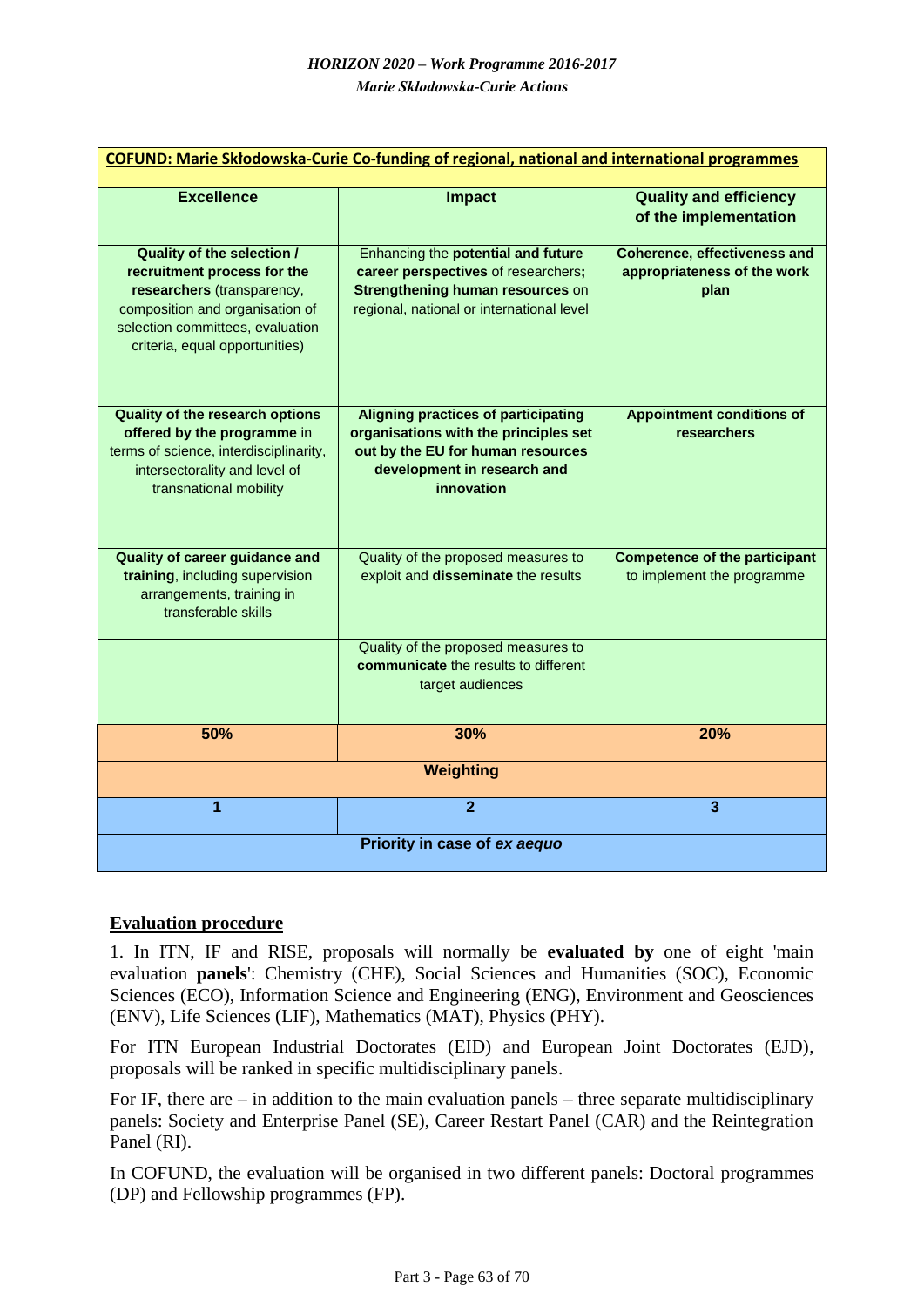Each panel establishes a ranked list.

The distribution of the indicative budget of the call will be proportional to the number of eligible proposals received in each panel, except where a specific budget for a multidisciplinary panel has been fixed in the call. If the budget allocated to any panel exceeds the requirements of all proposals positively evaluated<sup>27</sup> in that panel, the excess budget will be reallocated to the other panels based on the distribution as above. Equally, if the allocated funding to a panel is insufficient to fund the highest ranked proposal in that panel, the necessary budget will be transferred from the other panels based on the distribution as above, in order to ensure that the highest ranked proposal can be funded.

2. Proposals will not be evaluated anonymously.

3. Proposals may be evaluated remotely.

4. In ITN and IF, the consensus score for each award criterion may be the average of the corresponding scores attributed by the individual expert evaluators.

5. As part of the evaluation by independent experts, a panel review will recommend one or more ranked lists for the proposals under evaluation, following the scoring systems indicated in this work programme.

The full evaluation procedure is described in the [relevant guide](http://ec.europa.eu/research/participants/data/ref/h2020/grants_manual/pse/h2020-guide-pse_en.pdf) published on the Participant Portal.

1

Measured as proposals having passed all relevant evaluation thresholds.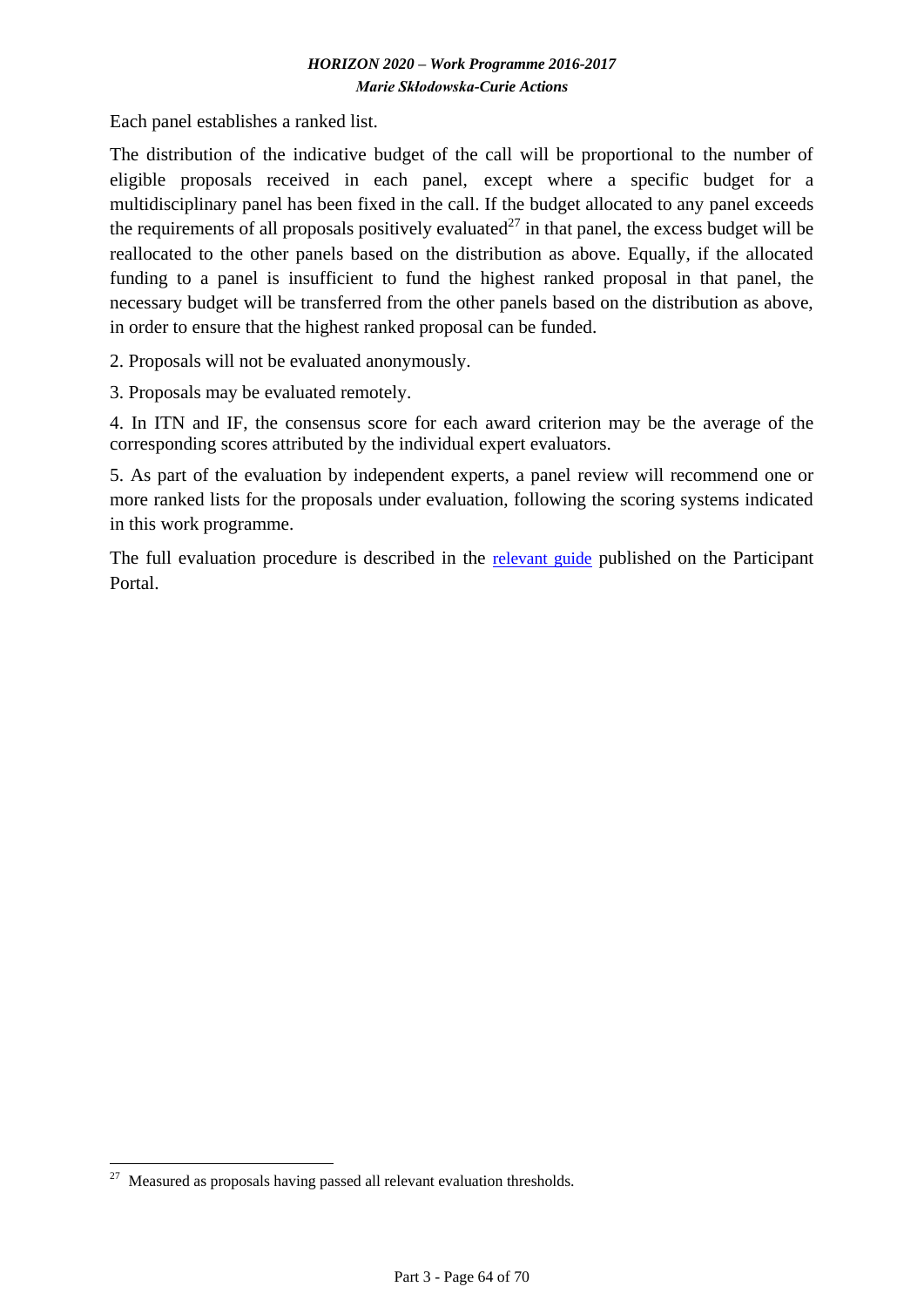# <span id="page-64-0"></span>**EU contribution and applicable unit costs**

The EU contribution under the Marie Skłodowska-Curie actions is based on unit costs expressed in person-months. They have been established in line with the methodology set up by Commission Decision No C(2013)  $8194^{28}$ .

### 1. ITN / IF / COFUND

The beneficiary (beneficiary or partner organisation in COFUND) must recruit each eligible researcher under an employment contract or 'equivalent direct contract' with full social security coverage (including sickness, parental, unemployment and invalidity benefits, pension rights, benefits in respect of accidents at work and occupational diseases) except where national legislation prohibits this possibility.

When an employment contract cannot be provided, the beneficiary (beneficiary or partner organisation in COFUND) must recruit the researcher under a 'fixed-amount fellowship'. In this case, the living allowance<sup>29</sup> will be halved and the beneficiary must ensure that the researcher enjoys minimum social security coverage.

#### *ITN / IF*

1

The yearly reference rates for calculating the living allowance of researchers recruited under an employment contract/ equivalent direct contract are:

- for early-stage researchers (ITN): 37 320 EUR/year
- for experienced researchers (IF): 55 800 EUR/year

The above amounts include all compulsory deductions under national legislation. Rates for individual countries are obtained by applying the country correction coefficients of table 2.

The beneficiary must pay to the recruited researchers at least the reference allowances (minus all compulsory deductions under national legislation in the context of the project). A top-up may be paid to the researchers in order to complement this contribution.

In addition to the living allowance, the beneficiary must pay a mobility allowance and for some categories of researchers, a family allowance, as specified in table 1. In this context family is defined as persons linked to the researcher by (i) marriage, or (ii) a relationship with equivalent status to a marriage recognised by the legislation of the country where this relationship was formalised; or (iii) dependent children who are actually being maintained by the researcher.

The rates from table 1 apply to researchers devoting themselves to their project on a full-time basis (pro-rata for parts of years). In exceptional cases where researchers, in agreement with the beneficiary and with prior approval by the Research Executive Agency (REA), implement

<sup>&</sup>lt;sup>28</sup> COMMISSION DECISION authorising the use of reimbursement on the basis of unit costs for Marie Skłodowska-Curie actions under the Horizon 2020 Framework Programme

<sup>&</sup>lt;sup>29</sup> Researcher unit cost in case of COFUND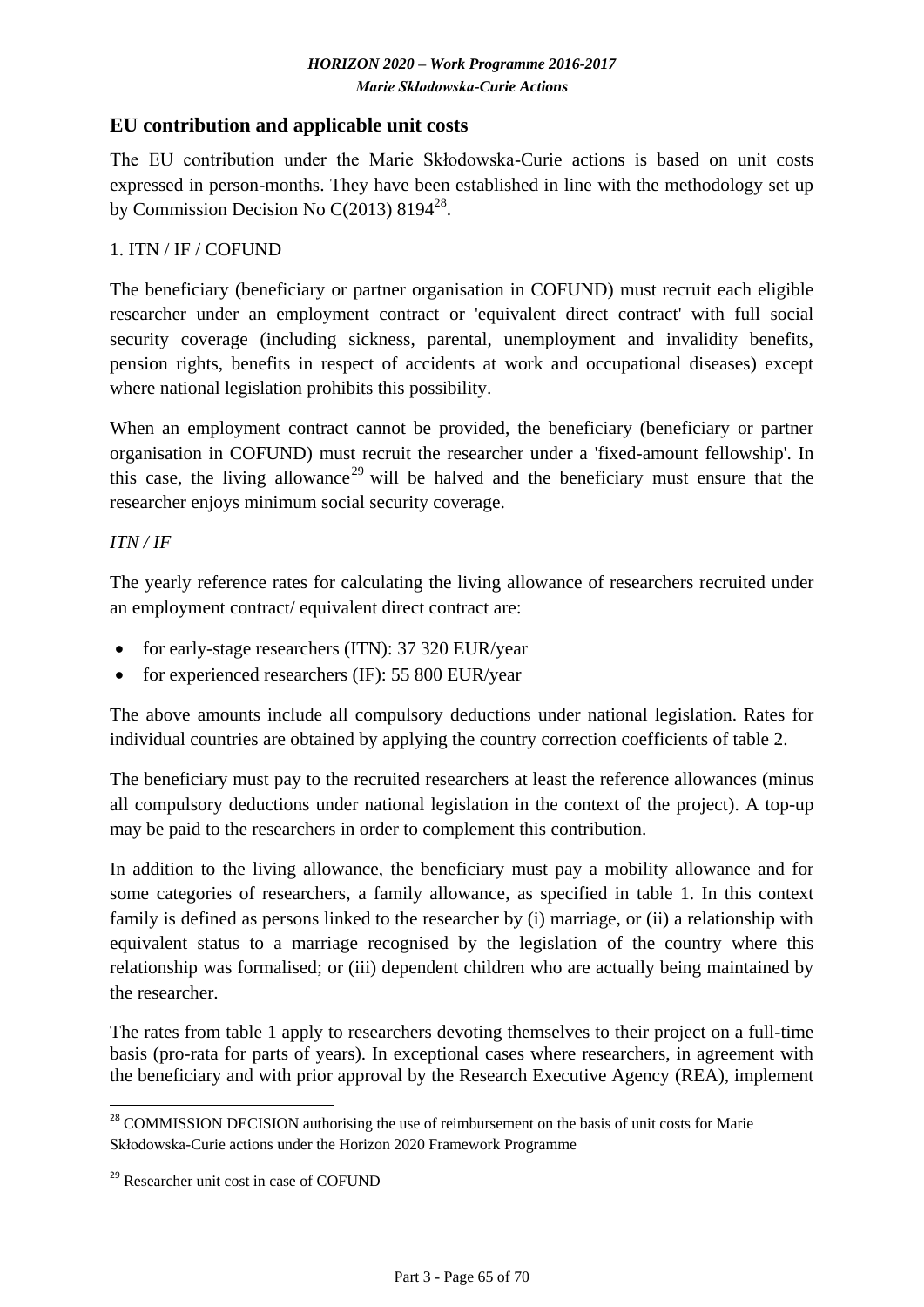their project on a part-time basis, the rates will apply proportionally without the possibility that the total amounts will exceed those that apply for full-time equivalent periods. The same principle will also apply in case of split of a project into several distinct periods.

#### *COFUND*

Table 1 specifies the researcher unit cost and the institutional unit cost for the co-funding of regional, national and international programmes. The EU contribution must be used exclusively as contribution to the management of the programme and to the living allowance of the researchers, which is solely for the benefit of the researchers appointed under the programme and includes all compulsory deductions under national legislation. Other cost items (such as research costs, travel, family and mobility allowances, indirect costs) may be funded through other resources including EU programmes other than Horizon 2020.

Applicants must specify in their proposal the total cost of the proposal and in particular, the amounts that will be provided for the benefit of the researcher and for the organisation that is hosting the researcher. This information will be needed to evaluate the adequateness of employment and working conditions of the researchers.

The remuneration costs (salaries, social security contributions, taxes and other costs included in the remuneration) for the benefit of the researchers must be:

- for researchers recruited under an employment contract: not lower than EUR 2 597 (for early-stage researchers) and EUR 3 675 (for experienced researchers);
- for researchers recruited under a fixed-amount fellowship: not lower than EUR 1 298.50 (for early-stage researchers) and EUR 1 837.50 (for experienced researchers).

#### 2. RISE

The top-up allowance specified in table 1 must be solely for the benefit of the seconded staff member.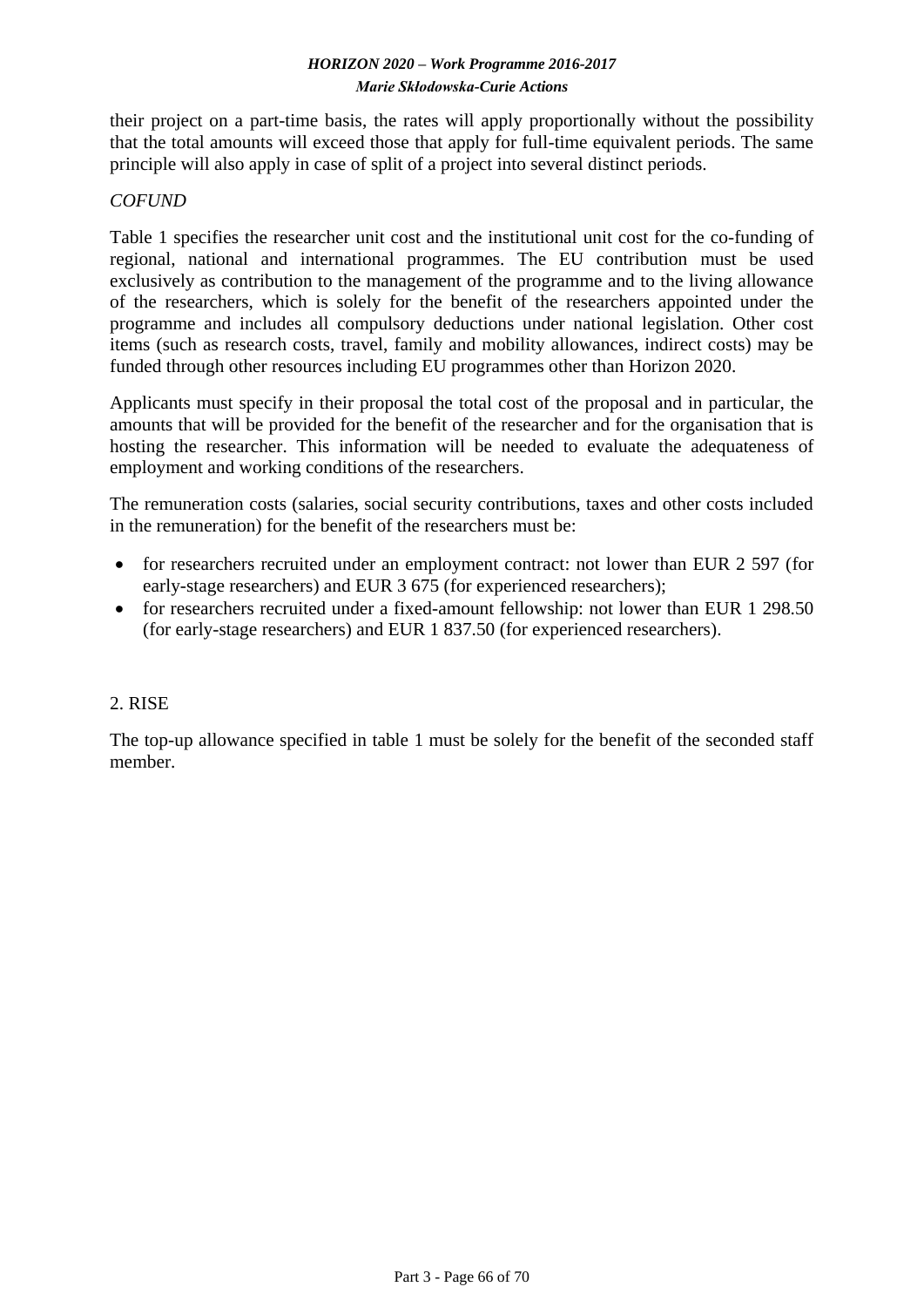# **Table 1: EU contribution [in EUR]**

|                                                         | <b>Researcher unit cost</b> |                           |                         |                                            | <b>Institutional unit cost</b>          |
|---------------------------------------------------------|-----------------------------|---------------------------|-------------------------|--------------------------------------------|-----------------------------------------|
| <b>Marie</b><br>Skłodowska-<br><b>Curie Action</b>      | person/month                |                           | person/month            |                                            |                                         |
|                                                         | Living allowance*           | <b>Mobility allowance</b> | <b>Family allowance</b> | Research, training and<br>networking costs | <b>Management</b> and<br>indirect costs |
| <b>Innovative</b><br><b>Training</b><br><b>Networks</b> | 3 1 1 0                     | 600                       | 500                     | 1800                                       | 1 200                                   |
| <b>Individual</b><br>Fellowships                        | 4 6 5 0                     | 600                       | 500                     | 800                                        | 650                                     |

\* A country correction coefficient applies to the living allowance. This coefficient is the one applicable to the country of the beneficiary, as listed in Table 2. The only exception are IF Global Fellowships with two different country correction coefficients:

- for the outgoing phase: the coefficient of the country where the researcher is hosted (i.e. the country of the partner organisation)
- for the return phase: the coefficient of the country where the researcher returns to (i.e. the country of the beneficiary).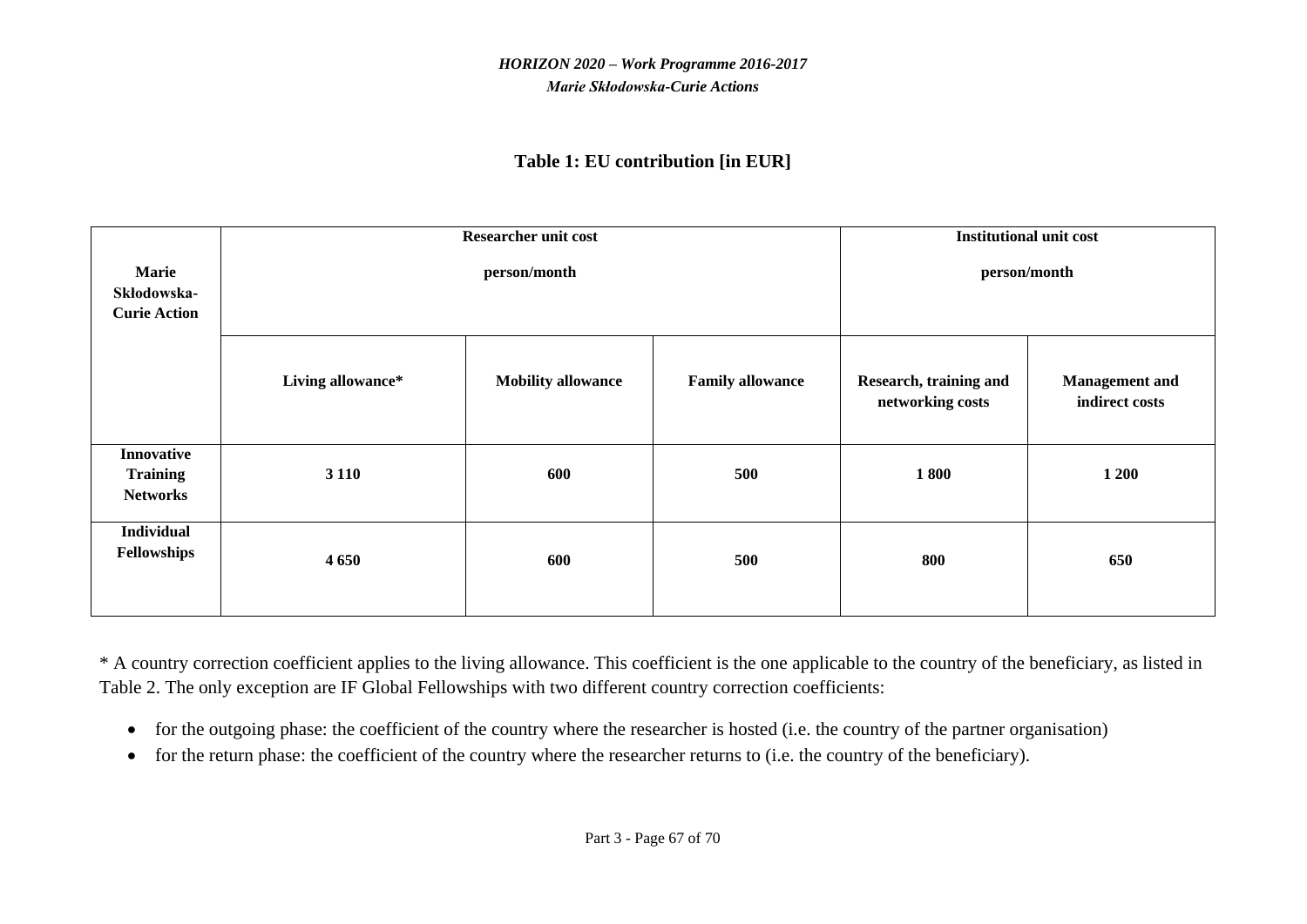#### *Marie Skłodowska-Curie Actions*

|                                                                   | Staff member unit cost |                                            | <b>Institutional unit cost</b>          |
|-------------------------------------------------------------------|------------------------|--------------------------------------------|-----------------------------------------|
| <b>Marie</b><br>Top-up allowance<br>Skłodowska-                   |                        |                                            | person/month                            |
| <b>Curie Action</b>                                               | person/month           |                                            |                                         |
|                                                                   |                        | Research, training and<br>networking costs | <b>Management</b> and<br>indirect costs |
| <b>Research and</b><br><b>Innovation Staff</b><br><b>Exchange</b> | 2 000                  | 1800                                       | 700                                     |

| <b>Marie</b><br>Skłodowska-<br><b>Curie Action</b> | <b>Researcher unit cost</b>    |            | <b>Institutional unit cost</b> |
|----------------------------------------------------|--------------------------------|------------|--------------------------------|
|                                                    | person/month                   |            | person/month                   |
| Co-funding of<br>regional,                         | <b>Early-stage researchers</b> | 1855**     |                                |
| national and<br>international<br>programmes        | <b>Experienced researchers</b> | $2.625***$ | 325****                        |
|                                                    |                                |            |                                |

\*\* This figure represents 50% cofunding of 3710 EUR, the amount established in Commission Decision No C(2013) 8194

\*\*\* This figure represents 50% cofunding of 5250 EUR, the amount established in Commission Decision No C(2013) 8194

\*\*\*\* This figure represents 50% cofunding of 650 EUR, the amount established in Commission Decision No C(2013) 8194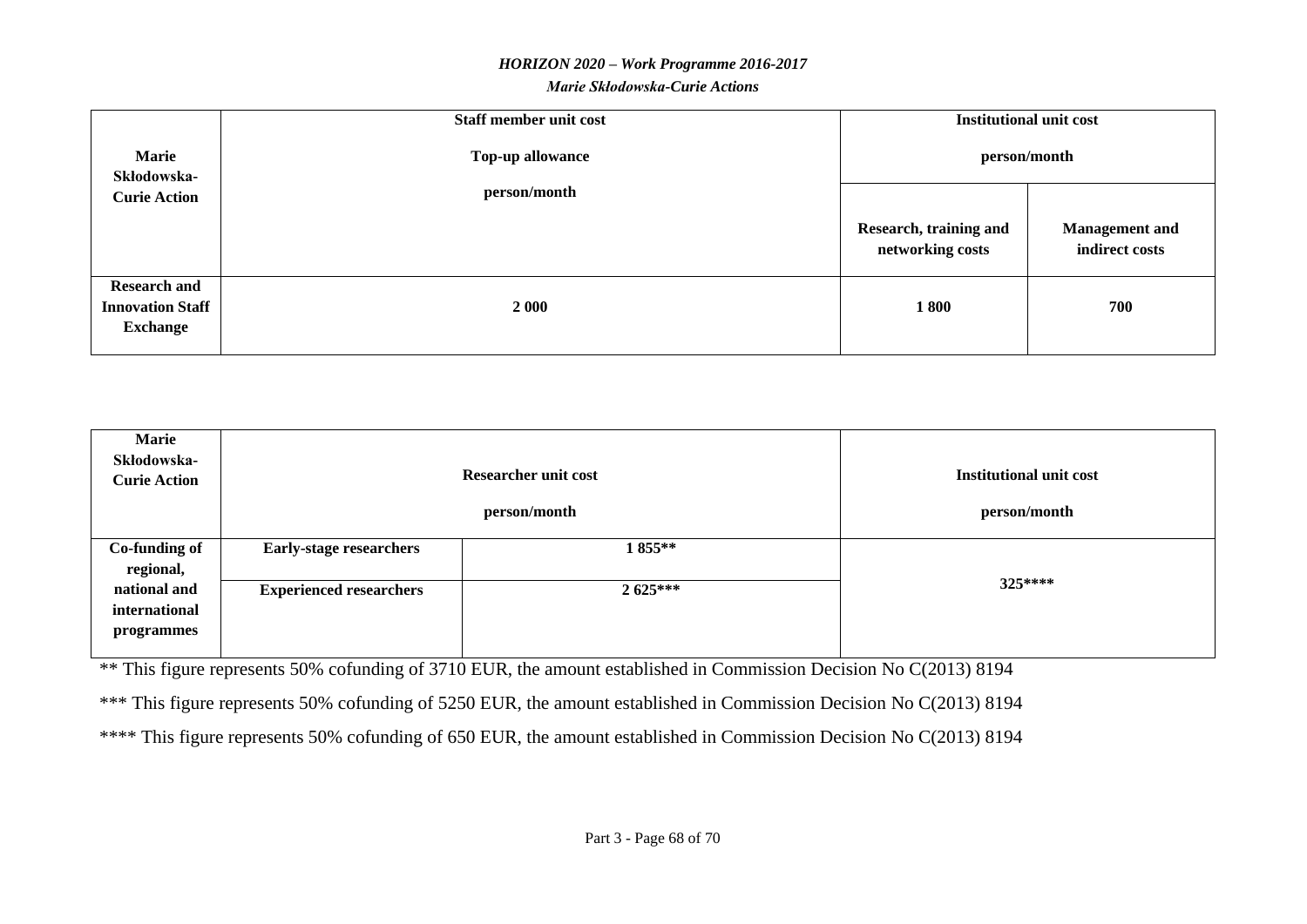*Marie Skłodowska-Curie Actions*

### **Table 2: Country correction coefficients (CCC) for ITN and IF living alllowances**

For countries where the correction coefficient is not indicated, the Commission will decide on a case-by-case basis.

LT 73.1% LU 100.0% LV 75.9% MT 89.6% NL 104.3% PL 76.4% PT 89.1% RO 68.3%

| Country Code <sup>30</sup> | $\overline{\text{CCC}}$ |  |
|----------------------------|-------------------------|--|
| <b>EU Member States</b>    |                         |  |
| AT                         | 104.8%                  |  |
| <b>BE</b>                  | 100.0%                  |  |
| <b>BG</b>                  | 71.5%                   |  |
| CY                         | 91.8%                   |  |
| CZ                         | 83.8%                   |  |
| DE                         | 98.8%                   |  |
| DK                         | 135.3%                  |  |
| EF.                        | 78.3%                   |  |
| EL                         | 92.7%                   |  |
| ES                         | 97.6%                   |  |
| FI                         | 116.6%                  |  |
| <b>FR</b>                  | 111.0%                  |  |
| <b>HR</b>                  | 97.5%                   |  |
| <b>HU</b>                  | 76.2%                   |  |
| <b>IE</b>                  | 113.5%                  |  |
| IТ                         | 106.7%                  |  |

 $30$ 

| K                      | 135.3%                        |  | <b>SE</b>      | 111.7%                                      |
|------------------------|-------------------------------|--|----------------|---------------------------------------------|
| Е                      | 78.3%                         |  | <b>SI</b>      | 86.1%                                       |
| L                      | 92.7%                         |  | <b>SK</b>      | 82.6%                                       |
| S                      | 97.6%                         |  | <b>UK</b>      | 120.3%                                      |
| Ĺ                      | 116.6%                        |  |                | <b>Horizon 2020 associated</b><br>countries |
| R                      | 111.0%                        |  |                |                                             |
| $\overline{\text{R}}$  | 97.5%                         |  | AL             | 76.1%                                       |
| U                      | 76.2%                         |  | <b>BA</b>      | 73.6%                                       |
|                        |                               |  | <b>CH</b>      | 113.1%                                      |
| Ŧ,                     | 113.5%                        |  | F <sub>O</sub> | 134.1%                                      |
|                        | 106.7%                        |  | IL             | 108.7%                                      |
|                        |                               |  | <b>IS</b>      | 116.6%                                      |
|                        | ISO 3166 alpha-2, except for  |  | MD             | 61.1%                                       |
|                        | Greece and the United Kingdom |  | <b>ME</b>      | 66.9%                                       |
|                        | (EL and UK used respectively  |  | MK             | 68.4%                                       |
| instead of GR and GB). |                               |  | <b>NO</b>      | 131.9%                                      |
|                        |                               |  | RS             | 67.1%                                       |

| <b>TR</b> | 86.6%                  |
|-----------|------------------------|
| <b>UA</b> | 92.3%                  |
|           | <b>Third countries</b> |
| AM        | 89.9%                  |
| AO        | 114.6%                 |
| AR        | 58.5%                  |
| AU        | 105.0%                 |
| AZ        | 93.0%                  |
| <b>BB</b> | 116.6%                 |
| <b>BD</b> | 47.2%                  |
| <b>BF</b> | 93.8%                  |
| <b>BJ</b> | 92.6%                  |
| <b>BM</b> | 151.5%                 |
| <b>BO</b> | 51.3%                  |
| <b>BR</b> | 92.0%                  |
| BW        | 55.3%                  |
| <b>BY</b> | 65.0%                  |
| BZ        | 75.3%                  |
| CA        | 86.4%                  |
| CD        | 127.6%                 |
| <b>CF</b> | 114.3%                 |
| CG        | 124.9%                 |
| CI        | 102.0%                 |
| $\rm CL$  | 67.1%                  |